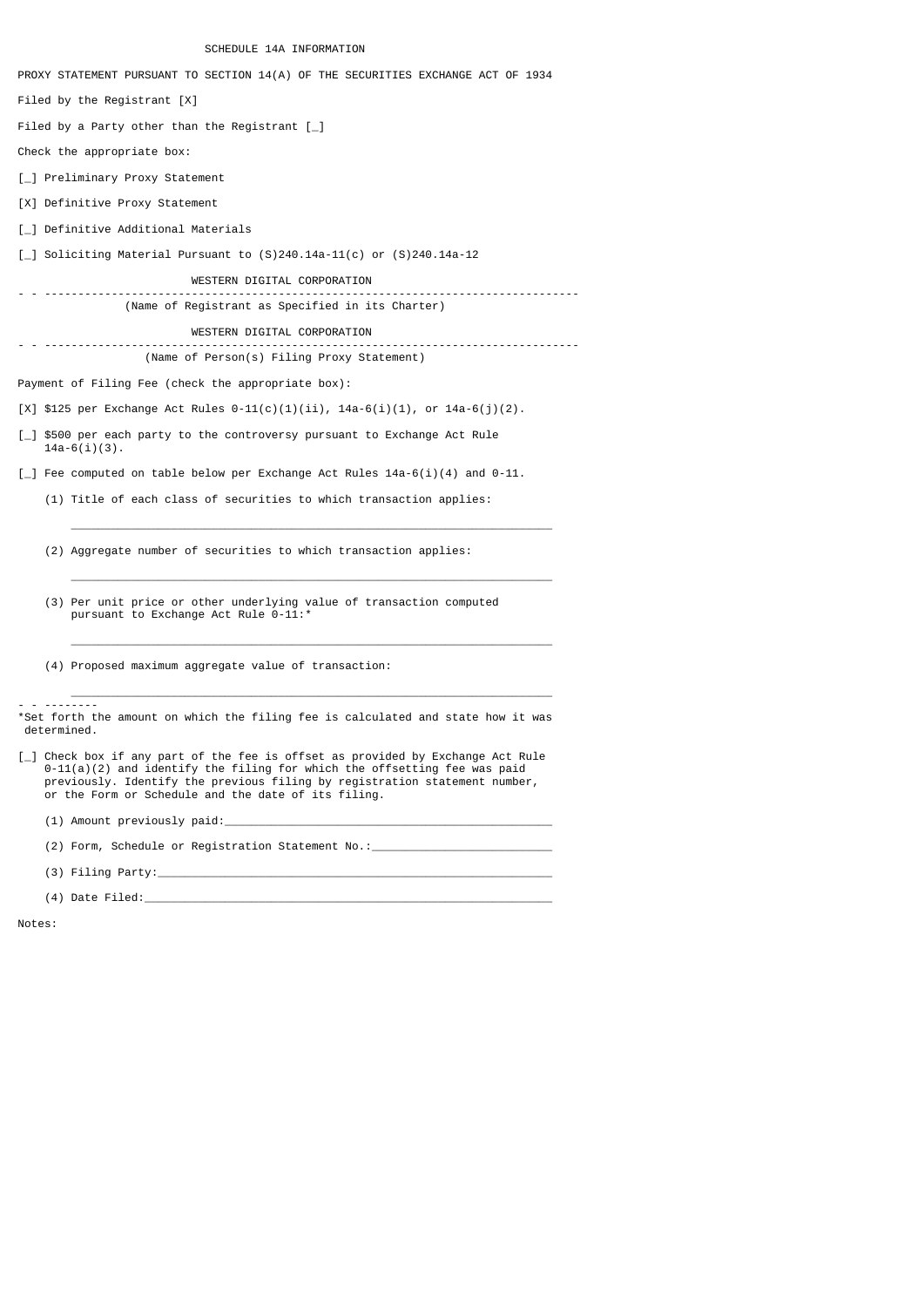NOTICE OF ANNUAL MEETING OF SHAREHOLDERS TO BE HELD ON NOVEMBER 10, 1994

To the Shareholders of WESTERN DIGITAL CORPORATION

\_\_\_\_\_\_\_\_

 The Annual Meeting of Shareholders of Western Digital Corporation, a Delaware corporation (the "Company"), will be held at the Company's principal executive offices, 8105 Irvine Center Drive, Irvine, California, on Thursday, November 10, 1994, at 10:00 a.m. for the following purposes:

 1. To elect ten directors to serve until the next annual meeting of shareholders of the Company and until their successors are elected and qualified;

 2. To approve the amendment and restatement of the Company's Employee Stock Option Plan which will (i) authorize and reserve for issuance an additional 2,250,000 shares (subject to antidilution adjustments specified in the plan) of the Company's Common Stock which may be issued pursuant to the terms of such plan; (ii) establish 400,000 shares (subject to antidilution adjustments specified in the plan) of the Company's Common Stock as the maximum number of shares with respect to which an option or options may be granted to any employee in any one taxable year of the Company; (iii) provide for the termination of such plan on November 10, 2004; and (iv) effect other changes to the plan as described in the Proxy Statement;

 3. To approve an amendment to the Company's Stock Option Plan for Non-Employee Directors which will extend the term of such plan for an additional ten-year period;

 4. To ratify the selection of KPMG Peat Marwick LLP as independent accountants for the Company for the fiscal year ending June 30, 1995; and

 5. To transact such other business as may properly come before the meeting or any adjournment thereof.

 The Board of Directors has fixed the close of business on September 16, 1994 as the record date for the determination of shareholders entitled to notice of and to vote at the meeting.

 ALL SHAREHOLDERS ARE CORDIALLY INVITED TO ATTEND THE MEETING. YOU ARE URGED TO SIGN, DATE AND OTHERWISE COMPLETE THE ENCLOSED PROXY CARD AND RETURN IT PROMPTLY IN THE ENCLOSED ENVELOPE WHETHER OR NOT YOU PLAN TO ATTEND THE MEETING. IF YOU ATTEND THE MEETING AND WISH TO DO SO, YOU MAY VOTE YOUR SHARES IN PERSON EVEN IF YOU HAVE SIGNED AND RETURNED YOUR PROXY CARD.

Robert L. Erickson

By Order of the Board of Directors

Irvine, California October 3, 1994

Vice President and Secretary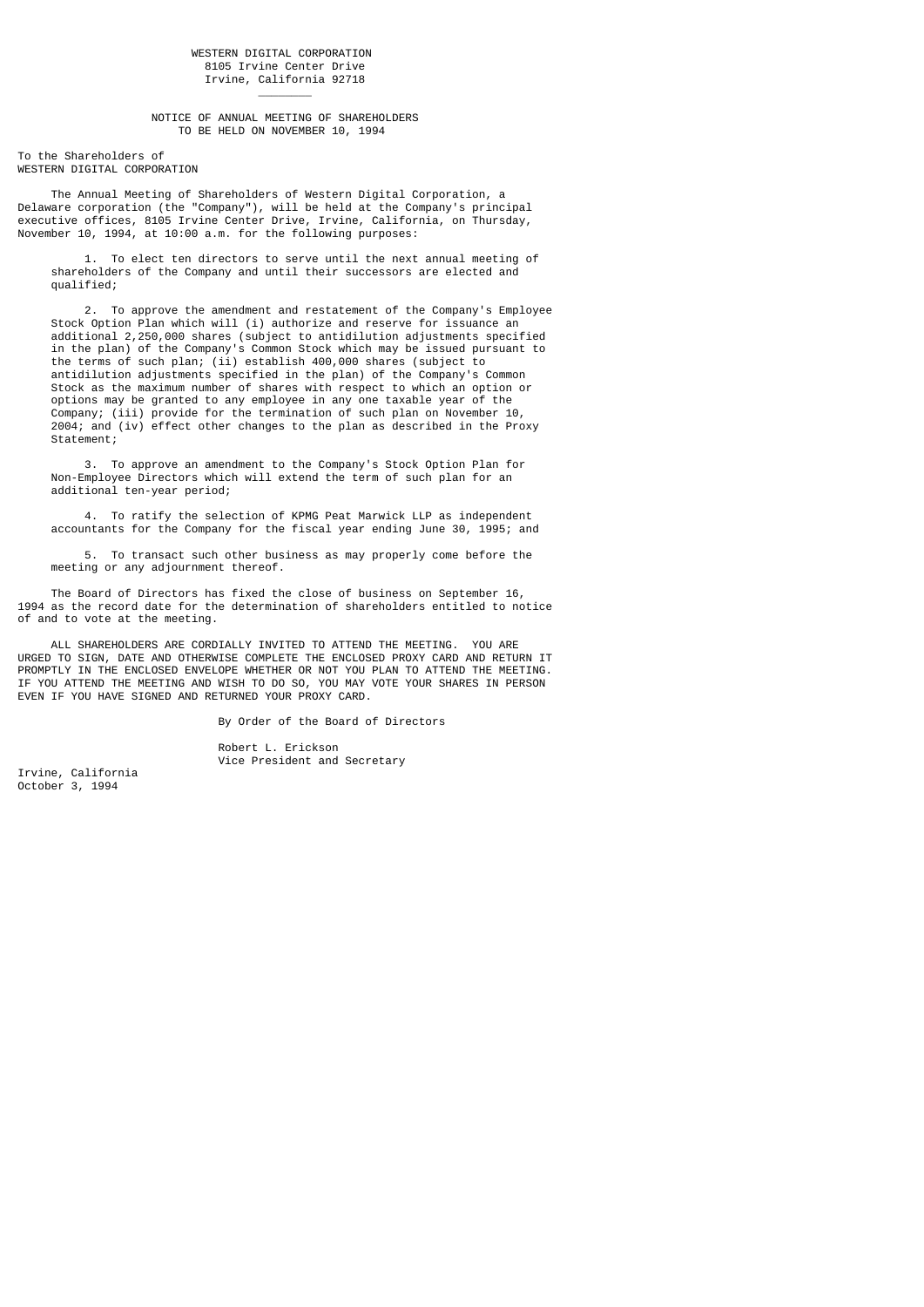PROXY STATEMENT

\_\_\_\_\_\_\_\_

\_\_\_\_\_\_\_\_

### ANNUAL MEETING OF SHAREHOLDERS NOVEMBER 10, 1994

 This Proxy Statement is furnished in connection with the solicitation of proxies by the Board of Directors of Western Digital Corporation, a Delaware corporation (the "Company"), for use at the Company's 1994 Annual Meeting of Shareholders to be held on November 10, 1994 at 10:00 a.m. (the "Meeting") and at any and all adjournments and postponements of the Meeting. The Meeting will be held at the Company's principal executive offices, 8105 Irvine Center Drive, Irvine, California. This Proxy Statement and the accompanying form of proxy will be first mailed to shareholders on or about October 3, 1994.

 The cost of preparing, assembling and mailing the Notice of Annual Meeting of Shareholders, Proxy Statement and form of proxy and the cost of soliciting proxies will be paid by the Company. Proxies may be solicited in person or by telephone, telegraph or cable by personnel of the Company who will not receive any additional compensation for such solicitation. The Company will pay brokers or other persons holding stock in their names or the names of their nominees for the expenses of forwarding soliciting material to their principals. In addition, the Company has engaged D.F. King & Co., Inc., New York, New York, to assist in soliciting proxies for a fee of approximately \$5,000 plus reimbursement of reasonable out-of-pocket expenses.

## **VOTTNG**

 The close of business on September 16, 1994 has been fixed as the record date for the determination of shareholders entitled to notice of and to vote at the Meeting. On that date there were 45,281,377 shares of the Company's Common Stock outstanding. Each share is entitled to one vote on any matter that may be presented for consideration and action by the shareholders at the Meeting. The holders of a majority of the shares of Common Stock outstanding on the record date and entitled to be voted at the Meeting, present in person or by proxy, will constitute a quorum for the transaction of business at the Meeting and any adjournments and postponements thereof. Abstentions and broker non-votes are counted for the purpose of determining the presence or absence of a quorum for the transaction of business. Abstentions are counted in tabulations of the votes cast on proposals presented to shareholders, whereas broker non-votes are not counted for purposes of determining whether a proposal has been approved.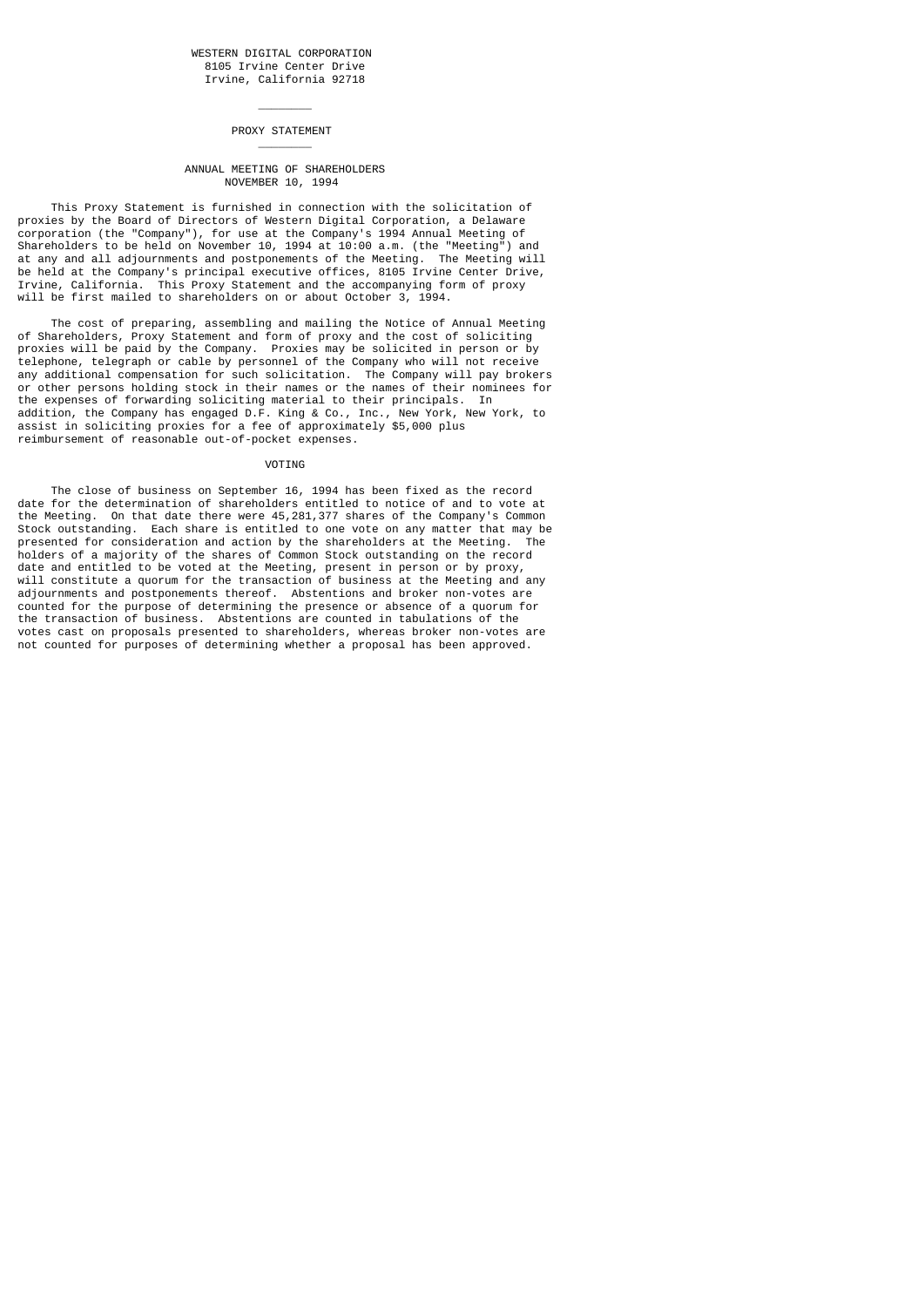Each proxy will be voted FOR (i) the election of the ten director nominees named herein; (ii) approval of the amendment and restatement of the Company's Employee Stock Option Plan; (iii) approval of the amendment to the Company Stock Option Plan for Non-Employee Directors; and (iv) ratification of the selection of KPMG Peat Marwick LLP as the Company's independent accountants for the fiscal year ending June 30, 1995, unless the shareholder otherwise directs in his or her proxy. Where the shareholder has appropriately directed how the proxy is to be voted, it will be voted according to the shareholder's direction. Any shareholder has the power to revoke his or her proxy at any time before it is voted at the Meeting by submitting a written notice of revocation to the Secretary of the Company or by filing a duly executed proxy bearing a later date. A proxy will not be voted if the shareholder who executed it is present at the Meeting and elects to vote the shares represented thereby in person.

### SECURITY OWNERSHIP OF CERTAIN BENEFICIAL OWNERS

 The following table sets forth certain information, as of September 21, 1994, with respect to those known by the Company to be beneficial owners of more than five percent (5%) of the outstanding shares of the Company's Common Stock. On September 21, 1994, there were 45,287,449 shares of Common Stock outstanding.

|                             | Amount and           |          |
|-----------------------------|----------------------|----------|
| Name and Address of         | Nature of            | Percent  |
| Beneficial Owner            | Beneficial Ownership | of Class |
| .                           | ----------------     |          |
| FMR Corp.                   | 5,968,900(1)         | 13.18%   |
| 82 Devonshire Street        |                      |          |
| Boston, Massachusetts 02109 |                      |          |

(1) Includes 5,820,000 shares beneficially owned by Fidelity Management & Research Company and 148,900 shares beneficially owned by Fidelity International Limited. FMR Corp. has sole voting power with respect to zero shares and sole dispositive power with respect to 5,820,000 shares. Fidelity International Limited has sole voting and dispositive power with respect to all the shares it beneficially owns.

 All information with respect to beneficial ownership of the shares referred to above and under "Security Ownership of Management" below is based on filings made by the respective beneficial owners with the Securities and Exchange Commission (the "Commission") or information provided to the Company by such beneficial owners.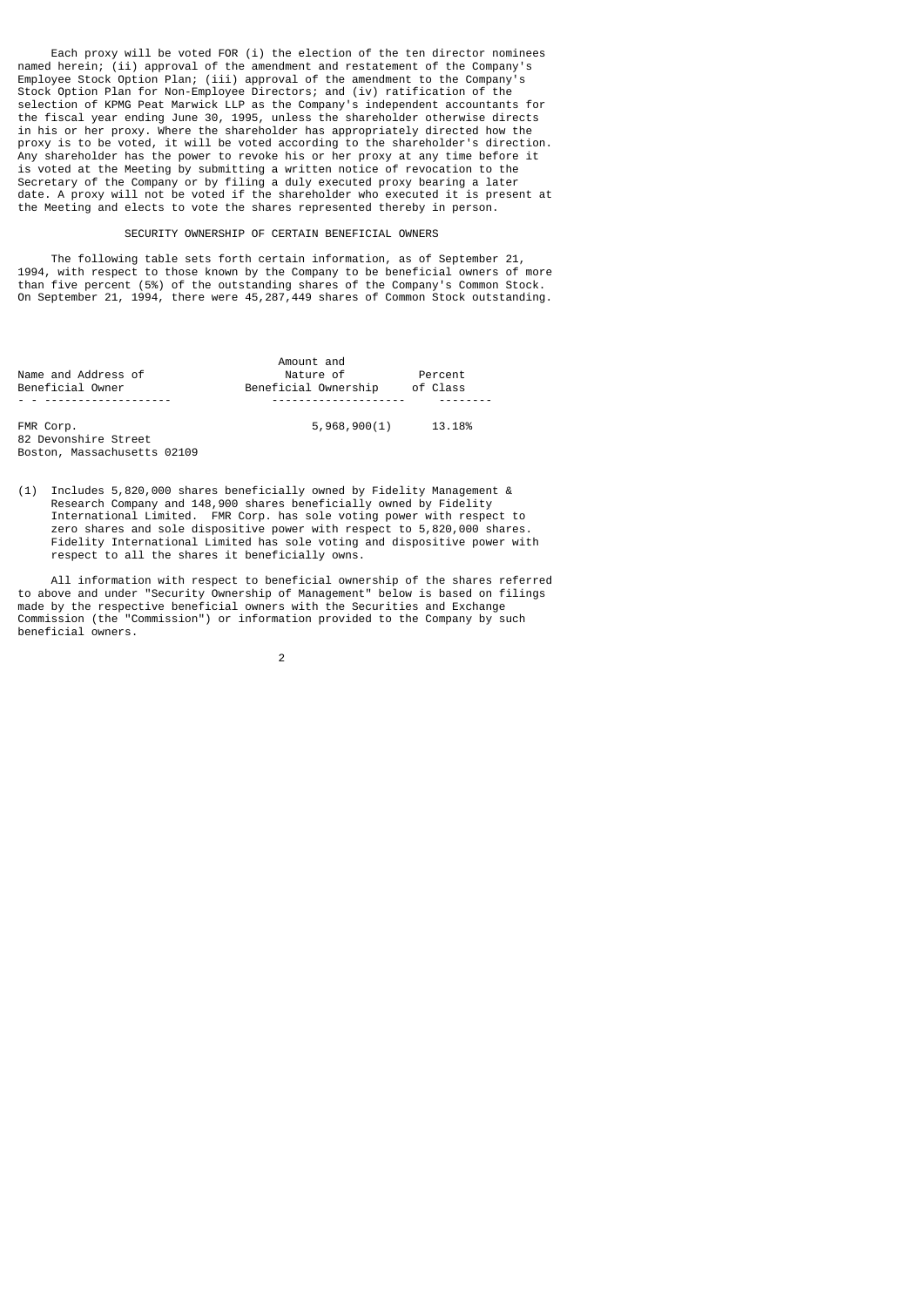### SECURITY OWNERSHIP OF MANAGEMENT

 The following table sets forth the number of shares of the Company's Common Stock beneficially owned as of September 1, 1994 by each of the present directors, by each of the executive officers named in the Summary Compensation Table beginning on page 9, and by all directors and executive officers as a group. On September 1, 1994, there were 45,253,954 shares of Common Stock outstanding. The number of shares beneficially owned is deemed to include shares of the Company's Common Stock as to which the directors or officers have or share either investment or voting power. Unless otherwise stated, and except for voting powers held jointly with a person's spouse, the persons named in the table have sole voting and investment power with respect to all shares of Common Stock shown as beneficially owned by them.

| Beneficial Owner                                   | Number of<br>Shares<br>Beneficially Owned | Right to Acquire<br>Ownership Under<br>Options Exercisable<br>Within 60 Days (1) | Percent of<br>Class $(2)$ |
|----------------------------------------------------|-------------------------------------------|----------------------------------------------------------------------------------|---------------------------|
|                                                    |                                           |                                                                                  |                           |
| Charles A. Haggerty                                | 9,477                                     | 131,626                                                                          |                           |
| I. M. Booth                                        | 10,000                                    | 30,000                                                                           |                           |
| Andre R. Horn                                      | 6,000                                     | 15,000                                                                           |                           |
| Irwin Federman                                     | 30,000                                    | 0                                                                                |                           |
| Anne O. Krueger                                    | 1,100                                     | 30,000                                                                           |                           |
| George L. Bragg                                    | 130,500                                   | 47,681(3)                                                                        |                           |
| Stephen B. Schwartz                                | 2,500                                     | 5,000                                                                            |                           |
| Thomas E. Pardun                                   | 5,000                                     | 15,000                                                                           |                           |
| James A. Abrahamson                                |                                           | 0                                                                                |                           |
| Peter D. Behrendt                                  | 0                                         | 0                                                                                |                           |
| Kathryn A. Braun                                   | 0                                         | 82, 210(4)                                                                       |                           |
| D. Scott Mercer                                    | 7,010                                     | 40,625                                                                           |                           |
| David W. Schafer                                   | 11,034                                    | 26,030                                                                           |                           |
| Robert L. Erickson                                 | 22,165                                    | 48,266(5)                                                                        |                           |
| All Directors and Executive Officers as<br>a group | 271, 358(6)                               | 492,768(7)                                                                       | 1.67%                     |

(18 persons including those named above)

- (1) Shares which the party or group has the right to acquire within 60 days after September 1, 1994 upon the exercise of stock options or the conversion of 9% Convertible Subordinated Debentures Due 2014 ("Subordinated Debentures").
- (2) Percentage information is omitted for each of the named individuals because his or her beneficially owned shares represent less than 1% of the outstanding shares of the Company's Common Stock.
- (3) Includes 27,681 shares issuable upon conversion of Subordinated Debentures held directly.
- (4) Includes 3,802 shares issuable upon conversion of Subordinated Debentures held in trust by the Company's Savings and Profit Sharing Plan.
- (5) Includes 11,806 shares issuable upon conversion of Subordinated Debentures held in trust by the Company's Savings and Profit Sharing Plan.
- (6) Includes 7,662 shares allocated to the accounts of such individuals under the Company's Savings and Profit Sharing Plan, as of July 31, 1994.
- (7) Includes 43,741 shares issuable upon conversion of Subordinated Debentures held directly or in trust for such individuals by the Company's Savings and Profit Sharing Plan.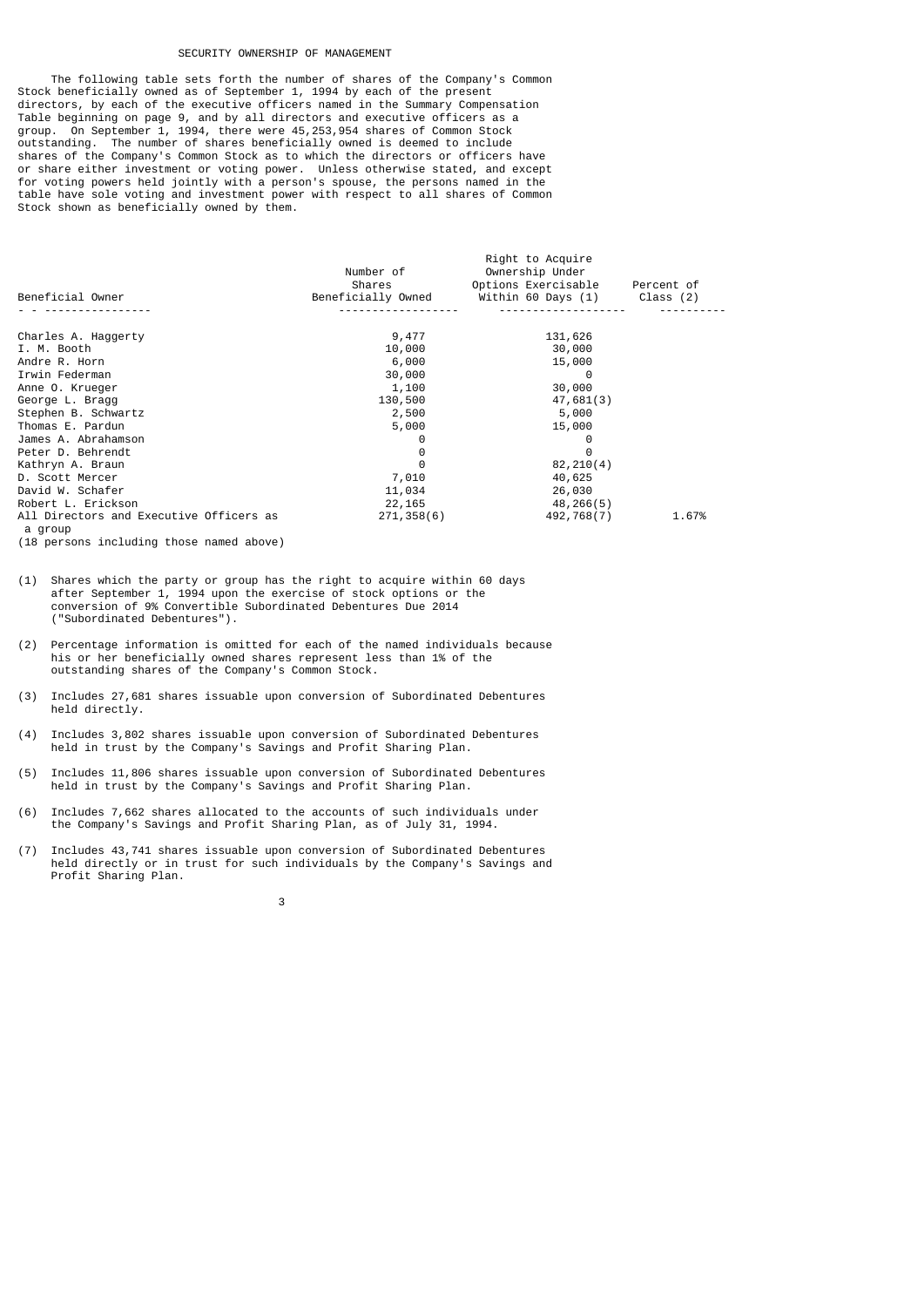### Nominees for Election

 The Company's directors are elected at each annual meeting of shareholders. Currently, the number of authorized directors of the Company is ten. At the Meeting, ten directors, which make up the entire authorized membership of the Board of Directors at such time, will be elected to serve until the next annual meeting of shareholders and until their successors are elected and qualified. The nominees receiving the greatest number of votes at the Meeting up to the number of authorized directors will be elected.

 The nominees for election as directors at the Meeting set forth in the table below are all incumbent directors. All the nominees were elected at the 1993 Annual Meeting of Shareholders with the exception of Messrs. Abrahamson and Behrendt, who were elected by the Board of Directors on March 29 and July 21, 1994, respectively. Each of the nominees has consented to serve as a director if elected. Unless authority to vote for any directors is withheld in a proxy, it is intended that each proxy will be voted FOR such nominees. In the event that any of the nominees for director should before the Meeting become unable to serve if elected, it is intended that shares represented by proxies which are executed and returned will be voted for such substitute nominees as may be recommended by the Company's existing Board of Directors, unless other directions are given in the proxies. To the best of the Company's knowledge, all the nominees will be available to serve.

 The following biographical information is furnished with respect to each of the ten nominees for election at the Meeting.

| Nominee<br>.            | Age | Principal Occupation      Director Since<br>. <u>.</u>                                                                                                                                       |      |
|-------------------------|-----|----------------------------------------------------------------------------------------------------------------------------------------------------------------------------------------------|------|
| Charles A. Haggerty (1) | 53  | Chairman of the Board,<br>President and Chief<br>Executive Officer of the<br>Company                                                                                                         | 1993 |
| I.M. Booth $(2)$        | 62  | Chairman, President and<br>Chief Executive Officer<br>of Polaroid Corporation,<br>a manufacturer of<br>photographic film and<br>equipment                                                    | 1985 |
| Andre R. Horn (3)       | 66  | Retired. Former Chairman<br>of the Board of Joy<br>Manufacturing Company, a<br>maker of heavy machinery,<br>and former Chairman of<br>Needham & Company, Inc.,<br>an investment banking firm | 1985 |
| Irwin Federman (4)      | 59  | Partner of U.S. Venture<br>Partners, a venture<br>capital investment firm                                                                                                                    | 1986 |
| Anne O. Krueger (5)     | 60  | Professor of Economics,<br>Stanford University                                                                                                                                               | 1989 |
| George L. Bragg (6)     | 62  | President and Chief<br>Executive Officer of<br>Nichols Institute, a<br>provider of clinical<br>testing services                                                                              | 1990 |
| Stephen B. Schwartz (7) | 59  | Retired, Former Senior<br>Vice President,<br>International Business<br>Machines Corporation                                                                                                  | 1993 |
| Thomas E. Pardun (8)    | 51  | President and Chief<br>Executive Officer of U S<br>WEST Multimedia<br>Communications Group, a<br>subsidiary of U S WEST,<br>Inc., a diversified<br>communications company                    | 1993 |
| James A. Abrahamson (9) | 61  | Chairman of the Board of<br>Oracle Corporation, an<br>information management<br>software and services<br>company                                                                             | 1994 |
| Peter D. Behrendt (10)  | 55  | Chairman, President and<br>Chief Executive Officer<br>of Exabyte Corporation, a<br>manufacturer of computer<br>tape storage products                                                         | 1994 |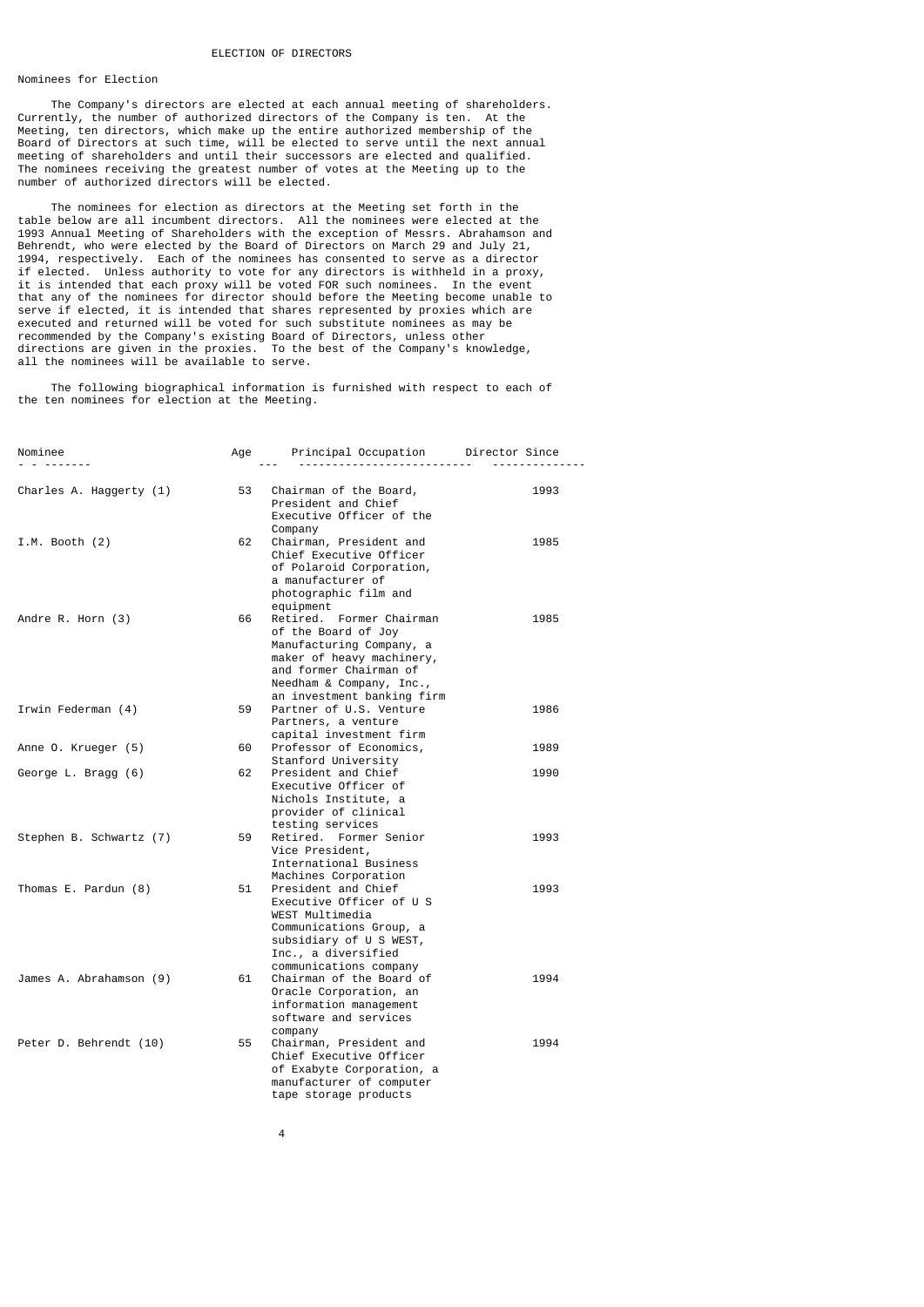- (1) Mr. Haggerty joined the Company as President in June 1992 and has been a director since January 1993. He assumed the additional positions of Chairman and Chief Executive Officer on June 30, 1993. Prior to joining the Company, he spent his 28-year business career in various positions at IBM. In 1987, he became IBM's Vice President of Worldwide Operations for the AS/400. He then served as Vice President/General Manager, Low-End Mass-Storage Products, responsible for operations in the United States, Japan and the United Kingdom. Immediately prior to joining the Company, he held the position of Vice President of IBM's worldwide OEM storage marketing. Mr. Haggerty also serves as a director of Pentair, Inc.
- (2) Mr. Booth has served in his present position for more than five years. He also serves as a director of Polaroid Corporation, John Hancock Mutual Life Insurance Company and State Street Bank.
- (3) Mr. Horn retired in 1991 after having served as Chairman of Needham & Company, Inc. from 1985 to March 1991. He serves as a director of Varco International, Inc., Remec and GTI Corporation. Needham & Company, Inc., has from time to time acted as an investment banker for the Company.
- (4) Mr. Federman assumed his present position in April 1990. From February 1988 until that time, he was a Managing Director of Dillon, Read & Co., Inc. He also serves as a director of Komag, Inc. and Electronics for Imaging, Inc.
- (5) Dr. Krueger assumed her present position on July 1, 1993. From January 1987 until that time, she served as Arts and Sciences Professor of Economics in the Department of Economics at Duke University. She also serves as a director of Nordson Corporation.
- (6) Mr. Bragg assumed his present position in September 1993. From March 1993 until that time, Mr. Bragg was President of George Bragg & Associates, a management and investment consulting firm. Prior to that time, Mr. Bragg was an officer of the Company from July 1991 to March 1993 serving in various positions including Vice Chairman of the Board, Vice President of Human Resources and Chief Financial Officer. He served as Chairman and President of Boston Street Capital, a management and investment consulting firm, from September 1990 until December 1993. From July 1989 until September 1990, he served as Chairman of the Board, Chief Executive Officer and President of Sooner Federal Savings Association. He also serves as a director of Old America Stores, Inc., Nichols Institute and Leasing Solutions, Inc.
- (7) Mr. Schwartz retired from IBM in December 1992. Mr. Schwartz joined IBM in 1957 and held various key executive assignments, including Vice President of Communications Systems and General Manager of IBM Kingston, New York; Vice President, Asia Staff Operations; President and Chief Executive, Satellite Business Systems; President, Systems Products Division; and General Manager of Applications Business Systems. He also serves as a director for Niagara Mohawk Power Corporation.
- (8) Mr. Pardun assumed his present position in April 1993. From May 1988 until that time, he served in key executive positions with U S WEST Multimedia Communications Group as Vice President, Marketing and Planning and as Vice President and General Manager, Business and Government Services.
- (9) Mr. Abrahamson joined Oracle Corporation in October 1992. From October 1989 to September 1992, he served in key executive positions with Hughes Aircraft Company, including Executive Vice President for Corporate Development and President of the Transportation Sector. Prior to October 1989, Mr. Abrahamson served 33 years in the United States Air Force, rising to the rank of Lieutenant General.
- (10) Mr. Behrendt joined Exabyte Corporation as President and director in July 1987. In July 1990 he was elected to the additional position of Chief Executive Officer, and in January 1992 he was appointed Chairman of the Board of Exabyte.

the contract of the contract of the contract of the contract of the contract of the contract of the contract o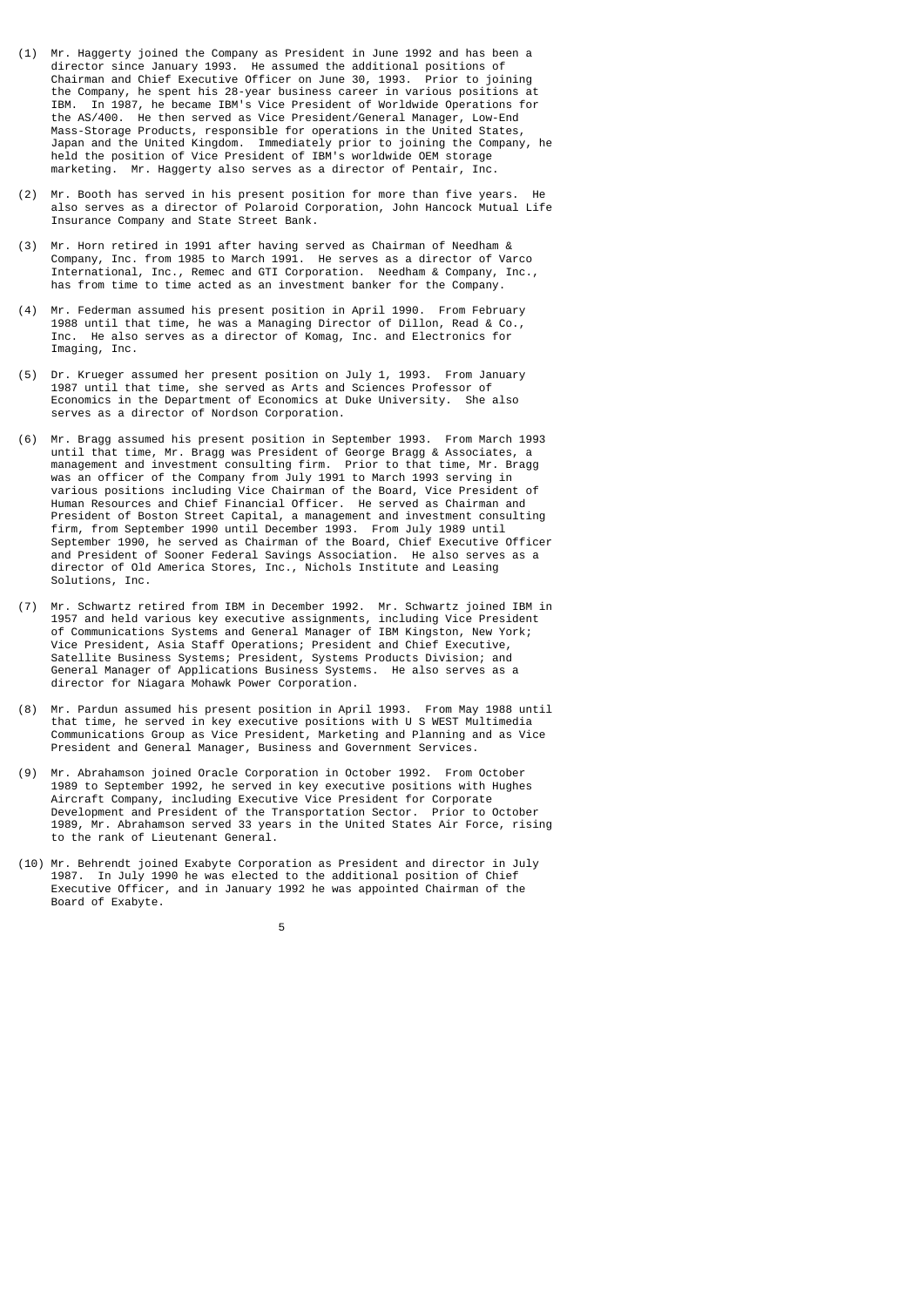### Committees and Meetings

 The executive committee of the Board of Directors currently consists of Messrs. Haggerty, Abrahamson, Bragg, Federman and Horn and Dr. Krueger. Between meetings of the Board of Directors, the executive committee may exercise all of the powers of the Board (except those powers expressly reserved by applicable law to the Board) in the management and direction of the business and conduct of the affairs of the Company in all cases in which specific directions have not been given by the Board.

 The audit committee of the Board of Directors currently consists of all non-employee directors. The audit committee reviews, acts on and reports to the Board of Directors with respect to various financial reporting and accounting practices and consults with the Company's independent accountants and management with respect thereto. The committee (a) reviews, prior to publication, the Company's annual financial statements; (b) reviews the scope of the current annual audit and fees therefor, and the results of the prior year's audit; (c) reviews the Company's accounting and financial reporting practices; (d) reviews the Company's system of internal accounting controls; (e) reviews the scope of any other services to be performed by the independent accountants; (f) recommends the retention or replacement of the independent accountants; (g) reviews the adequacy of the Company's accounting and financial personnel resources; and (h) reviews and considers any other matters relative to the audit of the Company's accounts and the preparation of its financial statements and reports that the committee deems appropriate.

 The compensation committee of the Board of Directors currently consists of Messrs. Federman, Abrahamson, Behrendt, Booth, Horn, Pardun and Schwartz and Dr. Krueger. The compensation committee advises the Board of Directors with respect to various human resource matters, including compensation, and administers the Company's Employee Stock Option Plan, Employee Stock Purchase Plan and Savings and Profit Sharing Plan.

 The Board of Directors acts as a committee of the whole with respect to nominations for membership on the Board. The nominating committee reviews and makes recommendations to the Board of Directors regarding nominees for directors and committee assignments for the Board of Directors. The nominating committee will consider nominees recommended by shareholders. A shareholder desiring to make such a recommendation should submit the name, address, telephone number and qualifications of the proposed nominee in writing to Robert L. Erickson, Secretary of the Company, 8105 Irvine Center Drive, Irvine, California 92718.

 During the Company's fiscal year ended June 30, 1994 ("fiscal year 1994"), there were seven meetings of the Board of Directors, one meeting of the executive committee, four meetings of the audit committee, five meetings of the compensation committee and three meetings of the nominating committee. While a director, each of the current Board members attended 75% or more of the meetings of the Board of Directors and meetings of the committees on which he or she served during such period.

#### Director Compensation

# Cash Compensation

 Directors who are not employees of the Company receive an annual retainer of \$22,000, plus compensation of \$2,000 for each session (day or consecutive days) during which they attend a Board meeting or meeting of a committee of the Board, \$500 for each meeting held by telephone conference, and reimbursement for travel expenses. In addition, the chairman of each committee of the Board receives an annual retainer of \$2,000. Mr. Haggerty, who is an employee of the Company, does not receive any compensation for his services as a director.

 $\sim$  6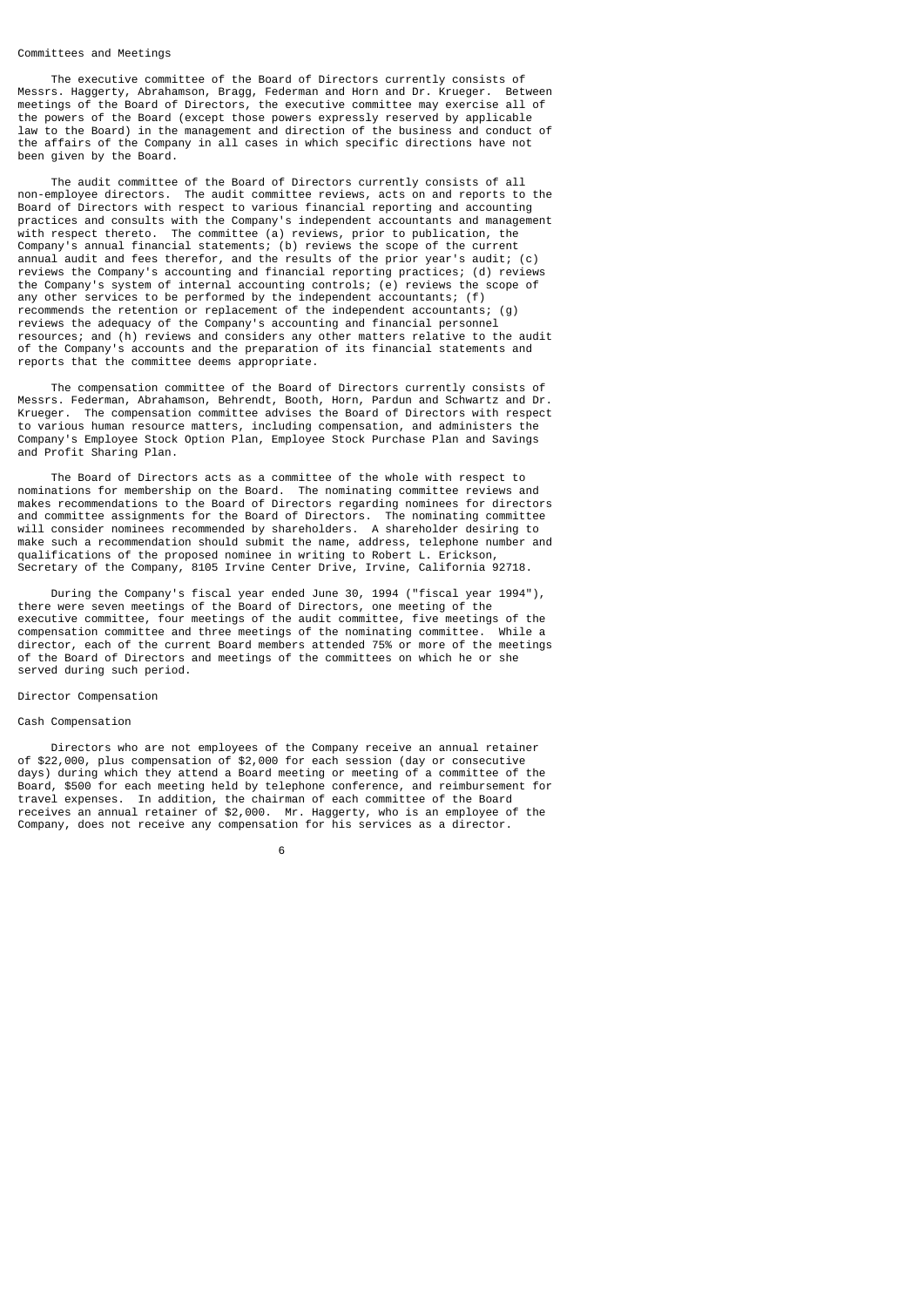#### Non-Employee Directors Stock-for-Fees Plan

 The Non-Employee Directors Stock-for-Fees Plan was approved by a vote of the shareholders on November 19, 1992 and became effective January 1, 1993. Under the plan, each non-employee director may elect to receive shares of the Company's Common Stock in lieu of any or all of the annual retainer fee and meeting attendance fees otherwise payable in cash to such non-employee director for that calendar year. Pursuant to the plan, on each date that an electing director becomes entitled to payment of director fees, the Company shall grant to the director that number of shares of Common Stock that is determined by dividing the amount of the cash fee the director would have received but for the election by the fair market value of the Common Stock on that date. No shares were issued under the plan in fiscal years 1994 and 1993.

 The maximum aggregate number of shares of Common Stock that may be issued under the plan is 200,000 shares, subject to antidilution adjustments. The plan will terminate on December 31, 2002 unless it is terminated by earlier action of the Board of Directors. The Board of Directors has the power to suspend, discontinue or amend the plan at any time; provided, however, that no amendment will be effective without shareholder approval, if such shareholder approval is required under any law or regulation binding on the Company.

## Deferred Compensation Plan

 The Company adopted a new Deferred Compensation Plan as of May 15, 1994 under which all directors and employees selected for participation by the compensation committee of the Board were permitted to defer payment of compensation otherwise payable to them by the Company. Directors who elected to participate were permitted to defer a minimum of \$3,000 per calendar year and up to 100% of their compensation. Interest was guaranteed to accrue at a rate of between 3% and 4.5% for the calendar year 1994, with future rates determined prior to the beginning of that year based upon results of the preceding year.

 Messrs. Federman and Pardun were the only directors participating in the plan and pursuant thereto, they each deferred \$2,000 in compensation earned in fiscal year 1994.

## Stock Option Plan for Non-Employee Directors

7

 The Company has a Stock Option Plan for Non-Employee Directors (the "Directors Plan") under which options to purchase the Company's Common Stock are granted to the Company's non-employee directors. The Directors Plan was adopted by the Board and approved by the shareholders in 1985.

 The aggregate number of shares that may be issued upon exercises of options granted under the Directors Plan may not exceed 800,000, subject to antidilution adjustments. If any outstanding option granted under the Directors Plan expires or is terminated, the shares of Common Stock subject to the unexercised portion of the option will again be available for options under the plan. Options to purchase the Company's Common Stock are automatically granted under the Directors Plan to eligible non-employee members of the Board ("Eligible Directors"). A director is an Eligible Director with respect to any option to be granted to him or her under the plan if, at the time of the option's grant, he or she is not then an employee of the Company or any of its subsidiaries and has not been an employee of the Company or any subsidiary since the beginning of the Company's preceding fiscal year.

 Each Eligible Director, as of the effective date of his or her first appointment to the Board of Directors or election as a director by the shareholders, whichever is earlier, has received or will receive a one-time option to purchase 20,000 shares of Common Stock (an "Initial Option"), subject to antidilution adjustments. In addition to Initial Options, Eligible Directors may receive other options ("Additional Options") under the Directors Plan. Six months after the exercise or termination of an Initial Option or any other Additional Option held by an Eligible Director, the Eligible Director will automatically be granted an Additional Option to purchase a number of shares equal to the number of shares purchased upon such option exercise or the number of shares subject to the unexercised portion of the terminated option, as the case may be. The maximum number of shares of the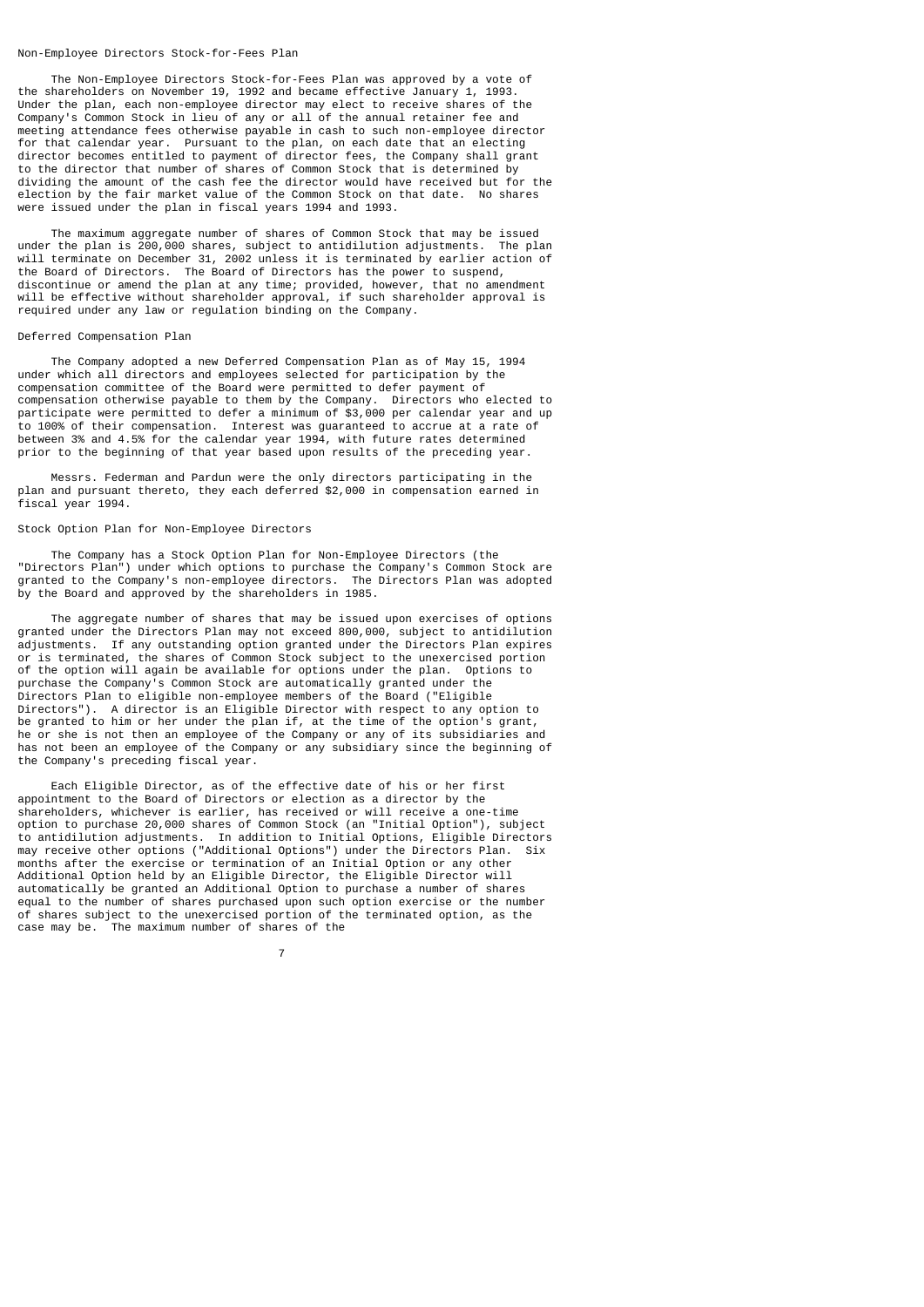Company's Common Stock which may be issued upon the exercise of all Additional Options granted to any director may not exceed 30,000 shares (subject to antidilution adjustments), and the total number of shares that may be issued to any director may not exceed 50,000 shares (subject to antidilution adjustments), excluding options for 10,000 shares granted to each Eligible Director elected at the 1989 Annual Meeting of Shareholders.

 A dissolution or liquidation of the Company, or a merger or consolidation in which the Company is not the surviving corporation, will cause each outstanding option granted under the Directors Plan to terminate, unless the agreement of merger or consolidation otherwise provides. If such a dissolution, liquidation, merger or consolidation will cause outstanding options to terminate, each optionee will have the right immediately prior to such dissolution, liquidation, merger or consolidation to exercise his or her unexpired options in whole or in part without regard to vesting limitations.

 The exercise price per share for each option granted under the Directors Plan will be equal to 100% of the fair market value (as defined in the Directors Plan) of a share of Common Stock on the date the option is granted, subject to antidilution adjustments. The exercise price of options may be paid in cash or by transferring shares of the Company's Common Stock to the Company for redemption at their fair market value.

 From July 1, 1991 through June 30, 1994, options to purchase up to 110,000 shares of Common Stock having a weighted average exercise price per share of \$9.53 were issued to six non-employee directors under the Directors Plan. A total of 52,900 shares were purchased during that period upon exercise of options granted under the Directors Plan.

#### Other Matters

 Mr. Bragg served as the Chairman, Chief Executive Officer and President of Sooner Federal Savings Association from July 1989 to September 1990. At the time Mr. Bragg joined Sooner Federal, it was experiencing severe financial difficulties. Sooner Federal was unable to recover from these difficulties and the Resolution Trust Corporation was appointed as the receiver for Sooner Federal in September 1990.

en andere de la provincia de la provincia de la provincia de la provincia de la provincia de la provincia del<br>En 1888, en 1888, en 1888, en 1888, en 1888, en 1888, en 1888, en 1888, en 1888, en 1888, en 1888, en 1888, en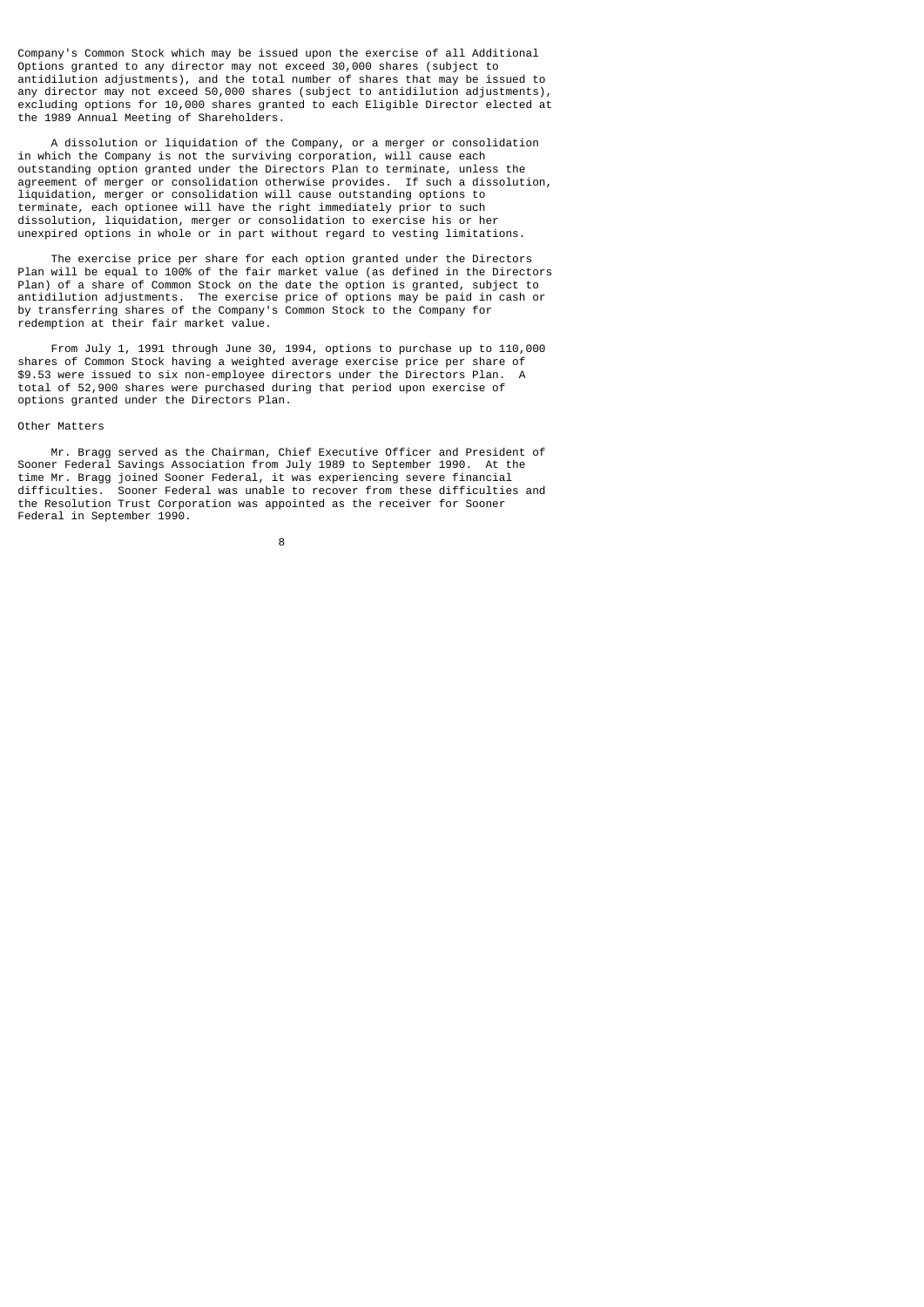### EXECUTIVE COMPENSATION AND OTHER INFORMATION

 The executive compensation disclosure in the following section of this proxy statement reflects compensation for the named executives.

# Summary Compensation Table

 The following table sets forth the compensation paid to the Company's Chief Executive Officer and the four other most highly paid executive officers for fiscal years 1994, 1993 and 1992.

| Name and Principal Position              |      | Annual Compensation |                 | Long-Term<br>Compensation                              |                            |  |
|------------------------------------------|------|---------------------|-----------------|--------------------------------------------------------|----------------------------|--|
|                                          |      | Salary (\$)         | Bonus $(\$)(1)$ | Awards<br>Securities Underlying<br>Options/SARs (#)(2) | All Other<br>Comparison(3) |  |
| Charles A. Haggerty                      | 1994 | 450,000             | 487,163         | 50,000                                                 | 82,744                     |  |
| Chairman, President &                    | 1993 | 300,000             | 3,460           | 201,000                                                | 109,031                    |  |
| Chief Executive Officer                  | 1992 | 25,000              | 1,000           | 100,000                                                |                            |  |
| Kathryn A. Braun                         | 1994 | 265,750             | 292,549         | 20,000                                                 | 6,487                      |  |
| Executive Vice President,                | 1993 | 247,500             | 2,791           | 63,750                                                 | 5,908                      |  |
| Storage Products                         | 1992 | 220,000             | 0               | 20,000                                                 |                            |  |
| D. Scott Mercer                          | 1994 | 256,441             | 180,374         | 37,000                                                 | 68,676                     |  |
| Executive Vice President,                | 1993 | 222, 250            | 55,035          | 30,000                                                 | 136,986                    |  |
| Chief Financial & Administrative Officer | 1992 | 199,098             | 25,000          | 70,000                                                 |                            |  |
| David W. Schafer                         | 1994 | 182,500             | 118,286         | 10,000                                                 | 6,787                      |  |
| Vice President, Worldwide Sales          | 1993 | 177,410             | 5,539           | 13,500                                                 | 5,694                      |  |
|                                          | 1992 | 160,000             | 15,000          | 5,000                                                  |                            |  |
| Robert L. Erickson                       | 1994 | 190,765             | 101,620         | 10,000                                                 | 4,905                      |  |
| Vice President, Law and Secretary        | 1993 | 180,000             | 2,030           | 10,000                                                 | 4,252                      |  |
|                                          | 1992 | 160,000             | 0               | 10,000                                                 |                            |  |

- In accordance with transitional provisions applicable to the revised rules for executive compensation disclosure adopted by the Securities and Exchange Commission, amounts of All Other Compensation are excluded for fiscal year 1992.
- (1) The amounts disclosed in the "Bonus" column represent:
- (a) payments pursuant to the Incentive Compensation Plan for Management in fiscal year 1994 to each of Mr. Haggerty (\$449,000), Ms. Braun (\$270,000), Mr. Mercer (\$158,652), Mr. Schafer (\$86,001) and Mr. Erickson (\$78,512);
- (b) contributions to the Company's Profit Sharing Plan in fiscal years 1994 and 1993, respectively, on behalf of each of Mr. Haggerty (\$38,163, \$3,460), Ms. Braun (\$22,549, \$2,791), Mr. Mercer (\$21,722, \$2,535), Mr. Schafer (\$15,616, \$1,961) and Mr. Erickson (\$16,108, \$2,030);
	- (c) a relocation bonus of \$1,000 paid to Mr. Haggerty in fiscal year 1992;
	- (d) a guaranteed bonus of \$52,500 paid to Mr. Mercer in fiscal year 1993 and a relocation bonus of \$25,000 paid to him in fiscal year 1992;
- (e) sales incentive bonuses of \$16,669, \$3,578 and \$15,000 paid to Mr. Schafer in fiscal years 1994, 1993 and 1992, respectively; and
- (f) a bonus of \$7,000 paid to Mr. Erickson in fiscal year 1994 in connection with the sale of the wafer fabrication facility to Motorola.

9 and 20 and 20 and 20 and 20 and 20 and 20 and 20 and 20 and 20 and 20 and 20 and 20 and 20 and 20 and 20 and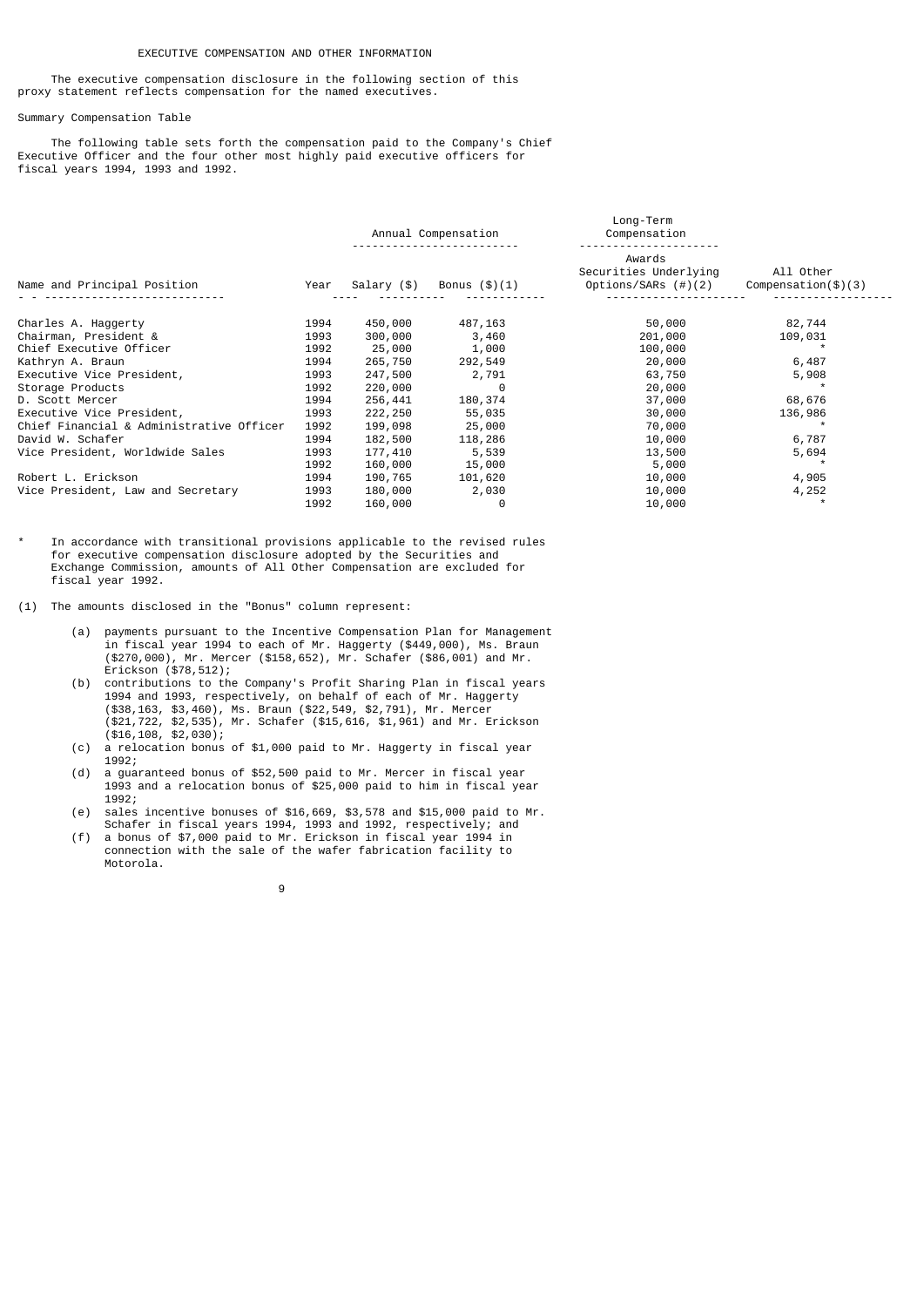- (2) The Company does not grant stock appreciation rights.
- (3) The amounts disclosed in the "All Other Compensation" column represent:
	- (a) payments by the Company for relocation expenses on behalf of Mr. Haggerty (\$75,252 in 1994, \$104,393 in 1993) and Mr. Mercer (\$61,706 in 1994, \$128,464 in 1993);<br>(b) contributions to the Company's Savin
- $\overline{\text{contributions}}$  to the Company's Savings Plan, a 401(k) plan, on behalf of each of Mr. Haggerty (\$5,188 in 1994, \$3,438 in 1993), Ms. Braun (\$4,549 in 1994, \$3,970 in 1993), Mr. Mercer (\$5,481 in 1994, \$6,584 in 1993), Mr. Schafer (\$5,363 in 1994, \$4,490 in 1993) and Mr. Erickson (\$4,905 in 1994, \$4,252 in 1993); and
- (c) premiums paid by the Company for term life insurance on behalf of each of Mr. Haggerty (\$2,304 in 1994, \$1,200 in 1993), Ms. Braun (\$1,938 in 1994, \$1,938 in 1993), Mr. Mercer (\$1,489 in 1994, \$1,938 in 1993) and Mr. Schafer (\$1,424 in 1994, \$1,204 in 1993).

# Option/SAR\* Grants in Last Fiscal Year

 The following table sets forth information regarding stock options granted to the named executive officers during the fiscal year ended June 30, 1994.

|                     |                                                                            | Individual Grants                                                       |                                        |                    |           | Potential Realizable Value<br>at Assumed Annual Rates of<br>Stock Price Appreciation<br>for Option Term (2) |  |
|---------------------|----------------------------------------------------------------------------|-------------------------------------------------------------------------|----------------------------------------|--------------------|-----------|-------------------------------------------------------------------------------------------------------------|--|
| Name                | Number<br>of Securities<br>Underlying<br>Options/SARs<br>Granted $(\#)(1)$ | % of Total<br>Options/SARs<br>Granted to<br>Employees in<br>Fiscal Year | Exercise or<br>Base Price<br>$(S/\sh)$ | Expiration<br>Date | 5% (\$)   | $10\%$ (\$)                                                                                                 |  |
| Charles A. Haggerty | 50,000                                                                     | 2.7                                                                     | \$13,875                               | 05/19/04           | \$436,296 | \$1,105,659                                                                                                 |  |
| Kathryn A. Braun    | 20,000                                                                     | 1.1                                                                     | 13.875                                 | 05/19/04           | 174,518   | 442,264                                                                                                     |  |
| D. Scott Mercer     | 20,000                                                                     | 1.1                                                                     | 3.875                                  | 07/22/03           | 48,739    | 123,515                                                                                                     |  |
|                     | 17,000                                                                     | . 9                                                                     | 13.875                                 | 05/19/04           | 148,341   | 375,924                                                                                                     |  |
| David W. Schafer    | 10,000                                                                     | .5                                                                      | 13.875                                 | 05/19/04           | 87,259    | 221,132                                                                                                     |  |
| Robert L. Erickson  | 10,000                                                                     | . 5                                                                     | 13,875                                 | 05/19/04           | 87,259    | 221, 132                                                                                                    |  |

\* The Company does not grant Stock Appreciation Rights.

(1) All options were granted under the Company's Employee Stock Option Plan (the "Employee Plan") adopted in 1978. The options described in this column were granted on July 22, 1993 and May 19, 1994, and vest over a period of four years according to the following schedule: 25% on the first anniversary of the grant date and 6.25% at the end of each three month period thereafter. The options have a term of 10 years unless the optionee ceases to be employed by the Company, in which case the options will no longer vest and shall terminate three months after the optionee's last day of employment with the Company. The Employee Plan is currently administered by the compensation committee, which has broad discretion and authority to construe and interpret the Employee Plan and to modify outstanding options.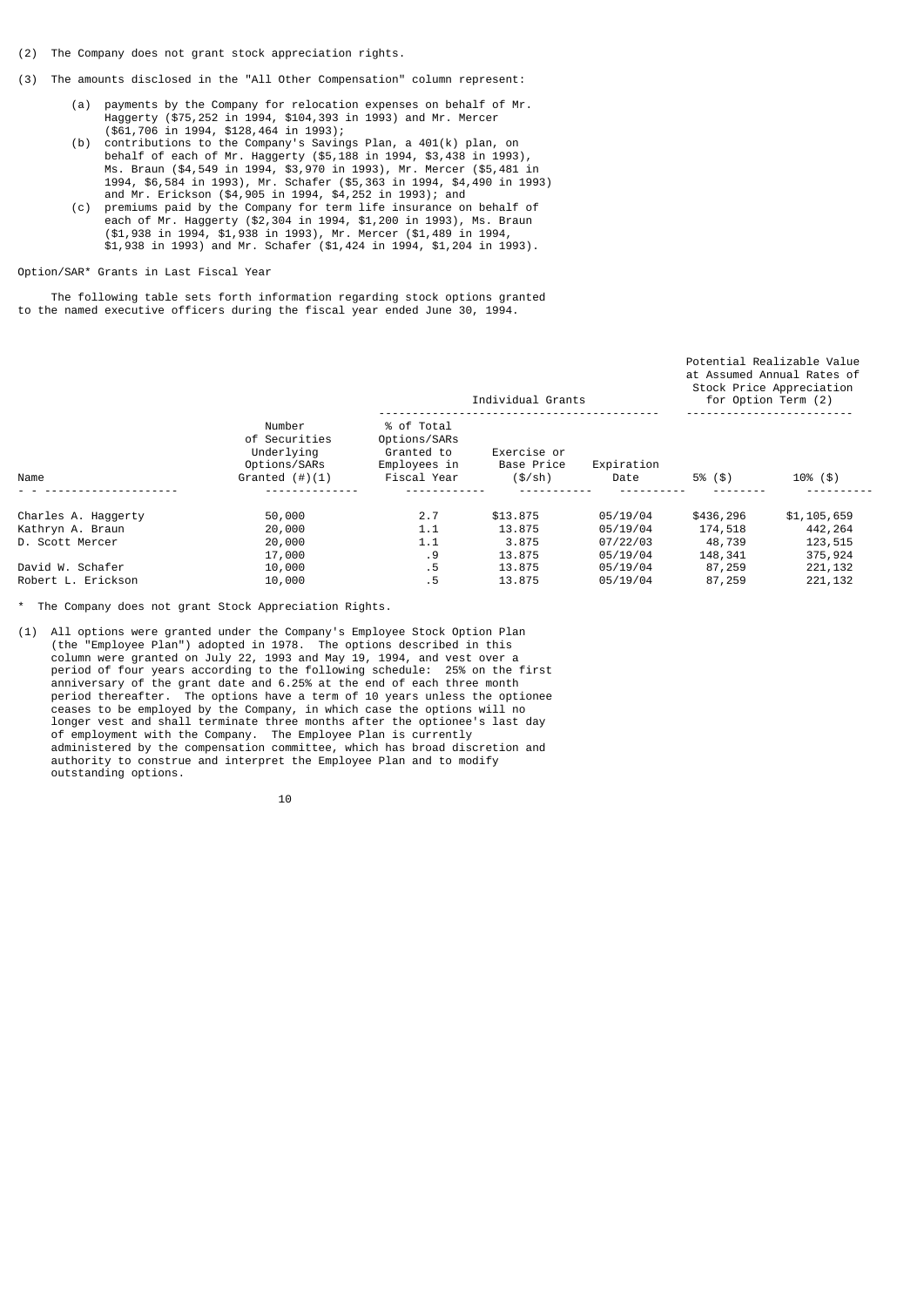(2) Potential realizable value is based on an assumption that the market price of the stock appreciates at the stated rate, compounded annually, from the date of grant to the expiration date. These values are calculated based on requirements promulgated by the Securities and Exchange Commission and do not reflect the Company's estimate of future stock price appreciation. Actual gains, if any, are dependent on the future market price of the Company's Common Stock.

Aggregated Option/SAR\* Exercises in Last Fiscal Year and Fiscal Year-End Option/SAR Values

 The following table sets forth the number of shares acquired on exercise of stock options and the aggregate gains realized on exercise in fiscal year 1994 by the Company's executive officers named in the Summary Compensation Table. The table also sets forth the number of shares covered by exercisable and unexercisable options held by such executives on June 30, 1994, and the aggregate gains that would have been realized had these options been exercised on June 30, 1994, even though these options were not exercised, and the unexercisable options could not have been exercised, on June 30, 1994.

|                                                                                |                                          |                                    | Number of Securities Underlying<br>Unexercised Options/SARs<br>At Fiscal Year End $(#)$ | Value of Unexercised<br>In-the-Money Options/SARs<br>At Fiscal Year End $(2)(\$)$ |                                            |                                              |
|--------------------------------------------------------------------------------|------------------------------------------|------------------------------------|-----------------------------------------------------------------------------------------|-----------------------------------------------------------------------------------|--------------------------------------------|----------------------------------------------|
| Name                                                                           | Shares<br>Acquired on<br>Exercise $($ #) | Value<br>Realized $(\$)(1)$        | Exercisable                                                                             | Unexercisable                                                                     | Exercisable                                | Unexercisable                                |
| Charles A. Haggerty<br>Kathryn A. Braun<br>D. Scott Mercer<br>David W. Schafer | 44,950<br>25,000<br>17,000               | 0<br>479,731<br>385,000<br>265,625 | 112,813<br>67,272<br>27,500<br>23,574                                                   | 238,187<br>82,782<br>84,500<br>24,430                                             | \$839,848<br>558,745<br>242,969<br>198,931 | \$1,405,153<br>491,877<br>592,656<br>114,291 |
| Robert L. Erickson                                                             | 2,500                                    | 13,750                             | 34,038                                                                                  | 22,892                                                                            | 290,453                                    | 104,006                                      |

The Company does not grant Stock Appreciation Rights.

- (1) Market value on the date of exercise of shares covered by options exercised, less option exercise price.
- (2) These amounts represent the difference between the exercise price of the in-the-money options and the market price of the Company's Common Stock on June 30, 1994. The closing price of the Company's Common Stock on that day on the New York Stock Exchange was \$12.75. Options are in-the-money if the market value of the shares covered thereby is greater than the option exercise price.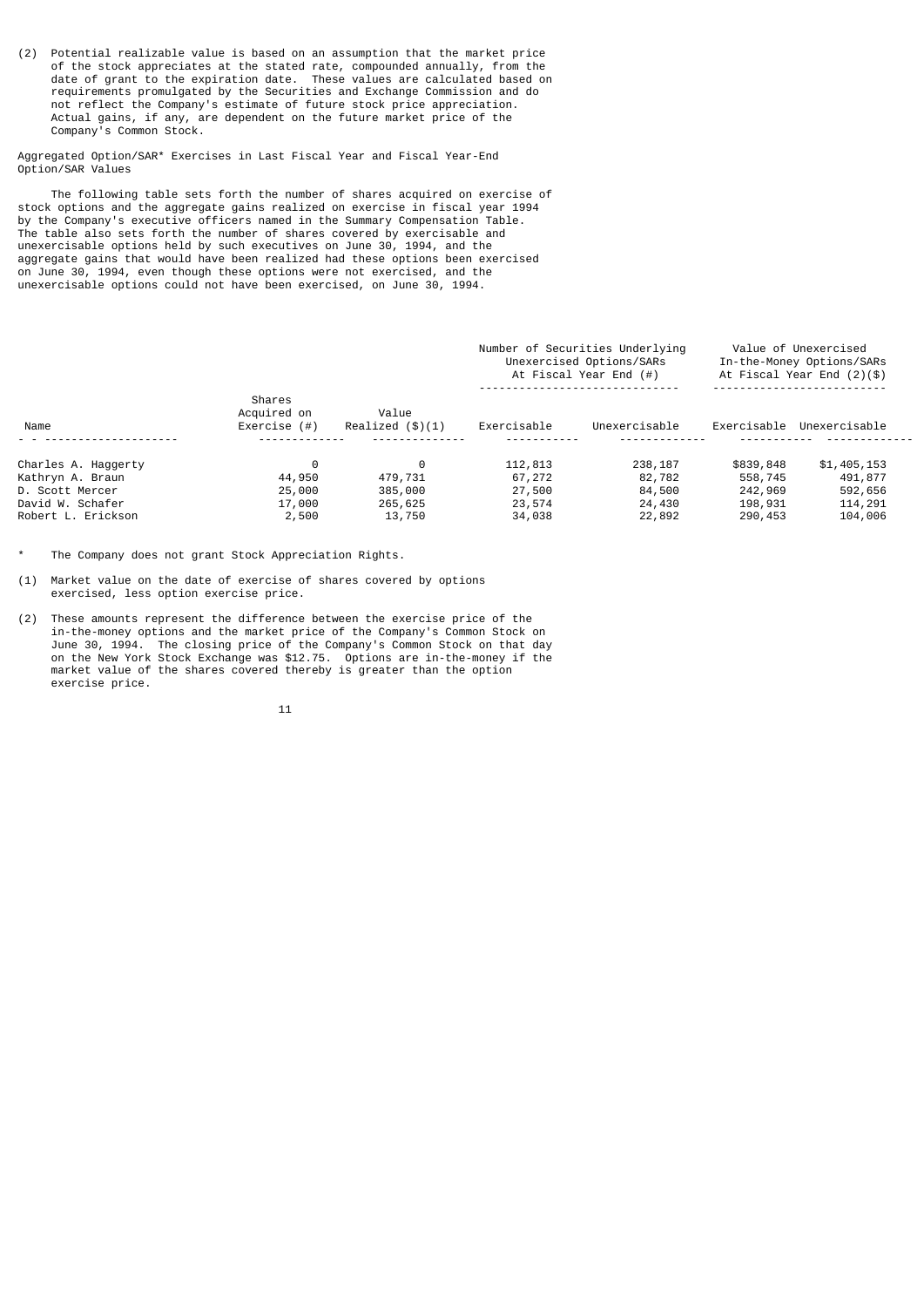### REPORT OF THE COMPENSATION COMMITTEE

 The Company has adopted a compensation philosophy that is based upon payfor-performance. The key components of this compensation philosophy are interrelated and interdependent. For example, base salaries for employees are targeted at the 50th percentile of the salary levels of those holding comparable positions in the electronics industry. This gives rise to a corollary requirement for short- and long-term incentives that recognize and reward employees for the achievement of goals and objectives as well as for consistently superior performance. Therefore, the Incentive Compensation Plan for Management and the Employee Stock Option Plan are considered as critical to maintaining key employee base salaries at the 50th percentile level as commissions are for sales personnel.

 From the perspective of the broader employee base, profit sharing serves as a significant incentive to reward U.S.-based employees for performance. When combined with the tax-advantages of a defined contribution plan ("Savings and Profit Sharing Plan"), profit sharing also serves to assist U.S.-based employees in planning for their retirements.

 The Employee Stock Purchase Plan is designed to encourage ownership and investment by employees of the Company and its subsidiaries in the Company's Common Stock.

 The Company believes that its pay-for-performance philosophy and programs directly align employee and shareholder interests.

 The compensation committee of the Board of Directors (the "Committee") is made up of all non-employee directors of the Company, with the exception of Mr. Bragg, a former officer of the Company. After consideration of the Committee's recommendations, the full Board of Directors reviews and approves the compensation of the Chief Executive Officer. The salaries of all other elected officers, including those executive officers named in the Summary Compensation Table, are established solely by the Committee. With the exception of the Board approval of Chief Executive Officer compensation, the Committee is directly responsible for administering all elements of executive compensation, including annual incentive awards and stock options. Consistent with the Company's compensation philosophy, the Company's executive compensation programs are designed to:

- provide competitive levels of base compensation, as well as short-and long-term incentives that will attract, retain and motivate experienced and qualified executive officers critical to the success of the Company;
- tie individual total compensation to individual performance and the success of the Company; and
- align the interests of the Company's executive officers with those of its shareholders.

 Executive officers have both budget and non-budget objectives. Budget objectives are established so as to encourage both challenging and realistic goals. The ability to forecast and achieve planned results is a particularly significant factor in executive officer evaluation. From a qualitative standpoint, leadership ability, teamwork and integrity are the factors which are addressed.

# Compensation Plans

The specific components of executive compensation are as follows:

 Base Compensation. The Committee adheres to its policy of paying executive officers base salaries at the 50th percentile of compensation levels of comparable executives in the electronics industry. The Committee reviews management recommendations for executive officers' salaries in light of independent survey data for compensation of executives with similar responsibilities in selected peer group companies. Other factors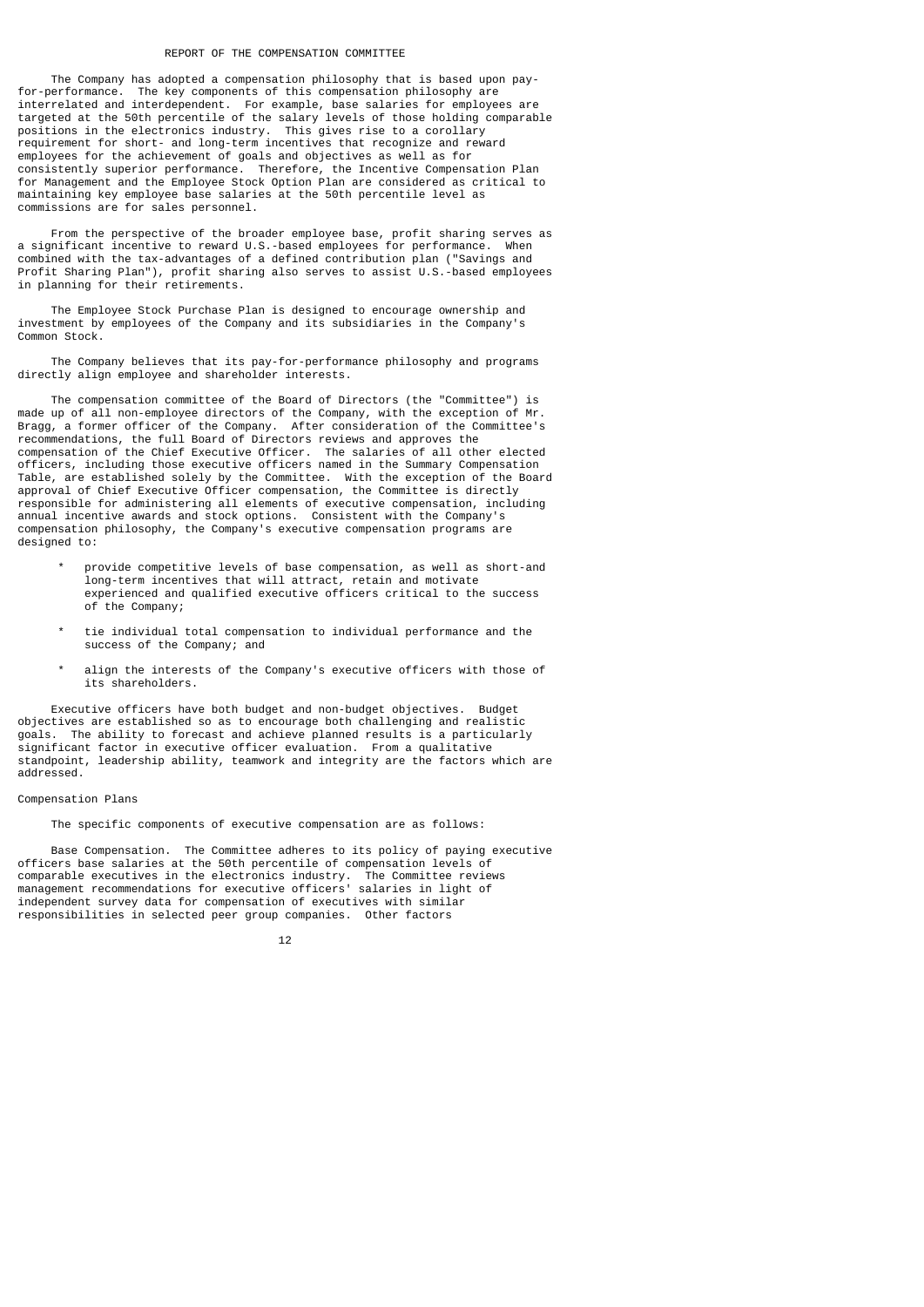considered by the Committee include: the competitive environment, experience levels, position and responsibility, corporate performance and overall contribution levels of the individuals.

 Incentive Compensation Plan for Management. The Incentive Compensation Plan for Management measures the performance of officers and certain other key employees against specific objectives and awards incentive bonuses from a bonus pool. The plan is reviewed and approved annually by the Board of Directors. Incentive awards are keyed to certain critical performance measures in the plan which are established by the Board. The Incentive Compensation Plan affords executive officers the opportunity to earn significant amounts in excess of their base compensation each year (up to 140% of base pay for the chief executive officer and up to 100% for certain other senior officers). Awards under the plan may not exceed 10% of the Company's consolidated pre-tax income for the applicable period. Payments made to executive officers under the Incentive Compensation Plan in 1994 amounted to \$1,203,485. No payments were made to executive officers under the plan in fiscal years 1993 and 1992.

 The achievement of substantial profitability is the most significant factor in determining the amount of and whether or not to pay incentive compensation. Other factors include achieving linearity of sales and meeting established quality measures. Payouts under the plan are keyed to a sliding scale based upon predesignated levels of annual profitability. Incentive compensation plans applying to executive officers who have responsibility for specific business units also take into account the performance of those units.

 Stock Options. The Committee administers the Employee Stock Option Plan under which options to purchase the Company's Common Stock are granted to selected employees of the Company and its subsidiaries. The plan is designed to serve as an incentive for consistently superior performance and to align the interests of key employees with those of the Company's shareholders. Subject to the provisions of the plan and taking into account the recommendations of management, the Committee determines the employees to whom options will be granted, the timing and manner of the grants of options, the number of shares covered by options and the terms of the options, and makes all other determinations necessary or advisable for administration of the plan. The number of stock options granted to an individual is related to the recipient's base compensation and level of responsibility. All options are granted with an option exercise price equal to the fair market value of the Company's Common Stock on the date of the grant.

During fiscal year 1994, a total of seven executive officers received an onate grant of ontions to purchase 290 400 shares of Common Stock The aggregate grant of options to purchase 290,400 shares of Common Stock. exercise price of the options range from \$3.875 to \$19.125 per share, depending on the grant date, as the exercise price is always equal to the last reported sale price per share on the New York Stock Exchange on the grant date. All options granted under the program completely vest over a period of four years according to the following schedule: 25% on the first anniversary of the grant date and 6.25% at the end of each three month period thereafter.

 Savings and Profit Sharing Plan. The Company has a Savings and Profit Sharing Plan for all U.S.-based employees who have at least six months of service. Eligible employees are permitted to make, by means of payroll deductions, basic contributions of not less than 1% or more than 5% of their compensation. Participants may make additional contributions of up to 9% of their compensation. The amount of compensation contributed to the Savings and Profit Sharing Plan constitutes a salary reduction, which has the effect of reducing the employee's compensation for federal income tax purposes. The reducing the employee's compensation for federal income tax purposes. Company contributes an amount equal to 50% of the employee's basic contributions. Company contributions for each employee vest 20% for each year of service, and become fully vested after five years of service or upon retirement, death or disability. Benefits are generally payable following retirement, disability, death, hardship or termination of employment. Company contributions to the Savings and Profit Sharing Plan made during fiscal years 1994 and 1993 with respect to the executive officers of the Company are included above in the summary compensation table as compensation for such year.

 Commencing in fiscal year 1995, all employees who are employed by the Company at fiscal year end are eligible to participate in profit sharing. Eligibility may also apply to employees who have retired, become disabled or died prior to year end. The amount of profit sharing paid to participants is dependent upon their base

13 and 13 and 13 and 13 and 13 and 13 and 13 and 13 and 13 and 13 and 13 and 13 and 13 and 13 and 13 and 13 an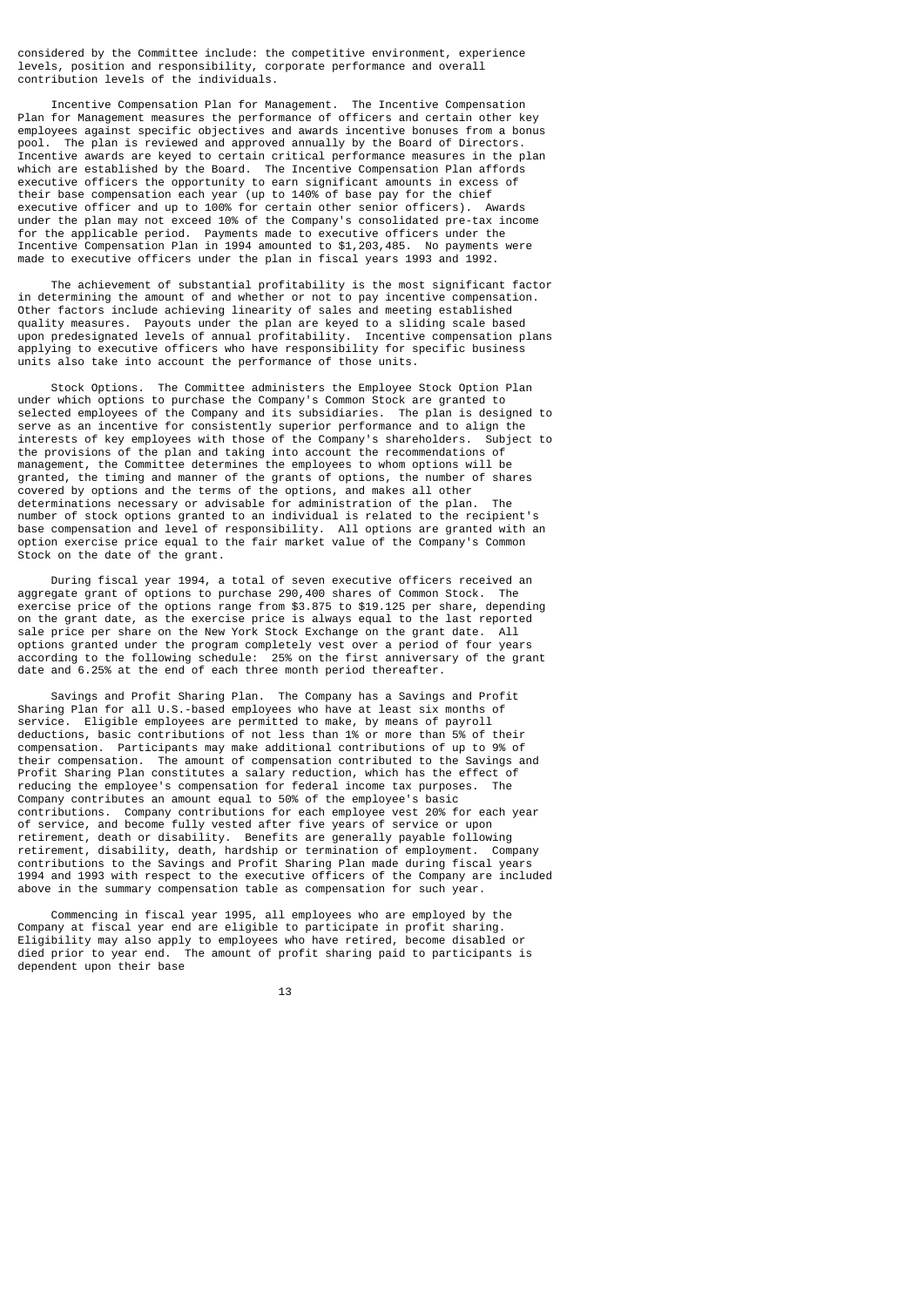compensation levels and the length of time during the fiscal year that they are employed by the Company. Each eligible participant's allocation of the Company's profit sharing contribution is deposited to an individual profit sharing account established under the Savings and Profit Sharing Plan for such participant in an amount not exceeding 4% of such participant's annual salary, and the excess allocable to such participant, if any, will be paid as a fiscal year-end cash bonus. In July 1992, the Board of Directors amended the Savings and Profit Sharing Plan to provide for semiannual fiscal year contributions to participants and participants' accounts. In fiscal year 1994, the first contribution was made after announcement of financial results for the first six months of the fiscal year and the second contribution was made upon completion of audited results for the fiscal year. An aggregate of \$791,247 in Company contributions were made for the first half of fiscal year 1994 and \$6,646,904 for the second half of fiscal year 1994. The Company will return to an annual profit sharing contribution beginning with fiscal year 1995. Company contributions deposited into profit sharing accounts for each employee vest 20% for each year of service, and become fully vested after five years of service or upon retirement, death or disability. Benefits are generally payable following retirement, disability, death, hardship or termination of employment. Executive officers participate in profit sharing, but commencing in fiscal year 1995, executive officers and other participants in the Incentive Compensation Plan for Management will not be awarded profit sharing in excess of 10% of their eligible compensation as defined for profit sharing purposes.

 Employee Stock Purchase Plan. In 1993, the Company's shareholders approved the Western Digital Corporation 1993 Employee Stock Purchase Plan (the "Purchase Plan"). The purpose of the Purchase Plan, which is administered by the Committee, is to provide an incentive for employees of the Company to acquire a proprietary interest in the Company through the purchase of Common Stock and therefore more closely align the interests of the employees and the shareholders.

 Subject to certain limitations, any person who is employed by the Company for at least 20 hours per week and more than five months in a calendar year is eligible to participate in the Purchase Plan. The Purchase Plan, which is intended to qualify under the provisions of Sections 421 and 423 of the Internal Revenue Code of 1986, as amended (the "Code"), permits employees to purchase shares of the Company's Common Stock through payroll deductions. The purchase price per share at which shares are sold under the Purchase Plan is equal to 85% of the closing price of the Common Stock on the New York Stock Exchange as of a date determined pursuant to the terms of the Purchase Plan. However, no employee is permitted to purchase shares under the Purchase Plan if immediately after such purchase, the employee would own 5% or more of the voting power or value of all classes of stock of the Company, nor shall any employee be permitted to purchase more than \$25,000 worth of stock (determined at the time of enrollment) in any calendar year pursuant to the plan.

 During fiscal year 1994, there were no purchases by executive officers pursuant to the Purchase Plan.

 Deferred Compensation Plan. The Company adopted a new Deferred Compensation Plan as of May 15, 1994, under which all directors and employees selected for participation by the Committee were permitted to defer payment of compensation otherwise payable to them by the Company. Employees who elected to participate were permitted to defer a minimum of \$3,000 per calendar year and up to 100% of their compensation. Interest was guaranteed to accrue at a rate of between 3% and 4.5% for the calendar year 1994, with future rates determined prior to the beginning of that year based upon results of the preceding year.

 Pursuant to the terms of the plan, Mr. Haggerty and Mr. Erickson deferred compensation earned in fiscal year 1994 in the amounts of \$486,820.57 and \$100,072.95, respectively.

 Supplemental Health Care Benefits. The Company provides supplemental health care benefits to each executive officer and his or her family by paying up to \$10,000 per year in health care expenses not covered or only partially covered by the Company's health care plans generally available to other employees. However, from February 1, 1992 until January 1, 1993, the Company ceased the payment of supplemental health care benefits with the exception of payment, up to \$1,000 per year, for an annual physical examination.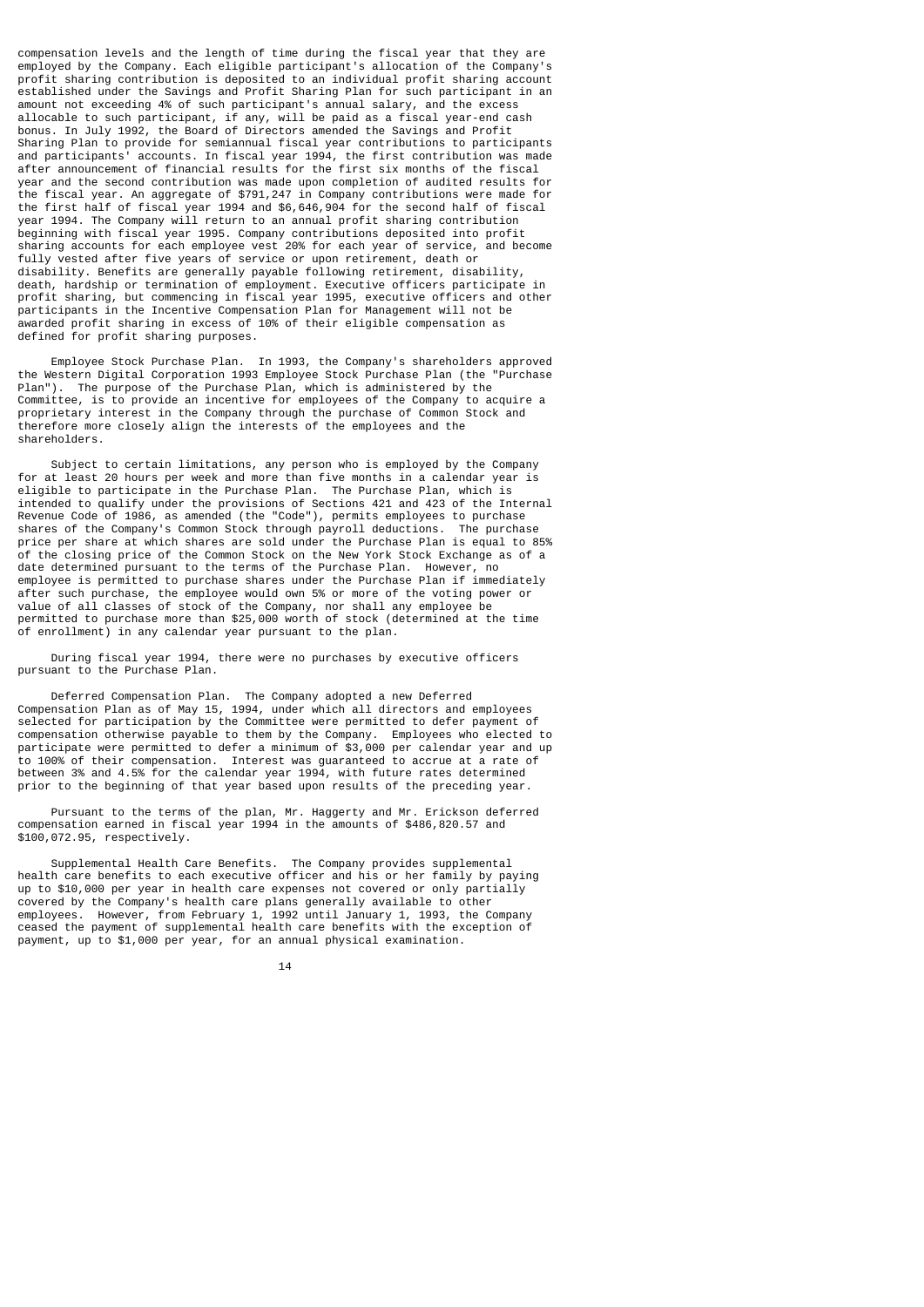Chief Executive Officer Compensation. The process of determining the compensation for the Company's Chief Executive Officer and the factors taken into consideration in such determination are generally the same as the process and factors used in determining the compensation of all of the Company's executive officers. The Committee considers both the Company's overall performance and the Chief Executive Officer's individual performance.

 Mr. Haggerty served as the Company's chief executive officer for the entire fiscal year 1994. During the fiscal year, he received a base salary of \$450,000 and an incentive compensation bonus of \$449,000.

| Irwin Federman, Chairman | Andre R. Horn       |
|--------------------------|---------------------|
| James A. Abrahamson      | Anne O. Krueger     |
| Peter D. Behrendt        | Thomas E. Pardun    |
| I. M. Booth              | Stephen B. Schwartz |

COMPENSATION COMMITTEE INTERLOCKS AND INSIDER PARTICIPATION

 All non-employee directors, with the exception of Mr. Bragg, a former Company officer, serve on the compensation committee of the Company's Board of Directors. Mr. Federman serves as chairman of the committee. No current member of the compensation committee is a current or former officer or employee of the Company. There are no compensation committee interlocks between the Company and other entities involving the Company's executive officers and Board members who serve as executive officers or Board members of such other entities.

## STOCK PERFORMANCE GRAPH

 The following graph compares the cumulative total shareholder return of the Company's Common Stock with the cumulative total return of the S&P 500 Index and the Hambrecht & Quist Hardware Index for the five years ended June 30, 1994. The graph assumes that \$100 was invested on June 30, 1989 in the Company's Common Stock and each index and that all dividends were reinvested. No cash dividends have been declared on the Company's Common Stock. Shareholder returns over the indicated period should not be considered indicative of future shareholder returns.

 COMPARISON OF FIVE-YEAR CUMULATIVE TOTAL RETURN AMONG WESTERN DIGITAL CORPORATION, H & Q HARDWARE INDEX AND S & P 500 INDEX

### PERFORMANCE GRAPH APPEARS HERE

| Measurement Period<br>(Fiscal Year Covered)                                                                                     | <b>WESTERN</b><br>DIGITAL<br>CORPORATION        | H & O<br>HARDWARE<br>INDEX                     | S & P 500<br>INDEX                                 |
|---------------------------------------------------------------------------------------------------------------------------------|-------------------------------------------------|------------------------------------------------|----------------------------------------------------|
| Measurement Pt- 6/30/89<br>6/30/90<br><b>FYE</b><br>6/30/91<br>FYE<br>6/30/92<br>FYE<br>6/30/93<br><b>FYE</b><br>6/30/94<br>FYE | \$100<br>\$131<br>\$40<br>\$48<br>\$41<br>\$126 | \$100<br>\$110<br>\$93<br>\$99<br>\$79<br>\$77 | \$100<br>\$113<br>\$117<br>\$128<br>\$142<br>\$140 |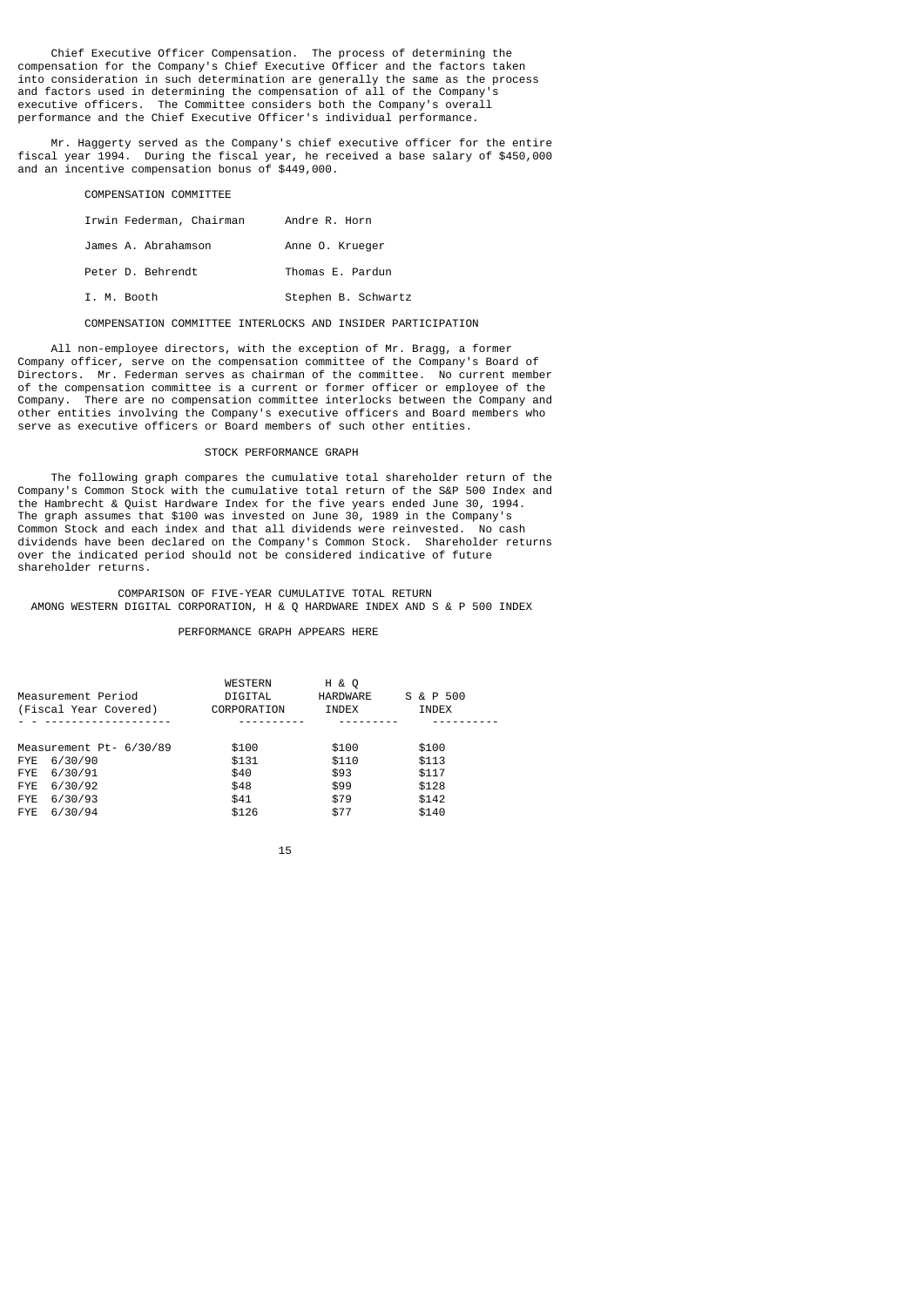## COMPLIANCE WITH SECTION 16(A) OF THE EXCHANGE ACT

 Under the securities laws of the United States, the directors and executive officers of the Company and persons who own more than ten percent of the Company's Common Stock are required to report their initial ownership of the Company's Common Stock and any subsequent changes in that ownership to the Commission and the New York Stock Exchange. Specific due dates for these reports have been established, and the Company is required to disclose in this proxy statement any late filings during fiscal year 1994. To the Company's knowledge, based solely on its review of the copies of such reports required to be furnished to the Company during fiscal year 1994, all of these reports were timely filed.

### CERTAIN TRANSACTIONS AND OTHER MATTERS

 The Company has made several loans to Marc H. Nussbaum, Senior Vice President, Engineering, to provide personal financial assistance. The largest aggregate amount outstanding at any time during fiscal year 1994 was \$115,000, bearing interest at a rate of 10% per annum. The loan was repaid in full in March 1994.

 Mr. Bragg resigned as an officer of the Company on February 28, 1993 and as an employee on January 1, 1994. He continues to serve as a director. While an employee, Mr. Bragg devoted at least 10 hours per month to various assigned projects, for which he was paid \$1,800 per month. Upon Mr. Bragg's resignation as an employee, his unvested employee stock options became fully exercisable.

 The Company has a consulting agreement for certain transition services with Robert F. Elfant who served as Senior Vice President, Continuous Improvement/Microcomputer Products Operations until his resignation on April 1, 1994. Pursuant to the consulting agreement, which expires on October 1, 1994, the Company agreed to utilize his services for 10 days each month at a rate of \$1,300 per day.

 In February 1994, A. Travis White, who served as Executive Vice President, Microcomputer Products, until his resignation on March 4, 1994, received a finder's fee in the amount of \$150,000 and a special bonus in the amount of \$125,000 from the Company in connection with the successful closing of the sale of the Company's wafer fabrication facility to Motorola.

# CHANGE OF CONTROL

 Effective January 18, 1990, the Board of Directors of the Company adopted an Extended Severance Plan pursuant to which eligible employees of the Company may receive severance benefits in the event of termination of employment under certain circumstances involving a change of control of the Company. For this purpose, a change of control is defined generally as the acquisition by any person of beneficial ownership of 33-1/3% or more of the voting stock of the Company; certain mergers or other business combinations involving the Company; sale of substantially all the assets of the Company; liquidation of the Company; or change in a majority of the incumbent members of the Board of Directors (except for changes in Board composition approved by a majority of incumbent directors). Subject to certain terms and conditions set forth in the plan, the extended severance benefits become payable in the event that, within two years following a change of control, an eligible employee is terminated by the Company without cause, or resigns following a reduction in such employee's compensation or responsibility level.

 In such event, the eligible employee is entitled to receive a lump sum cash payment equal to the present value of a multiple of such employee's monthly compensation (salary plus average bonus or commissions, as applicable). The multiple applied to such monthly compensation is equal to the number of months in the applicable severance period to which such employee has become entitled by virtue of his or her position with the Company and number of months employed prior to termination. The severance period for officers of the Company is equal to twelve months plus one additional month for each full two-month period of service in excess of one year up to a maximum severance period of thirty-six months. Other participants are entitled to a severance period ranging from two months to twenty-four months depending on employment level and length of service. If any part of the amounts payable under the plan to any employee is determined by the Company's accountants to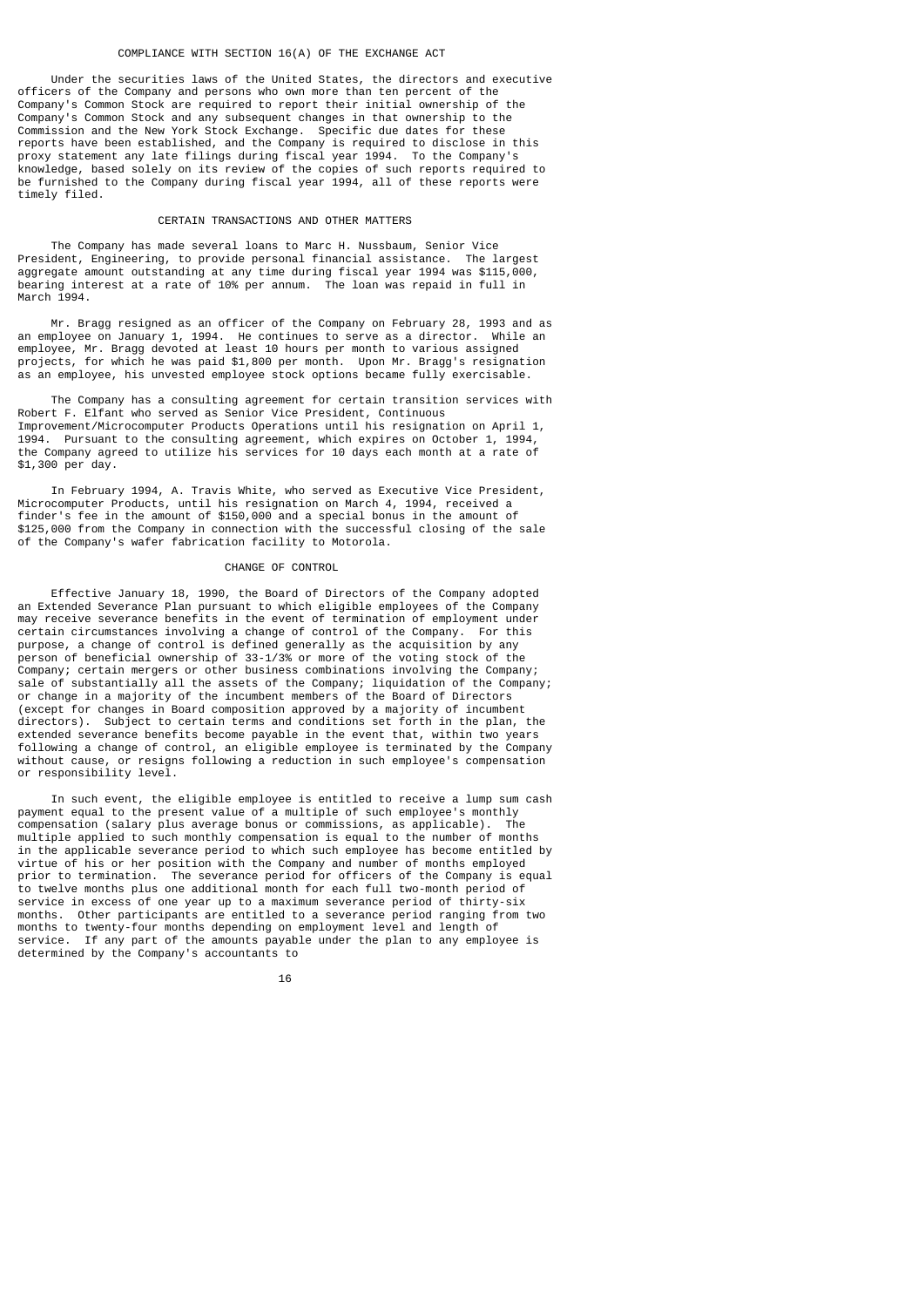be nondeductible by the Company under Section 280G of the Code, the payment will be subject to reduction to the minimum extent necessary to make the entire payment deductible. An employee entitled to receive such a severance payment will also be entitled to continued coverage under the Company's benefit programs.

 All domestic employees with an average of at least twenty hours per week of service, and such key foreign employees as are designated as participants by the compensation committee of the Board, are covered by the plan. The plan shall terminate on January 17, 2000, unless it is earlier terminated or extended by the Board subject to certain conditions set forth in the plan.

#### APPROVAL OF THE AMENDMENT AND RESTATEMENT OF THE EMPLOYEE STOCK OPTION PLAN

General

 The Company's Board of Directors has unanimously approved an amendment and restatement of the Company's Employee Stock Option Plan (the "Employee Plan"), subject to approval by the Company's shareholders. The Employee Plan was adopted in 1978 and amended with shareholder approval in 1981, 1985, 1987, 1989 A further amendment was approved by the Board in July 1988. If not amended, the Employee Plan will expire on December 31, 1994.

 The proposed amendment and restatement will modify the Employee Plan in certain respects, including to (i) provide for termination of the Employee Plan on November 10, 2004 (ten years after the date of shareholder approval); (ii) make an additional 2, 250,000 shares (subject to antidilution adjustments specified in the plan) of the Company's Common Stock available for issuance upon exercise of stock options to be granted thereunder; (iii) establish 400,000 shares (subject to antidilution adjustments specified in the plan) of the Company's Common Stock as the maximum number of shares with respect to wh:  $^{\prime}$ s Common Stock as the maximum number of shares with respect to which an option or options may be granted to any employee in any one taxable year of the Company; (iv) eliminate the requirement of option agreements and allow the use of confirming memos to optionees to memorialize the terms of stock options granted to them under the Employee Plan; (v) provide that stock options granted under the Employee Plan may vest beginning six months after the date of grant (rather than one year, as currently provided); (vi) eliminate the current basic vesting schedule of 25% per year, so that the authority of the Committee (as defined below) to determine a vesting schedule must be exercised with respect to all stock options granted under the Employee Plan; (vii) allow the Committee to accelerate vesting of any options or extend (but not beyond the original option termination date) the period following any termination of employment during which any options may vest and/or be exercised, including options granted under the Employee Plan prior to the amendment and restatement described herein; (viii) limit the number of shares of Common Stock subject to options which may be amended to reduce the exercise price; and (ix) provide that stock options granted under the Employee Plan before the effectiveness of the amendment and restatement described herein will be governed by the Employee Plan as so amended and restated, subject to the consent of the holders of such stock options.

 The following is a summary of the principal features of the Employee Plan as proposed to be amended and restated, and is qualified by and subject to the actual provisions of the form of amended and restated Employee Plan attached as Exhibit A hereto.

# Purpose and Eligibility

 The purpose of the Employee Plan is to further the growth and development of the Company and its subsidiaries by providing, through ownership of stock of the Company, incentives to officers and other key employees who are in positions to contribute materially to the prosperity of the Company, to increase such persons' interests in the Company's welfare, to encourage them to continue their services to the Company or its subsidiaries and to attract individuals of outstanding ability to enter the employment of the Company or its subsidiaries.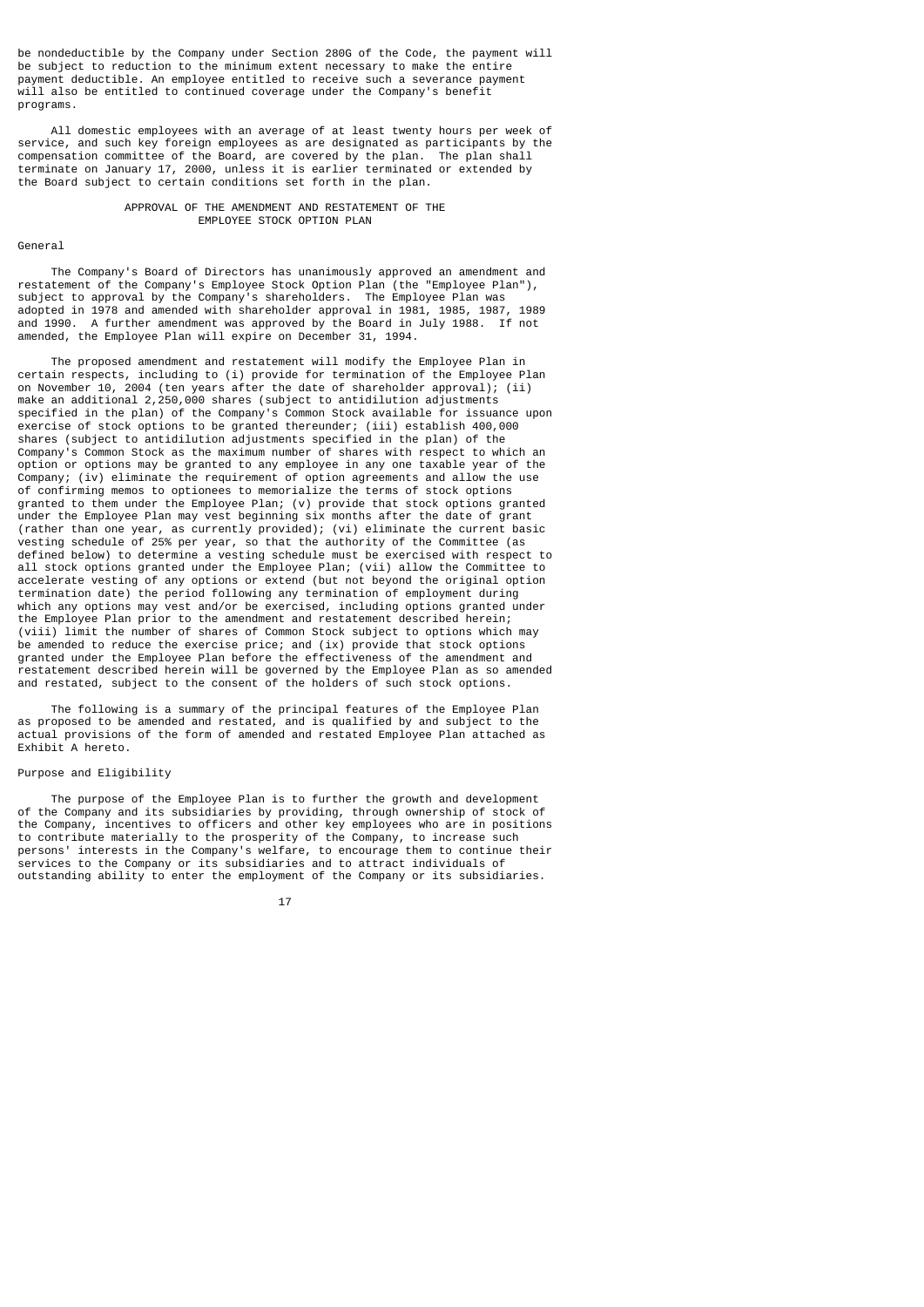Any employee of the Company or any of its subsidiaries designated from time to time by the Committee is eligible to receive grants of stock options under the Employee Plan. Currently, it is estimated that approximately 950 persons are eligible for selection; non-employee directors and members of the Employee Plan's administrative committee are not eligible to participate.

# Administration, Amendment and Termination

 The Employee Plan will be administered by a committee of non-employee directors of the Company appointed by the Company's Board (the "Committee"). The Committee will have the power to construe the Employee Plan and the rights of recipients of options granted thereunder. The Committee will also have the power to (i) discontinue, suspend, or amend the Employee Plan in any manner (subject to certain limited exceptions including increases in the number of shares available for issuance upon exercise of stock options granted under the Employee Plan and shareholder approval of other amendments that would materially increase the benefits accruing to participants), and (ii) modify, extend, renew or exchange outstanding options granted under the Employee Plan (whether before or after its amendment and restatement as proposed herein). However, the number of shares of Common Stock subject to options which may be amended to reduce the exercise price shall not exceed 5% of the sum of (i) the number of shares which are added to the shares authorized for issuance under the Employee Plan after September 1, 1994; (ii) the number of shares subject to options which were outstanding (i.e., granted but unexercised) as of September 1, 1994 under the Employee Plan; and (iii) the number of shares available for future grant under the Employee Plan as of September 1, 1994.

 The Employee Plan, as amended and restated from time to time (including as described herein), shall, in the discretion of the Committee, apply to and govern options granted under the Employee Plan prior to the date of such amendment or restatement, subject to consent of any holder of an option who would be disadvantaged by application to such option of the Employee Plan as amended and restated after the grant of such option.

 Options may be granted under the Employee Plan until the tenth anniversary of the date of approval of the amendment and restatement by the Company's shareholders (unless the Employee Plan is sooner terminated by the Company's Board of Directors).

## Option Awards

 Stock options granted under the Employee Plan may be incentive stock options intended to qualify under the provisions of Section 422 of the Internal Revenue Code ("Incentive Options"), or non-qualified stock options, which do not so qualify ("Non-Qualified Options"). Outstanding Incentive Options may be modified, with the optionee's consent, in ways that would disqualify them as Incentive Options for federal income tax purposes.

 The Committee will select the recipients of stock options granted under the Employee Plan and will determine the dates, amounts, exercise prices, vesting periods, and other relevant terms of the options. The Employee Plan as proposed to be amended and restated provides that the maximum number of shares of Common Stock with respect to which an option or options may be granted to any employee in any one taxable year of the Company shall not exceed 400,000 shares, subject to antidilution adjustments provided in the plan.

 The option exercise price for both Incentive Options and Non-Qualified Options granted under the Employee Plan may not be less than the fair market value of the Company's Common Stock on the date the option is granted (subject to the Employee Plan's antidilution adjustment provisions). For this purpose, fair market value is the last reported sale price per share on the principal exchange upon which the Company's Common Stock is traded (currently the New York Stock Exchange).

 Options granted under the Employee Plan need not be evidenced by written option agreements and are generally not transferable during the life of the optionee.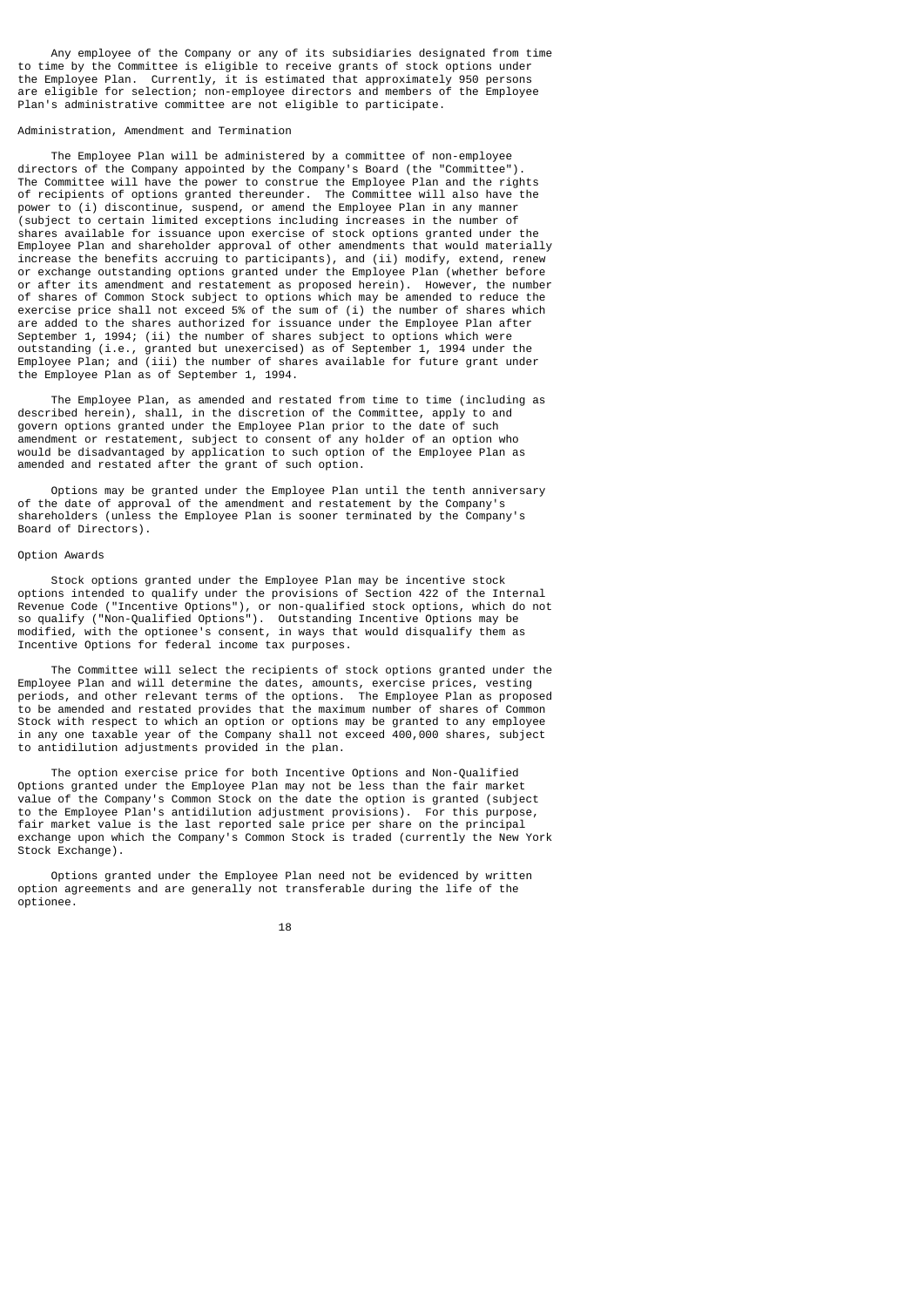#### Vesting, Term and Exercise of Options

 Options granted under the Employee Plan vest and become exercisable as determined by the Committee in its discretion, provided that no option may<br>become exercisable prior to six months from the date of its grant. Options become exercisable prior to six months from the date of its grant. granted under the Employee Plan may be exercised at any time after they vest and before the expiration date determined by the Committee, provided that no option may be exercised more than ten years after its grant (five years after grant in the case of certain Incentive Options and options granted to certain holders of significant amounts of the Company's outstanding Common Stock). Furthermore, in the absence of a specific agreement to the contrary, options will generally expire and become unexercisable immediately upon termination of the recipient's employment with the Company for cause, or one year after the termination of the recipient's employment with the Company by reason of death or permanent disability, or three months after the termination of the recipient's employment with the Company for any other reason. The Committee may accelerate the vesting of any options (subject to the minimum six-month holding period prior to vesting) and may also extend the period following termination of employment with the Company during which options may vest and/or be exercised (subject to a maximum ten-year term).

 The option exercise price may be paid in cash or in any other consideration the Committee deems acceptable, including securities of the Company surrendered by the optionee or withheld from the shares otherwise deliverable upon exercise. The Company may extend or arrange for the extension of credit to any optionee to finance the optionee's purchase of shares upon exercise of his or her stock option on terms approved by the Committee, subject to restrictions under applicable laws and regulations, or allow exercise in a broker's transaction in which the exercise price will not be received until after exercise and subsequent sale of the underlying Common Stock. Consideration received by the Company upon exercise of options granted under the Employee Plan will be used for general working capital purposes.

### Securities Subject to Employee Plan

 No more than 11,450,000 shares of Common Stock may be issued upon exercise of stock options granted under the Employee Plan (consisting of 9,200,000 shares under the Employee Plan as currently in effect and 2,250,000 shares added by the amendment and restatement described herein). If any outstanding option under the Employee Plan for any reason expires or is terminated, the shares of Common Stock allocable to the unexercised portion of that option shall not count against this limit, but shall again be available for issuance upon exercise of stock options granted under the Employee Plan as if no previous option had been granted with respect to such shares.

 The number of shares of Common Stock available to individual optionees under the Employee Plan in general and the maximum number of shares for which an employee may be granted options in any one year, as well as the number of shares for which issued or unissued options may be exercised and the exercise price per share of such options, will be appropriately and proportionately adjusted to reflect stock splits, reverse stock splits, recapitalizations, mergers, consolidations, stock dividends, and similar capital stock transactions. In the event of a liquidation of the Company, or a merger, reorganization or consolidation of the Company with any other corporation in which the Company is not the surviving corporation, or if the Company becomes a wholly-owned subsidiary of another corporation, any unexercised options theretofore granted under the Employee Plan shall be deemed cancelled unless the surviving corporation in any such merger, reorganization or consolidation elects to assume the options under the Employee Plan or to issue substitute options in place thereof. If such options would otherwise be cancelled in accordance with the foregoing, each optionee will have the right, exercisable during a ten-day period ending on the fifth day prior to such liquidation, merger, reorganization or consolidation, to exercise his or her options in whole or in part without regard to any installment exercise provisions in his or her option agreement.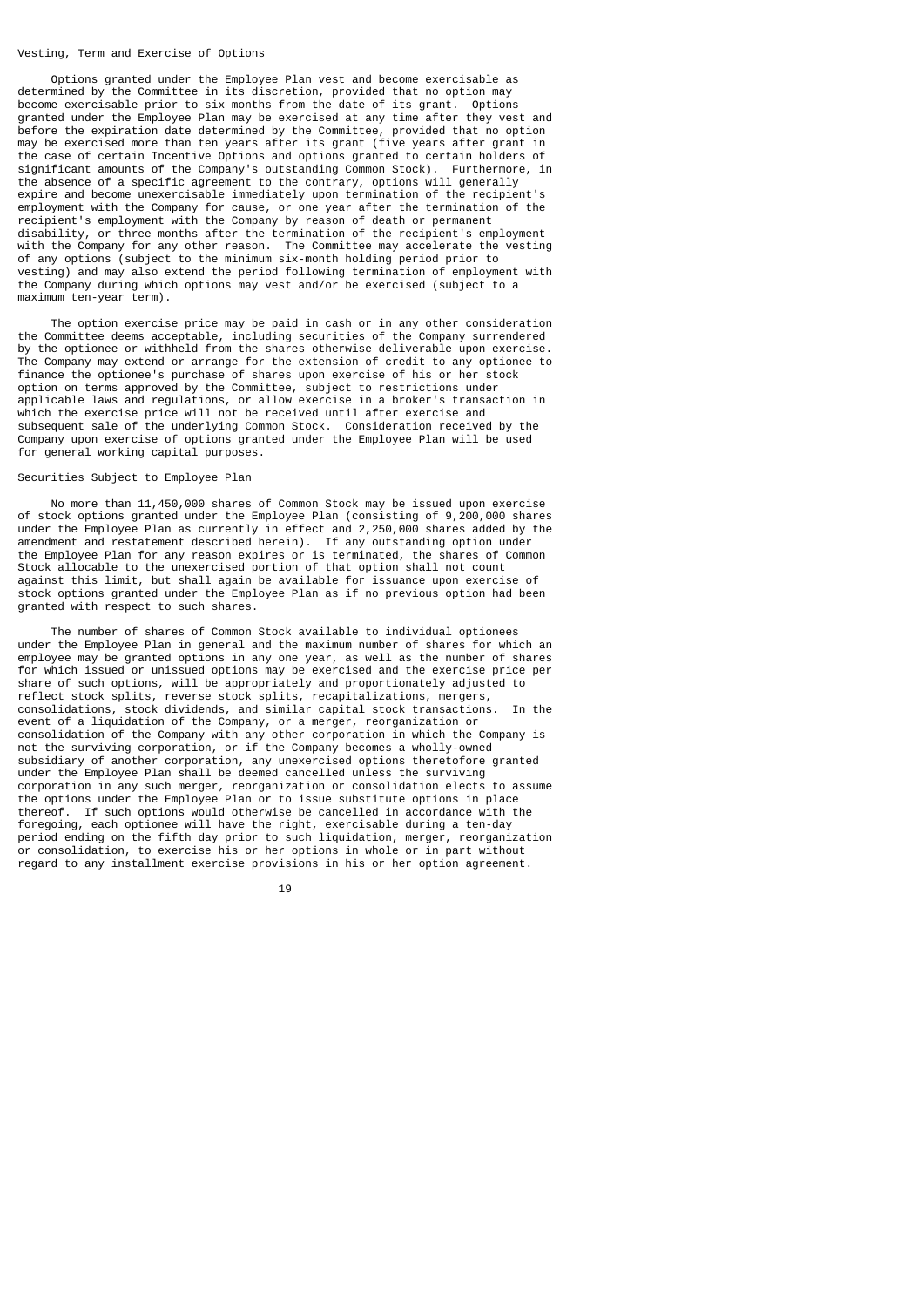On September 1, 1994, the market value of the Company's Common Stock was \$14.625 per share. As of September 1, 1994, options to purchase an aggregate of 4,183,219 shares had been exercised under the Employee Plan. Options to purchase 4,478,295 shares were outstanding at a weighted average exercise price of \$8.09 per share and 538,486 shares remained available for future grant (not including the additional 2,250,000 shares that will be available if the amendment and restatement of the Employee Plan proposed herein is approved).

### Federal Income Tax Consequences

 The following is a brief description of the federal income tax treatment that will generally apply to options granted under the Employee Plan, based on federal income tax laws in effect on the date of this proxy statement. The exact federal income tax treatment of options will depend on the specific circumstances of the optionee. No information is provided herein with respect to estate, inheritance, gift, state or local tax laws, although there may be certain tax consequences upon the receipt or exercise of an option or the disposition of any acquired shares under those laws.

 Incentive Options. Generally, the optionee is not taxed and the Company is not entitled to a deduction on the grant or the exercise of an Incentive Option. If the optionee sells the shares acquired upon the exercise of an Incentive Option ("Incentive Option Shares") at any time after the later of (a) one year after the date of transfer of shares to the optionee pursuant to the exercise of such Incentive Option or (b) two years after the date of grant of such Incentive Option (the "Incentive Option Holding Period"), then the optionee will recognize capital gain or loss equal to the difference between the sales price and the exercise price paid for the Incentive Option Shares, and the Company will not be entitled to any deduction. If the optionee disposes of the Incentive Option Shares at any time during the Incentive Option Holding Period, then (1) the optionee will recognize capital gain in an amount equal to the excess, if any, of the sales price over the fair market value of the Incentive Option Shares on the date of exercise, (2) the optionee will recognize ordinary income equal to the excess, if any, of the lesser of the sales price or the fair market value of the Incentive Option Shares on the date of exercise, over the exercise price paid for the Incentive Option Shares, (3) the optionee will recognize capital loss equal to the excess, if any, of the exercise price paid for the Incentive Option Shares over the sales price of the Incentive Option Shares, and (4) the Company will generally be entitled to a deduction in an amount equal to the amount of ordinary income recognized by the optionee.

 For purposes of computing an optionee's "alternative minimum tax," an Incentive Option is treated as a Non-Qualified Option, as discussed below. Thus, the amount by which the fair market value of Incentive Option Shares on the date of exercise (or such later date as discussed below under "Special Rules for Insiders") exceeds the exercise price will be included as a positive adjustment in the calculation of an optionee's "alternative minimum taxable income" ("AMTI"). The "alternative minimum tax" imposed on individual taxpayers is generally equal to the amount by which 26% or 28% (depending on the optionee's AMTI) of the individual's AMTI (reduced by certain exemption amounts) exceeds his or her regular income tax liability for the year. A taxpayer's alternative minimum tax attributable to this spread may be credited against the taxpayer's regular tax liability in later years to the extent that the regular tax liability exceeds the alternative minimum tax in any such year.

 Non-Qualified Options. The grant of a Non-Qualified Option is generally not a taxable event for the optionee. Upon exercise of the option, the optionee will generally recognize ordinary income in an amount equal to the excess of the fair market value of the stock acquired upon exercise of the Non-Qualified Option ("Non-Qualified Option Shares") (determined as of the date of the exercise) over the exercise price of such option, and the Company will be entitled to a deduction equal to such amount. See "Special Rules for Insiders," below. A subsequent disposition of the Non-Qualified Option Shares generally will give rise to capital gain or loss equal to the difference between the sales price and the sum of the exercise price paid for such shares plus the ordinary income recognized with respect to such shares. Such gain or loss will be treated as short-term or long-term depending on the optionee's holding period for the shares involved in the disposition.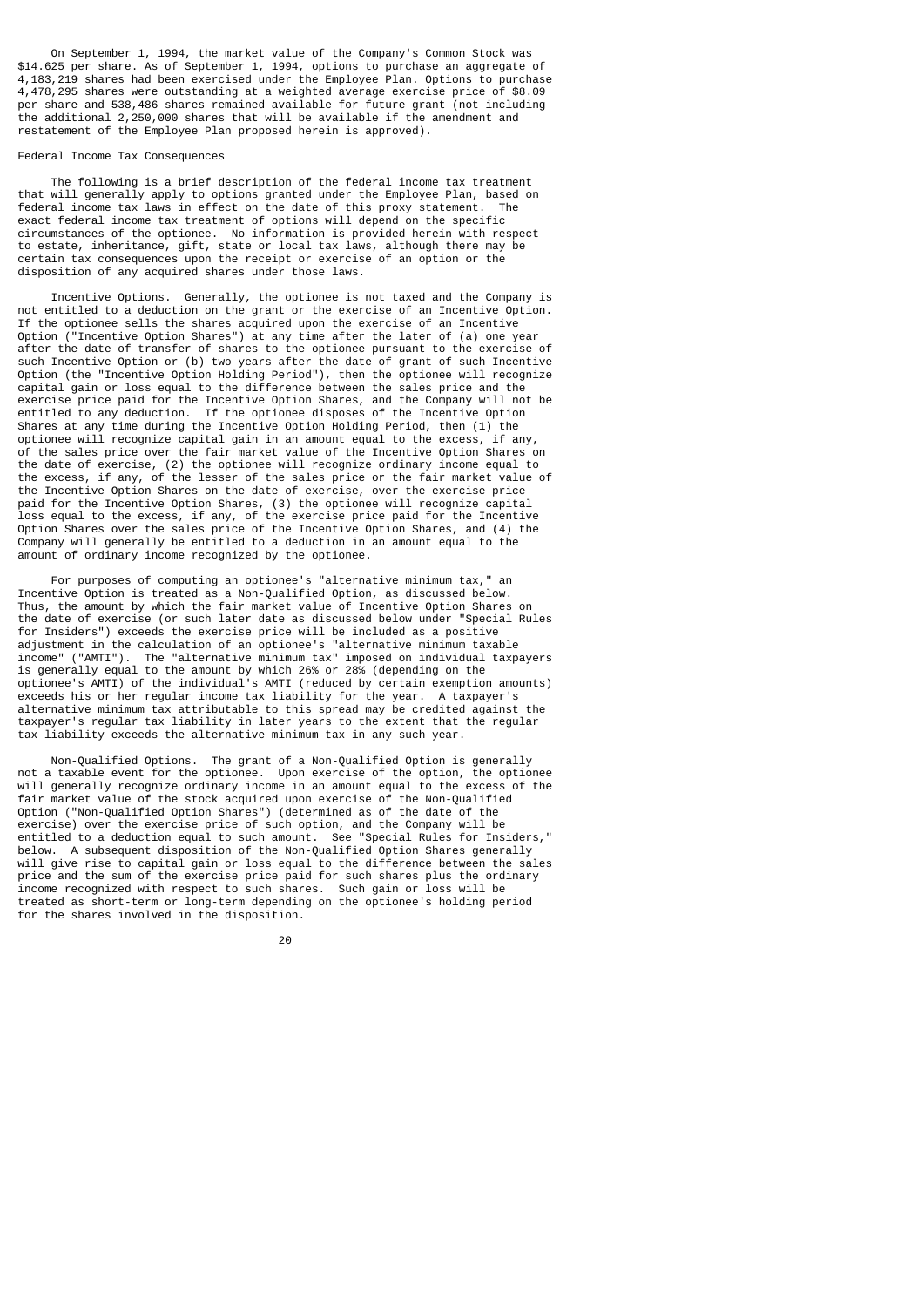Special Rules for Insiders. If an optionee is a director, officer or shareholder subject to Section 16 of the Securities Exchange Act of 1934 (an "Insider") and exercises an option within six months of the date of grant, the timing of the recognition of any ordinary income should be deferred until (and the amount of ordinary income should be determined based on the fair market value (or sales price in the case of a disposition) of the Common Stock upon) the earlier of the following two dates: (i) six months after the date of grant or (ii) a disposition of the shares, unless the Insider makes an election under Section 83(b) of the Code (an "83(b) Election") within 30 days after exercise to recognize ordinary income based on the value of the shares on the date of exercise.

 Miscellaneous Tax Issues. With certain exceptions, an individual may not deduct investment-related interest to the extent such interest exceeds the individual's net investment income for the year. Investment interest generally includes interest paid on indebtedness incurred to purchase Common Stock. Interest disallowed under this rule may be carried forward to and deducted in later years, subject to the same limitations.

 Special rules will apply in cases where an optionee pays the exercise or purchase price of the option shares or applicable withholding tax obligations under the Employee Plan by delivering previously owned Common Stock or by reducing the amount of Common Stock otherwise issuable pursuant to the option. The surrender or withholding of such shares will in certain circumstances result in the recognition of income with respect to such shares.

 The Employee Plan provides that, in the event of certain changes in ownership or control of the Company, the right to exercise options otherwise subject to a vesting schedule may be accelerated. In the event such acceleration occurs and depending upon the individual circumstances of the recipient, certain amounts with respect to such options may constitute "excess parachute payments" under the "golden parachute" provisions of the Code. Pursuant to these provisions, a recipient will be subject to a 20% excise tax on any "excess parachute payments" and the Company will be denied any deduction with respect to such payment. Optionees should consult their tax advisors as to whether accelerated vesting of an option in connection with a change in ownership or control of the Company would give rise to an excess parachute payment.

 In certain instances the Company may be denied a deduction for compensation (including compensation attributable to options) to certain officers of the Company to the extent the compensation exceeds \$1 million in a given year.

Vote Required and Board of Directors' Recommendation

 The affirmative vote of a majority of the shares of Common Stock represented in person or by proxy at the Meeting and entitled to vote is required for approval of the proposed amendment and restatement of the Employee Plan. Abstentions and broker non-votes will each be counted present for purposes of determining the presence of a quorum. Abstentions will have the same effect as a negative vote. Broker non-votes, on the other hand, will have no effect on the outcome of the vote.

 The Board of Directors recommends that shareholders vote FOR the proposed amendment and restatement of the Employee Stock Option Plan.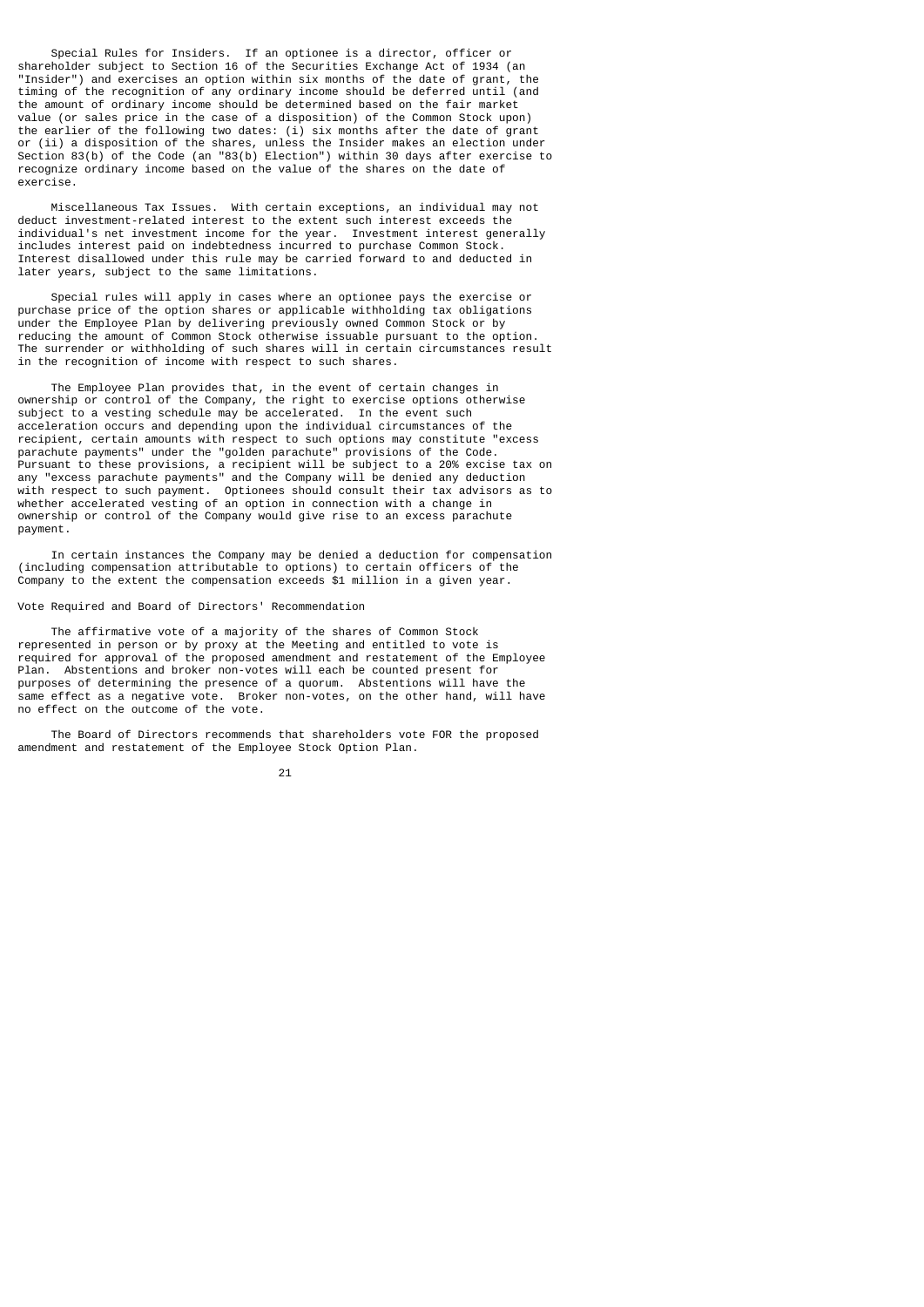#### General

 In May 1985, subject to the approval of the shareholders which was obtained at the Annual Meeting of Shareholders held on November 15, 1985, the Company's Board of Directors adopted the Stock Option Plan for Non-Employee Directors (the "Directors Plan"). Amendments to the Directors Plan were adopted by the Board in December 1985, September 1987, September 1988, September 1989 and July 1990 and approved by the shareholders at the 1986, 1987, 1988, 1989 and 1990 Annual Meetings of Shareholders. A further amendment was approved by the Board in November 1987.

 In July 1994, the Board of Directors approved, subject to shareholder approval, an amendment to the Directors Plan extending the term of such plan for an additional ten years. If the proposed amendment is approved by the shareholders, the termination date of the Directors Plan will be extended from May 15, 1995 to May 15, 2005.

 As of September 1, 1994, options to purchase an aggregate of 121,812 shares had been exercised under the Directors Plan, options to purchase 210,000 shares were outstanding at a weighted average exercise price of \$9.76 per share and 468,188 shares remained available for future grant. On that date, the market value of the Company's Common Stock was \$14.625 per share.

Description of the Directors Plan

 A description of the principal features of the Directors Plan, as amended to date, is set forth below.

 The aggregate number of shares that may be issued upon exercises of options granted under the Directors Plan presently may not exceed 800,000. If any outstanding option granted under the Directors Plan for any reason expires or is terminated, the shares of Common Stock subject to the unexercised portion of the option will again be available for options under the Directors Plan as if no option had been granted with respect to such shares. The number of shares of Common Stock issuable under the Directors Plan, the number of shares subject to and the exercise price per share of each outstanding option and the number of shares subject to each option grant provided for in the Directors Plan will be proportionally adjusted for any increase or decrease in the number of issued and outstanding shares of Common Stock resulting from a subdivision or consolidation of shares of Common Stock, the payment of a stock dividend or any other increase or decrease in the number of issued and outstanding shares of Common Stock effected without receipt of consideration by the Company. If the Company is the surviving corporation in any merger or consolidation, each outstanding option granted under the Directors Plan will pertain to the securities to which a holder of the same number of shares of Common Stock that are subject to that option would have been entitled.

 Options to purchase the Company's Common Stock are automatically granted under the Directors Plan to eligible non-employee members of the Board of Directors ("Eligible Directors"). A director is an Eligible Director with respect to any option to be granted to him or her under the Directors Plan if, at the time provided for the option's grant, he or she is not then an employee of the Company or any of its subsidiaries and has not been an employee of the Company or any of its subsidiaries since the beginning of the Company's preceding fiscal year. Currently, there are eight Eligible Directors.

 Each Eligible Director on the effective date of the Directors Plan, as of that date, and each other Eligible Director, as of the effective date of his or her first appointment to the Board of Directors or election as a director by the shareholders, whichever is earlier, has received or will receive a one-time option to purchase 20,000 shares of Common Stock (an "Initial Option"), subject to the antidilution adjustments provided in the Directors Plan. Pursuant to a previous amendment of the Directors Plan, certain holders of Initial Options to purchase 20,000 shares of Common Stock exchanged their Initial Options for Initial Options to purchase 14,510 shares of Common Stock having lower exercise prices (the "Exchanged Initial Options").

<u>22 and 23 and 23 and 23 and 23 and 23 and 23 and 23 and 23 and 23 and 23 and 23 and 23 and 23 and 23 and 23 and 23 and 23 and 23 and 23 and 23 and 23 and 23 and 23 and 23 and 23 and 23 and 23 and 23 and 23 and 23 and 23 a</u>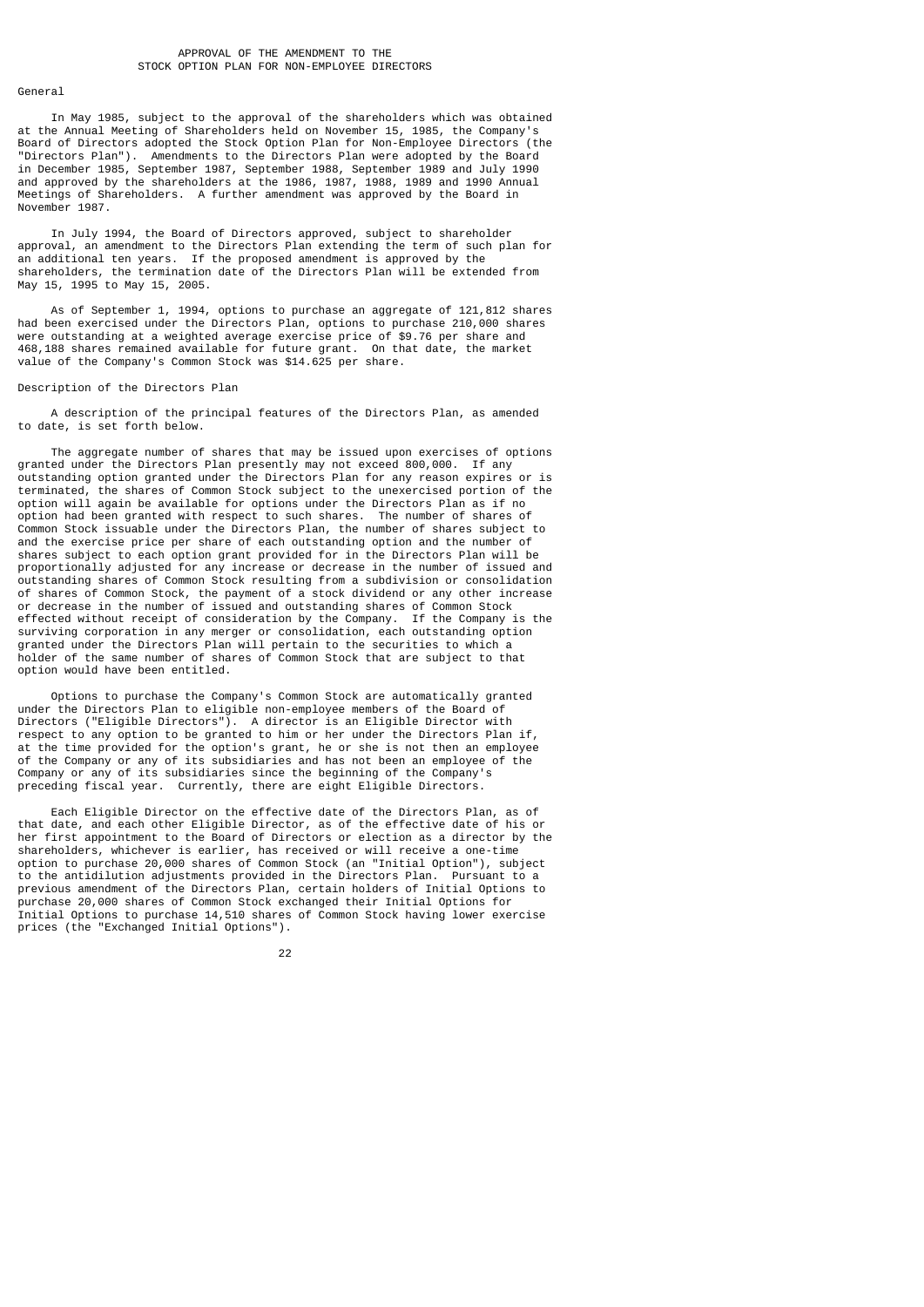In addition to Initial Options, non-employee directors may receive other options ("Additional Options") under the Directors Plan. Six months after the exercise or termination of an Initial Option (other than an Exchanged Initial Option) or any other Additional Option held by an Eligible Director, the Eligible Director will automatically be granted an Additional Option to purchase a number of shares equal to the number of shares purchased upon such option exercise or the number of shares subject to the unexercised portion of the terminated option, as the case may be. Six months following the exercise or termination of an Exchanged Initial Option held by an Eligible Director, the Eligible Director will automatically be granted an Additional Option to purchase a number of shares not exceeding 20,000 shares, determined by a formula set forth in the Directors Plan. Any Eligible Director who has not been granted an Initial Option because of current or prior employment with the Company or its subsidiaries will, six months after the time he or she first becomes an Eligible Director, be granted an Additional Option to purchase up to 20,000 shares of Common Stock. The foregoing provisions are subject to an overall limitation The foregoing provisions are subject to an overall limitation contained in the Directors Plan that the maximum number of shares of the Company's Common Stock which may be issued upon the exercise of all Additional Options (excluding any option granted under the preceding sentence) granted to any director may not exceed 30,000 shares, subject to the Directors Plan's antidilution adjustments. This ensures that the number of shares that may be issued to any director under the Directors Plan, other than upon exercise of a 1989 Option as described below, may not exceed 50,000 shares (subject to such antidilution adjustments), unless the Directors Plan is amended with the approval of the Company's shareholders.

 Options granted under the Directors Plan become exercisable in accordance with the vesting provisions specified in the Directors Plan. An Initial Option granted on the effective date of a director's appointment to the Board becomes exercisable with respect to: 10,000 of the underlying shares on the later of the date of his or her election to the Board by the Company's shareholders or the date six months after the date of such grant (the "Initial Exercise Date"); 5,000 shares on the date six months after the Initial Exercise Date; and 5,000 shares on the date 18 months after the Initial Exercise Date. Special vesting provisions also apply to Initial Options granted as of the effective date of the Directors Plan and Exchanged Initial Options. Each other Initial Option granted under the Directors Plan becomes exercisable with respect to: 10,000 shares on the date six months after the date of the option's grant; 5,000 shares on the date of the first anniversary of such grant; and 5,000 shares on the date of the second anniversary of such grant. To the extent that an Initial Option is so exercisable and is not earlier terminated, it may generally be exercised in whole or in part at any time or from time to time until it expires ten years after the date of its grant. If the holder of an Initial Option ceases to be a director of the Company for any reason, the Initial Option will be exercisable, to the extent it is exercisable at the date he or she ceased to be a director, for a period of one year after that date.

 Each Additional Option granted under the Directors Plan first becomes exercisable with respect to twenty percent (20%) of the underlying shares at the end of six months after the date of its grant and with respect to an additional five percent (5%) of the underlying shares at the end of each of the next 16 three-month periods thereafter. To the extent an Additional Option is so exercisable and it is not earlier terminated, it may be exercised in whole or in part at any time until it expires 5 1/2 years after the date of its grant. If the holder of an Additional Option ceases to be a director of the Company, his or her option will be exercisable, to the extent it is exercisable at the date he or she ceases to be a director, for a period of one year after that date if he or she ceases to be a director because of death or permanent disability, or for a period of three months after that date if he or she ceases to be a director for any other reason.

 Pursuant to an amendment to the Directors Plan approved by the shareholders at the 1989 Annual Meeting of Shareholders of the Company, the Company granted a one-time option to purchase up to 10,000 shares of the Company's Common Stock to each Eligible Director who was elected at the 1989 Annual Meeting (a "1989 Option"). Pursuant to an established vesting schedule, each 1989 Option granted under the Directors Plan has become fully exercisable. To the extent that a 1989 Option is not earlier terminated, it may generally be exercised at any time or from time to time until it expires ten years after the date of its grant. If the holder of a 1989 Option ceases to be a director of the Company, his or her 1989 Option will be exercisable, to the extent it is exercisable on the date he or she ceases to be a director, for a period of one year after that date if he or she ceases to be a director because of death or permanent disability, or for a period of six months after that date if he or she ceases to be a director for any other reason. A dissolution or liquidation of the Company, or a merger or

<u>23 and 23</u>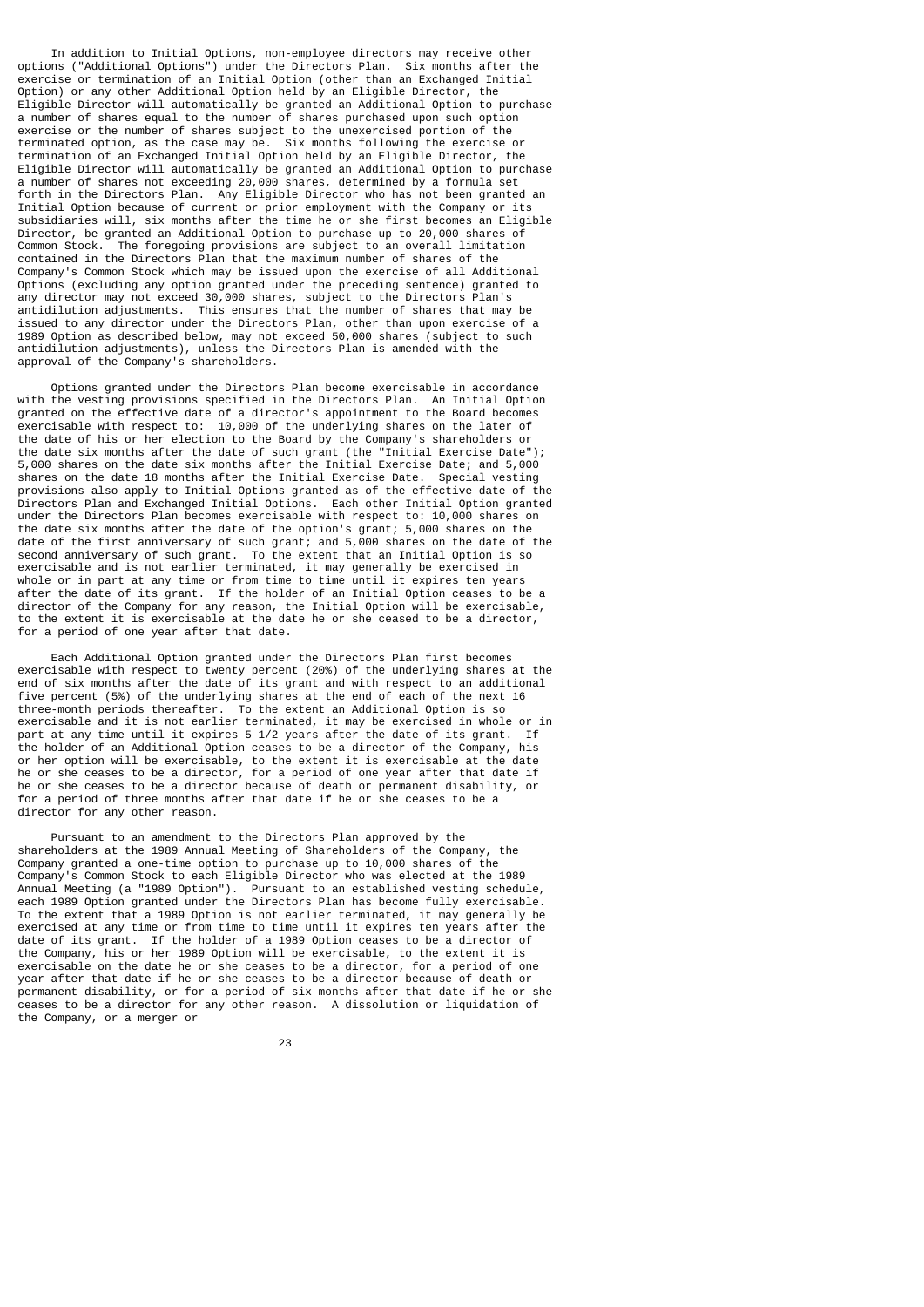consolidation in which the Company is not the surviving corporation, will cause each outstanding option granted under the Directors Plan to terminate, unless the agreement of merger or consolidation otherwise provides. If such a dissolution, liquidation, merger or consolidation will cause outstanding options to terminate, each optionee will have the right immediately prior to such dissolution, liquidation, merger or consolidation to exercise his or her unexpired options in whole or in part without regard to the vesting limitations on the ability to exercise such options, provided that no Additional Option will be granted upon such an exercise.

 The exercise price per share for each option granted under the Directors Plan is equal to 100% of the fair market value (as defined in the Directors Plan) of a share of Common Stock on the date the option is granted, subject to the Directors Plan's antidilution adjustment provisions. Such fair market value is presently the last reported sale price per share on the New York Stock Exchange.

 Pursuant to an amendment to the Directors Plan approved by the shareholders at the 1990 Annual Meeting of Shareholders of the Company, optionees are permitted to pay the exercise price for options in cash or by surrendering previously owned shares of Common Stock to the Company at their fair market<br>value The amendment to the plan also permitted ontionees to pay the exerc The amendment to the plan also permitted optionees to pay the exercise price of an option by exercising the option in successive transactions (known as "pyramiding"), starting with a relatively small number of shares, and using shares acquired in each such transaction to pay the purchase price of shares acquired in the following transaction. As a practical matter, optionees are not required to physically exchange certificates in each transaction, but a bookkeeping entry would be made and the optionee would receive a certificate representing the net number of shares to which the optionee is entitled. The representing the net number of shares to which the optionee is entitled. plan thus permits optionees to use the value of the option (i.e., the difference between the market value of a share of Common Stock on the date of exercise and the exercise price of the option) to pay the exercise price for shares to be granted under such option.

 At the 1990 Annual Meeting, the shareholders also approved an amendment to the plan which returns to the pool of shares of Common Stock, available for issuance under the plan, shares delivered to the Company upon the exercise of options. Pursuant to the amendment, shares issued under the plan upon the exercise of options in exchange for the receipt by the Company of shares of the same class are treated as not having been issued to the extent, but only to the extent, of the number of shares delivered to the Company to pay the exercise price of the option.

 No option granted under the Directors Plan is assignable or transferable by the optionee except by will or by the laws of descent or distribution. During the lifetime of the optionee, the option is exercisable only by the optionee.

 The Board of Directors may, insofar as permitted by law, from time to time suspend, discontinue or amend the Directors Plan, except that no such amendment may alter or diminish any rights or obligations under any option theretofore granted under the Directors Plan without the consent of the person to whom such option was granted. In addition, without further shareholder approval, the Directors Plan may not be amended so as to increase the number of shares subject to the Directors Plan, increase the number of shares for which an option or options may be granted to any optionee, change the designation of the class of persons eligible to receive options under the Directors Plan, provide for the grant of options having an option price per share less than the fair market value of a share of Common Stock (as defined in the Directors Plan) on the date of grant or extend the final date upon which options may be granted under the Directors Plan.

 Copies of the full text of the Directors Plan, as amended, are available for review at the principal executive offices of the Company and will be furnished to shareholders without charge upon request directed to the Secretary of the Company, 8105 Irvine Center Drive, Irvine, California 92718.

24 and 24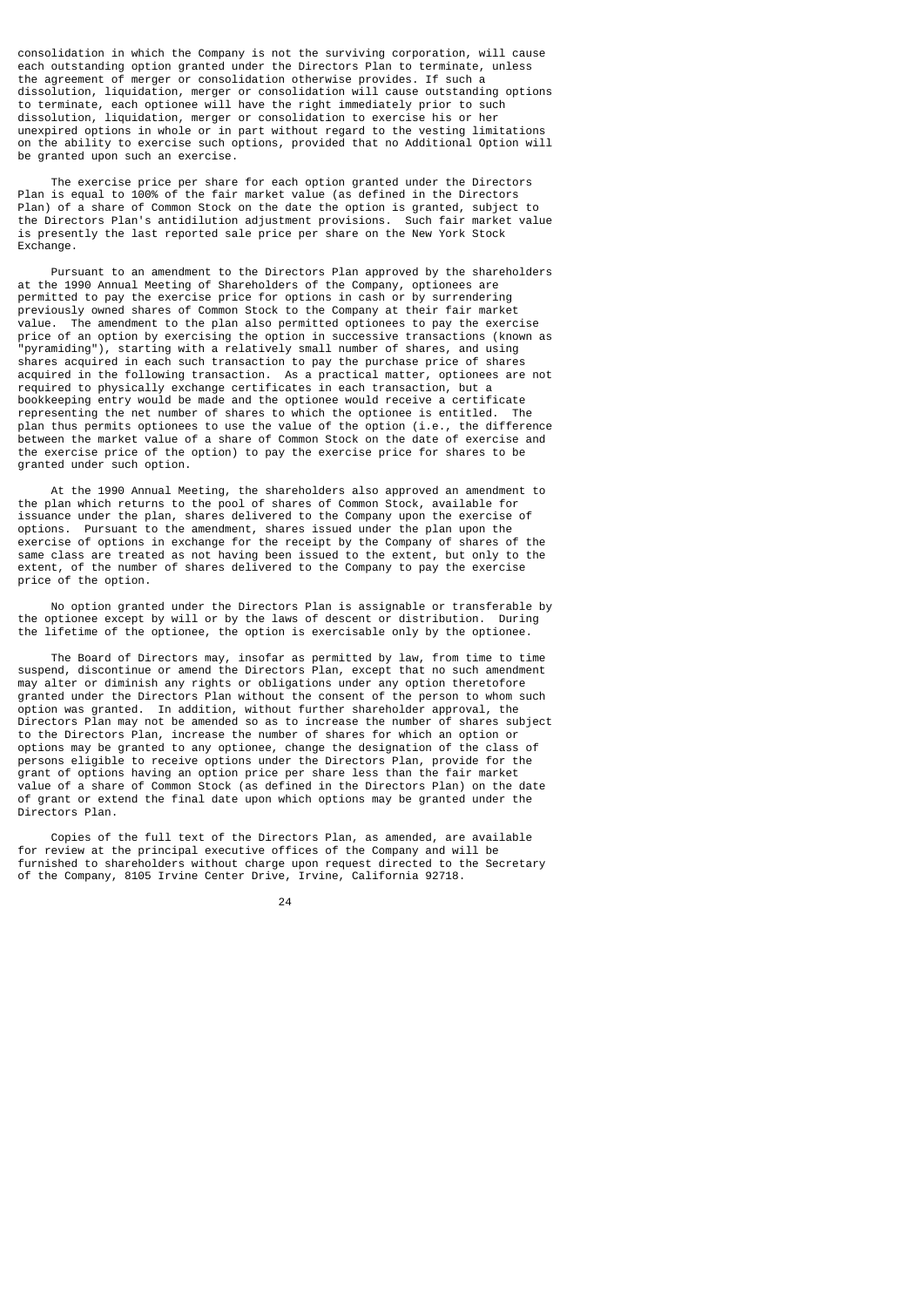#### Federal Income Tax Consequences

 Options granted under the Directors Plan constitute "non-qualified" stock options that are not specially authorized or qualified for favorable federal income tax treatment under the Code. An optionee will not be subject to federal income tax upon the grant of a non-qualified option under the Directors Plan, and the Company will not be entitled to a tax deduction by reason of such grant. When the non-qualified option is exercised, the optionee generally will recognize ordinary taxable income equal to the excess of the fair market value of the shares as of the exercise date over the exercise price, and the Company will be entitled to a deduction equal to the amount of ordinary income recognized by the optionee. However, if an optionee exercises an option within six months after the date of grant, the timing of the recognition of any ordinary income generally will be deferred until (and the amount of ordinary income will be determined based on the fair market value (or sales price in the case of a disposition) of the Common Stock upon) the earlier of: (i) six months after the date of grant or (ii) a disposition of the shares, unless the optionee makes an 83(b) Election within 30 days after exercise to recognize ordinary income based on the value of the shares on the date of exercise. In addition, special rules will apply in cases where an optionee pays the exercise or purchase price of the option shares under the Director Plan by delivering previously owned Common Stock or by reducing the amount of Common Stock otherwise issuable pursuant to the option. Upon any subsequent disposition of shares acquired upon the exercise of a non-qualified stock option, any further gain or loss recognized by the optionee will be treated as short-term or longterm capital gain or loss, as the case may be, depending on the optionee's holding period for the shares involved in the disposition.

### Vote Required and Board of Directors' Recommendation

 The Company's Board of Directors currently consists of ten members, all but one of whom are not officers or employees of the Company. The Company is heavily dependent on the judgment and knowledge of its outside directors for the continued success of its operations. It is anticipated that the proposed amendment extending the term of the Directors Plan will help enable existing and future non-employee directors to obtain increased personal financial interests in the Company and thereby will provide them with added incentives to continue in the Company's service.

 The affirmative vote of a majority of the shares of Common Stock represented in person or by proxy at the Meeting and entitled to vote is required for approval of the proposed amendment to the Directors Plan. Abstentions and broker non-votes will each be counted present for purposes of determining the presence of a quorum. Abstentions will have the same effect as a negative vote. Broker non-votes, on the other hand, will have no effect on the outcome of the vote.

 The Board of Directors recommends that shareholders vote FOR approval of the proposed amendment to the Stock Option Plan for Non-Employee Directors.

#### RATIFICATION OF SELECTION OF INDEPENDENT PUBLIC ACCOUNTANTS

 By selection of the Company's Board of Directors, the international accounting firm of KPMG Peat Marwick LLP, certified public accountants, has served the Company as its auditors since its incorporation in 1970. The Board of Directors has again selected KPMG Peat Marwick LLP to serve as the Company's independent accountants for fiscal year ending June 30, 1995. The matter is not required to be submitted for shareholder approval, but the Board of Directors has elected to seek ratification of its selection of the independent accountants by the affirmative vote of a majority of the shares represented and voted at the Meeting. If the shareholders do not ratify this selection, the Board of Directors will reconsider its selection of KPMG Peat Marwick LLP and will either continue to retain this firm or appoint new auditors upon recommendation of the Audit Committee.

<u>25 and 25 and 26 and 26 and 26 and 26 and 26 and 26 and 26 and 26 and 26 and 26 and 26 and 26 and 26 and 26 and 26 and 26 and 26 and 26 and 26 and 26 and 26 and 26 and 26 and 27 and 27 and 27 and 27 and 27 and 27 and 27 a</u>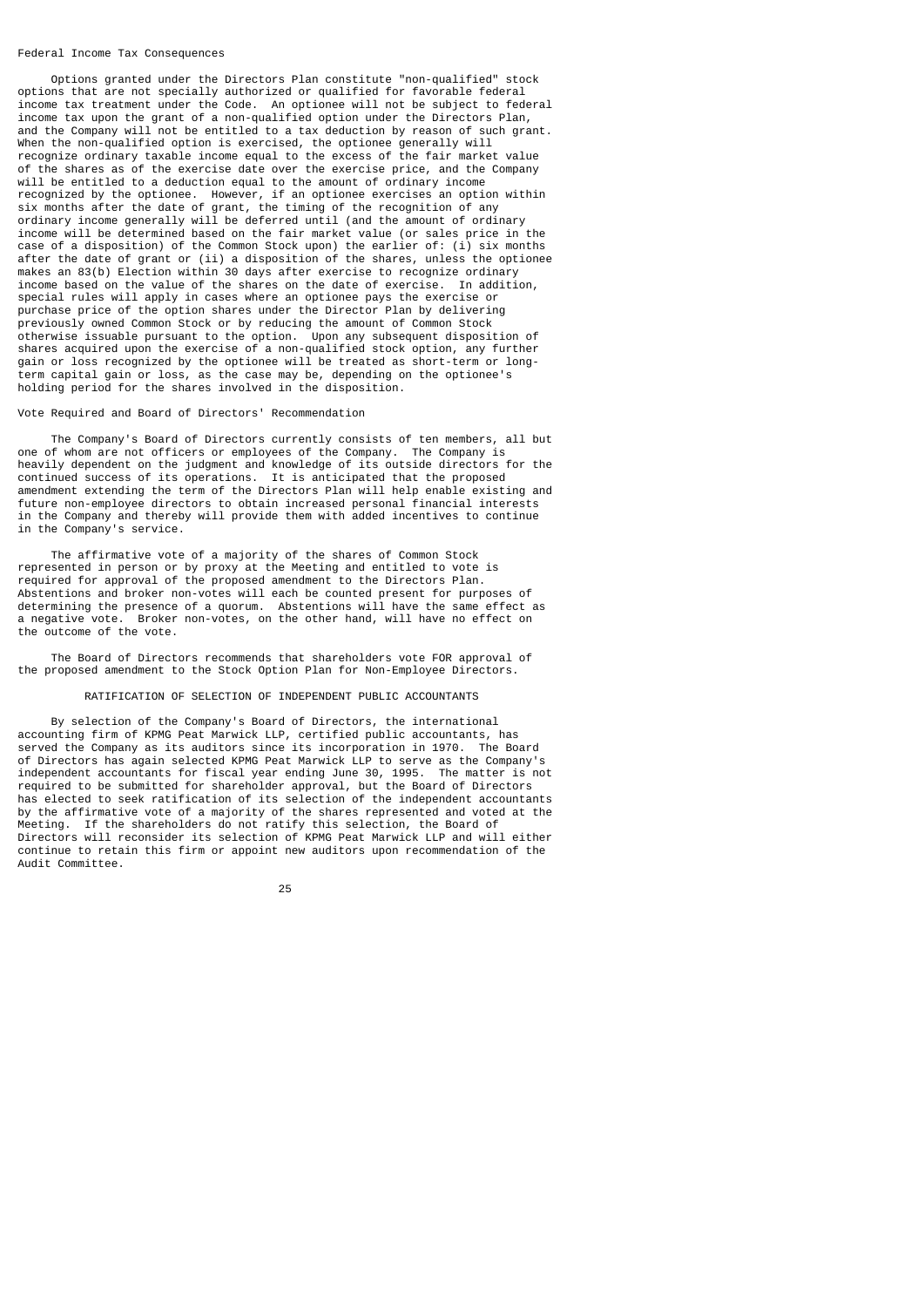One or more representatives of KPMG Peat Marwick LLP are expected to be present at the Meeting and will have an opportunity to make a statement if they so desire and will be available to respond to appropriate questions.

 The Board of Directors recommends that shareholders vote FOR the ratification of the selection of KPMG Peat Marwick LLP as the independent accountants of the Company for the fiscal year ending June 30, 1995.

#### SHAREHOLDER PROPOSALS

 Shareholders who wish to include proposals for action at the Company's 1995 Annual Meeting of Shareholders in next year's proxy statement and proxy card must cause their proposals to be received in writing by the Company at its address set forth on the first page of this Proxy Statement no later than July 12, 1995. Such proposals should be addressed to the Company's Secretary, and may be included in next year's proxy statement if they comply with certain rules and regulations promulgated by the Commission.

 Shareholders who do not present proposals for inclusion in the Proxy Statement but who still intend to submit a proposal at the 1995 Annual Meeting must, in accordance with the Company's bylaws, provide timely written notice of the matter to the Secretary of the Company. To be timely, a Shareholder's written notice must be delivered to or mailed and received at the principal executive offices of the Company not less than 60 days nor more than 120 days prior to the Annual Meeting as originally scheduled. If less than 70 days notice or prior public disclosure of the date of the scheduled Annual Meeting is given, then notice of the proposed business matter must be received by the Secretary not later than the close of business on the tenth day following the day on which such notice of the date of the scheduled Annual Meeting was mailed or the day on which such public disclosure was made, whichever first occurs. Any notice to the Secretary must include as to each matter the Shareholder proposes to bring before the meeting: (i) a brief description of the proposal desired to be brought before the Annual Meeting and the reasons for conducting such business at the Annual Meeting; (ii) the name and record address of the Shareholder proposing such business and any other Shareholders known by such Shareholder to be supporting such proposal; (iii) the class and number of shares of the Company's stock which are beneficially owned by the Shareholder and any other Shareholders known by such Shareholder to be supporting such proposal; and (iv) any financial interest of the Shareholder in such proposal.

# OTHER MATTERS

 The Board of Directors of the Company does not know of any other matters that are to be presented for action at the Meeting. Should any other matters come before the Meeting or any adjournments and postponements thereof, the persons named in the enclosed proxy will have the discretionary authority to vote all proxies received with respect to such matters in accordance with their judgments.

#### ANNUAL REPORTS

 The Company's 1994 Annual Report to Shareholders has been mailed to shareholders concurrently with this Proxy Statement, but such report is not incorporated herein and is not deemed to be a part of this proxy solicitation material.

# Irvine, California

October 3, 1994

 SHAREHOLDERS ARE URGED TO SPECIFY THEIR CHOICES ON, DATE, SIGN AND RETURN THE ENCLOSED PROXY IN THE ENCLOSED ENVELOPE. PROMPT RESPONSE IS HELPFUL, AND YOUR COOPERATION WILL BE APPRECIATED.

<u>26 and 26</u>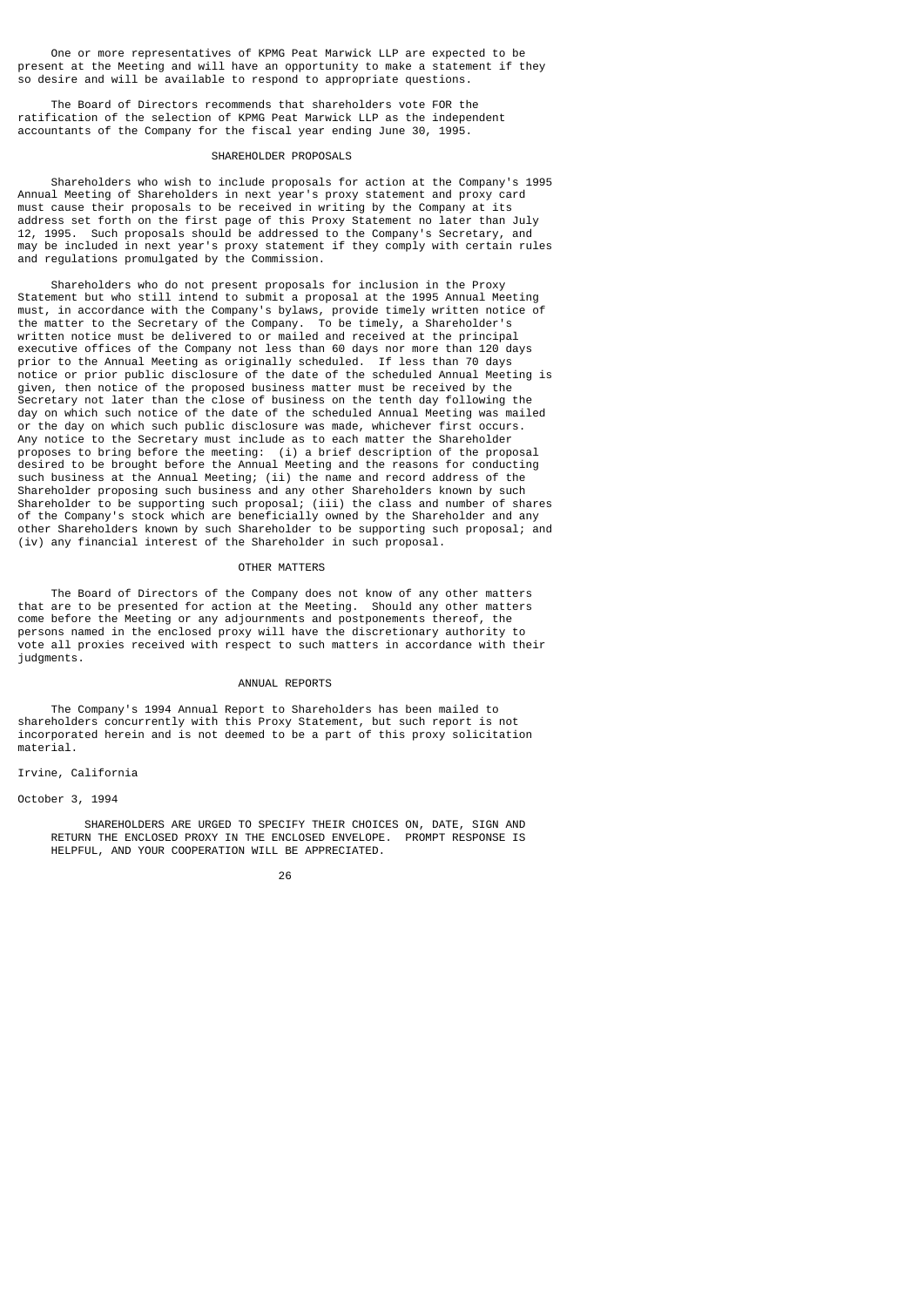### WESTERN DIGITAL CORPORATION AMENDED AND RESTATED EMPLOYEE STOCK OPTION PLAN

1. Purpose. The purpose of this Western Digital Corporation Employee

Stock Option Plan (the "Plan") is to further the growth and development of Western Digital Corporation (the "Company") and its subsidiaries by providing, through ownership of stock of the Company, an incentive to officers and other key employees who are in a position to contribute materially to the prosperity of the Company, to increase such persons' interest in the Company's welfare, to encourage them to continue their services to the Company or its subsidiaries, and to attract individuals of outstanding ability to enter the employment of the Company or its subsidiaries.

2. Incentive and Non-Qualified Stock Options. Two types of options

(referred to herein as "options" without distinction between such two types) may be granted under the Plan: options intended to qualify as incentive stock options ("Incentive Stock Options") under Section 422 of the Internal Revenue Code of 1986, as amended (the "Code"); and other options not specifically authorized or qualified for favorable income tax treatment by the Code ( $\overline{S}$ Qualified Stock Options").

3. Administration.

-------

--------------

-----------------------------------------

 3.1 Administration by Board. Subject to Section 3.2, the Plan shall be -----------------------

administered by the Board of Directors of the Company (the "Board"). Subject to the provisions of the Plan, the Board shall have authority to construe and interpret the Plan, to promulgate, amend, and rescind rules and regulations relating to its administration, from time to time to select from among the eligible employees (as determined pursuant to Section 4) of the Company and its subsidiaries those employees to whom options will be granted, to determine the timing and manner of the grant of the options, to determine the exercise price, the number of shares covered by and all of the terms of the options, to determine the duration and purpose of leaves of absence which may be granted to optionees without constituting termination of their employment for purposes of the Plan, and to make all of the determinations necessary or advisable for administration of the Plan. The interpretation and construction by the Board of any provision of the Plan, or of any grant or agreement issued and executed under the Plan, shall be final and binding upon all parties. No member of the Board shall be liable for any action or determination undertaken or made in good faith with respect to the Plan or any agreement executed pursuant to the Plan.

 3.2 Administration by Committee. The Board may, in its sole discretion, ---------------------------

delegate any or all of its administrative duties to a committee appointed by the Board (the "Committee") consisting of three Board members, each of whom, during such time as one or more persons eligible to receive options under the Plan is subject to Section 16 of the Securities Exchange Act of 1934, as amended (the "Exchange Act") shall be disinterested within the meaning of Rule 16b-3 under the Exchange Act (or any successor rule, "Rule 16b-3"), provided, however, that the Board may from time to time increase the size of the Committee, and add additional members to, or remove members from, the Committee. The Committee shall act pursuant to a majority vote, or the written consent of a majority of its members, and minutes shall be kept of all of its meetings and copies thereof shall be provided to the Board. Subject to the provisions of the Plan and the directions of the Board, the Committee may establish and follow such rules and regulations for the conduct of its business as it may deem advisable. No member of the Committee shall be liable for any action or determination undertaken or made in good faith with respect to the Plan or any agreement executed pursuant to the Plan. The Board or the Committee, as the case may be, is sometimes referred to herein as the "Administrator."

# 4. Eligibility. Any employee (including any officer who is an employee)

 ---------- of the Company or any of its subsidiaries who does not own stock possessing more than 10% of the total combined voting power of all outstanding shares of all classes of stock of the Company or any of its parent or subsidiary corporations shall be eligible to receive a grant or grants of such options under the Plan; provided, however, that notwithstanding the foregoing, any employee of the Company who owns stock possessing more than 10% of the total combined voting power of all outstanding shares of all classes of stock of the Company or any of its parent or subsidiary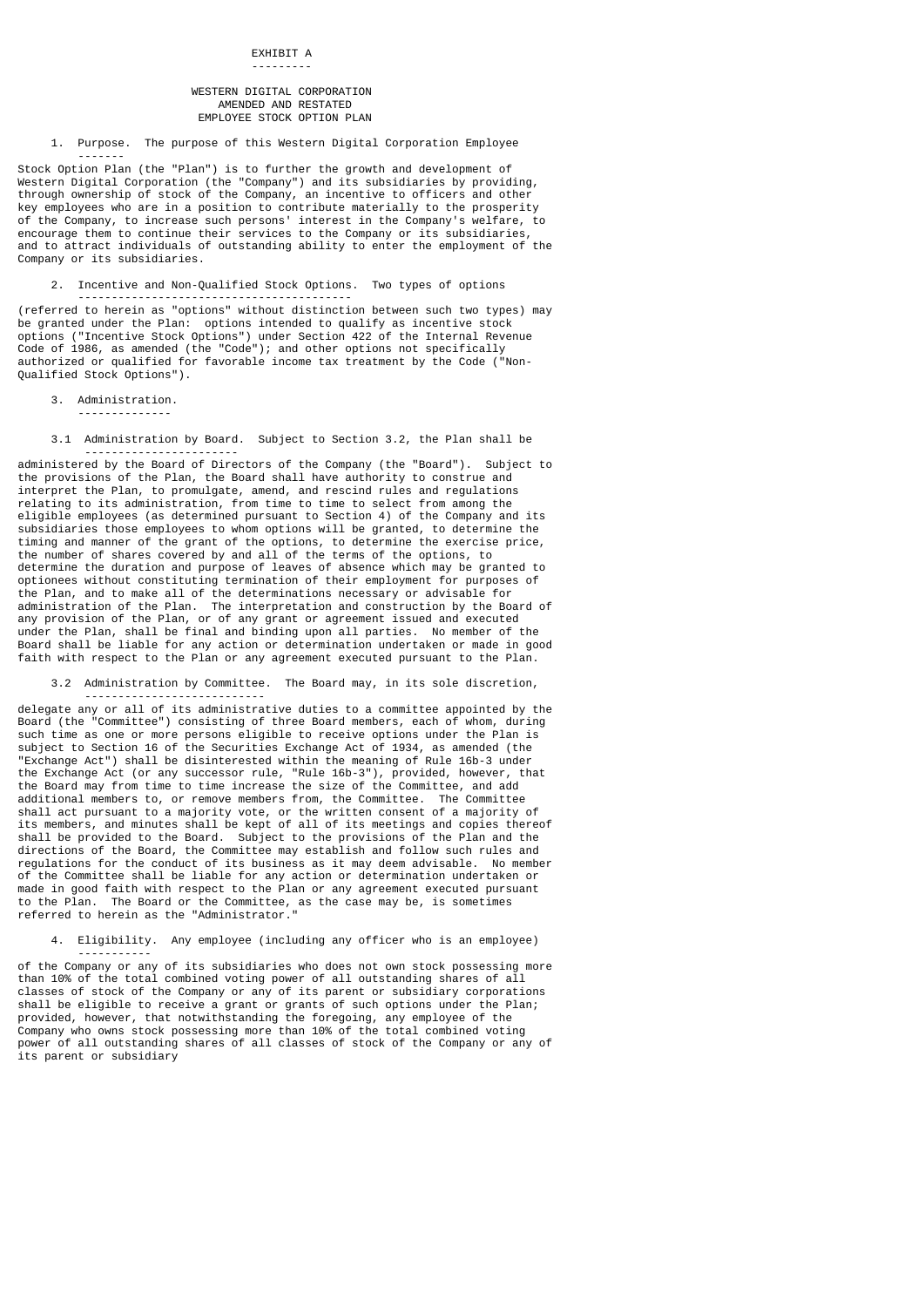corporations shall be eligible to receive a grant or grants of such options under the Plan if at the time such options are granted the option exercise price therefor is at least 110% of the Fair Market Value (as defined below) of the shares subject to the option and such option by its terms is not exercisable after the expiration of five years from the date such option is granted. An employee may receive more than one option under the Plan. Notwithstanding the foregoing, no person who is a director of the Company shall be eligible to receive an option under the Plan unless the granting of such option shall be effected in such a manner as not to impair the Plan's qualification under Rule 16b-3.

5. Shares Subject to Options. The stock available for issuance upon

 ------------------------ exercise of stock options granted under the Plan shall be shares of the Company's authorized but unissued, or reacquired, Common Stock. The aggregate number of shares that may be issued after September 5, 1985, pursuant to exercise of options granted under the Plan shall not exceed 11,450,000 shares of Common Stock (subject to adjustment as provided herein). In the event that any outstanding option under the Plan for any reason expires or is terminated, the shares of Common Stock allocable to the unexercised portion of the option shall not count against the share limit set forth herein and shall again be available for issuance upon exercise of stock options granted under the Plan as if no option had been granted with respect to such shares.

6. Terms and Conditions of Options.

-------------------------------

 6.1 Grants of Options. Subject to the express provisions of the Plan, the -----------------

Administrator shall from time to time in its discretion select those individuals to whom options shall be granted, and shall determine the terms of such options (which need not be identical) and the number of shares of Common Stock for which each may be exercised. Notwithstanding anything to the contrary herein, the number of shares of Common Stock with respect to which an option or options may be granted to any optionee in any one taxable year of the Company shall not exceed 400,000, subject to adjustment as provided herein (the "Maximum Annual Employee Grant"). Each option shall be subject to the terms and conditions of the Plan and such other terms and conditions established by the Administrator as are not inconsistent with the purpose and provisions of the Plan.

6.2 Agreements or Confirming Memos. Options granted under the Plan may

 ----------------------------- but need not be evidenced by agreements (which need not be identical) in such form and containing such provisions consistent with the Plan as the Administrator shall from time to time approve. Options not documented by written agreement shall be memorialized by a written confirming memorandum stating the material terms of the option and provided to the option recipient. Each agreement or confirming memorandum shall specify whether the subject option is an Incentive Stock Option or a Non-Qualified Stock Option.

6.3 Optionee's Employment. Each optionee shall agree to remain in the

 -------------------- employ of, and to render services to, the Company or its subsidiaries for a period of one year from the date the option is granted, but neither the Company nor any of its subsidiaries shall be obligated to continue to employ the optionee for any period.

6.4 Option Exercise Price. The purchase price for the shares subject to

 -------------------- any option shall be determined by the Administrator but shall not be less than 100% of the Fair Market Value of the shares of Common Stock of the Company on the date the option is granted. For purposes of the Plan, the "Fair Market Value" of any share of Common Stock of the Company at any date shall be (a) if the Common Stock is listed on an established stock exchange or exchanges, the last reported sale price per share on such date on the principal exchange on which it is traded, or if no sale was made on such date on such principal exchange, at the closing reported bid price on such date on such exchange, or (b) if the Common Stock is not then listed on an exchange, the average of the closing bid and asked prices per share for the Common Stock in the over-thecounter market as quoted on NASDAQ on such date, or (c) if the Common Stock is not then listed on an exchange or quoted on NASDAQ, an amount determined in good faith by the Administrator. The Administrator may, with the consent of an optionee, amend the terms of any option to provide that the exercise price of the shares remaining subject to the option shall be reestablished at a price not less than 100% of the Fair Market Value of the Company's Common Stock on the effective date of the amendment; provided, however, that the number of shares of Common Stock subject to options which may be amended to reduce the exercise price to the Fair Market Value as of the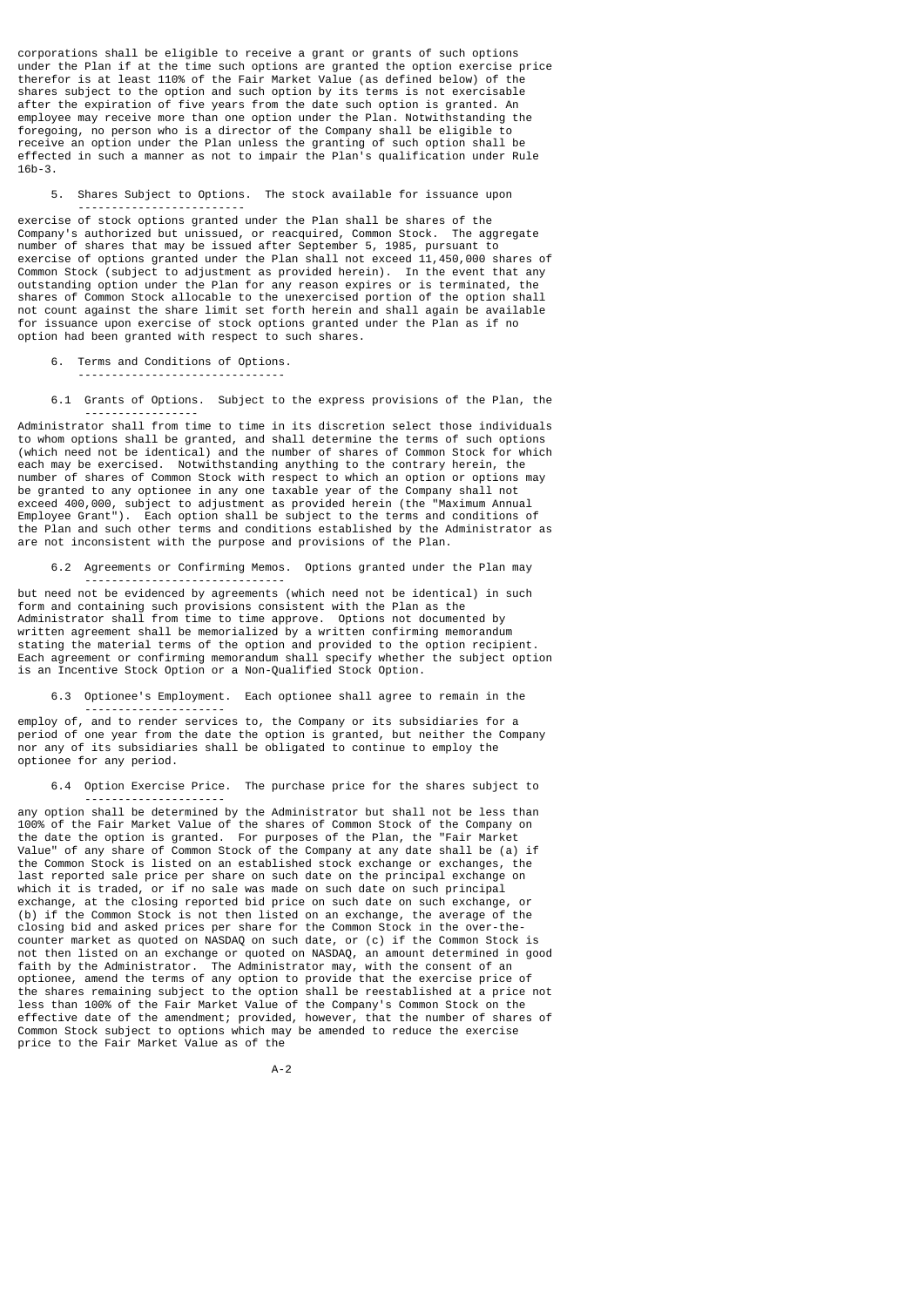date of such amendment (pursuant to this Section 6.4 or any other provision of this Plan) shall not exceed 5% of the sum of (i) the number of shares which are added to the shares authorized for issuance under the Plan after September 1, 1994; (ii) the number of shares subject to options which were outstanding (i.e.,

---

granted but unexercised) as of September 1, 1994 under the Plan; and (iii) the number of shares available for future grant under the Plan as of September 1, 1994. No modification of any other term or provision of any option that is amended in accordance with the foregoing shall be required.

# 6.5 Medium and Time of Payment. The purchase price for any shares

 ------------------------- purchased pursuant to exercise of an option granted under the Plan shall be paid in full upon exercise of the option in cash or such other consideration as the Administrator may deem acceptable, including without limitation securities of the Company (delivered by or on behalf of the person exercising the option or retained by the Company from the stock otherwise issuable upon exercise and valued at Fair Market Value as of the exercise date), provided, however, that the Administrator may, in the exercise of its discretion, allow exercise of an option in a broker-assisted or similar transaction in which the exercise price is not received by the Company until promptly after exercise. Shares of Common Stock transferred to the Company upon exercise of an option shall not increase the number of shares available for issuance upon exercise of options granted under the Plan. Notwithstanding the foregoing, the Company may extend and maintain, or arrange for the extension and maintenance of, credit to any optionee to finance the optionee's purchase of shares pursuant to exercise of any option, on such terms as may be approved by the Administrator, subject to applicable regulations of the Federal Reserve Board and any other laws or regulations in effect at the time such credit is extended.

 6.6 Option Period and Vesting. Subject to Section 6.14, options granted -------------------------

under the Plan shall vest and may be exercised as determined by the Administrator, except that no option may vest and become exercisable at any time prior to six months from the date the option is granted. Exercise of options after termination of the optionee's employment shall be subject to Sections 6.13 and 6.14. Each option granted hereunder and all rights or obligations under such option shall expire on such date as shall be determined by the Administrator, but not later than ten years after the date the option is granted, or five years after the date of grant in the case of an option recipient who at the time of grant owns more than 10% of the total combined voting power of all outstanding shares of all classes of stock of the Company or any of its parent or subsidiary corporations, and shall be subject to earlier termination as herein provided.

 6.7 Exercise of Options. To the extent that an optionee has the right to -------------------

exercise an option, the option may be exercised from time to time by written notice to the Company stating the number of shares being purchased and accompanied by payment in full of the purchase price for such shares, except that in no event shall the Company be required to issue fractional shares upon the exercise of an option, and the Administrator may, in its discretion, require that any exercise of an option be for at least 100 shares or, if less, the total number of shares for which the option is then exercisable. Any certificate(s) for outstanding securities of the Company used to pay the purchase price shall be accompanied by stock power(s) duly endorsed in blank by the registered holder of the certificate(s). In the event the certificate(s) tendered by the optionee in such payment cover more shares than are required for such payment, the certificate(s) shall also be accompanied by instructions from the optionee to the Company's transfer agent with respect to disposition of the balance of the securities covered thereby. Notwithstanding any other provision of this Plan, the Administrator may impose such conditions upon the exercise of options (including, without limitation, conditions limiting the time of exercise to specified periods) as may be required to satisfy applicable regulatory requirements, including without limitation Rule 16b-3, other relevant securities laws and rules, and any applicable section of or rule under the Code. Whenever shares of stock are to be issued upon exercise of an option granted under the Plan or subsequently transferred, the Administrator shall have the right to require the optionee or transferor to remit to the Company an amount sufficient to satisfy any federal, state and local withholding tax requirements prior to the delivery of any certificate or certificates for such shares. The Administrator may, in the exercise of its discretion, allow satisfaction of tax withholding requirements by accepting delivery of securities of the Company or by withholding a portion of the stock otherwise issuable upon exercise of an option.

A-3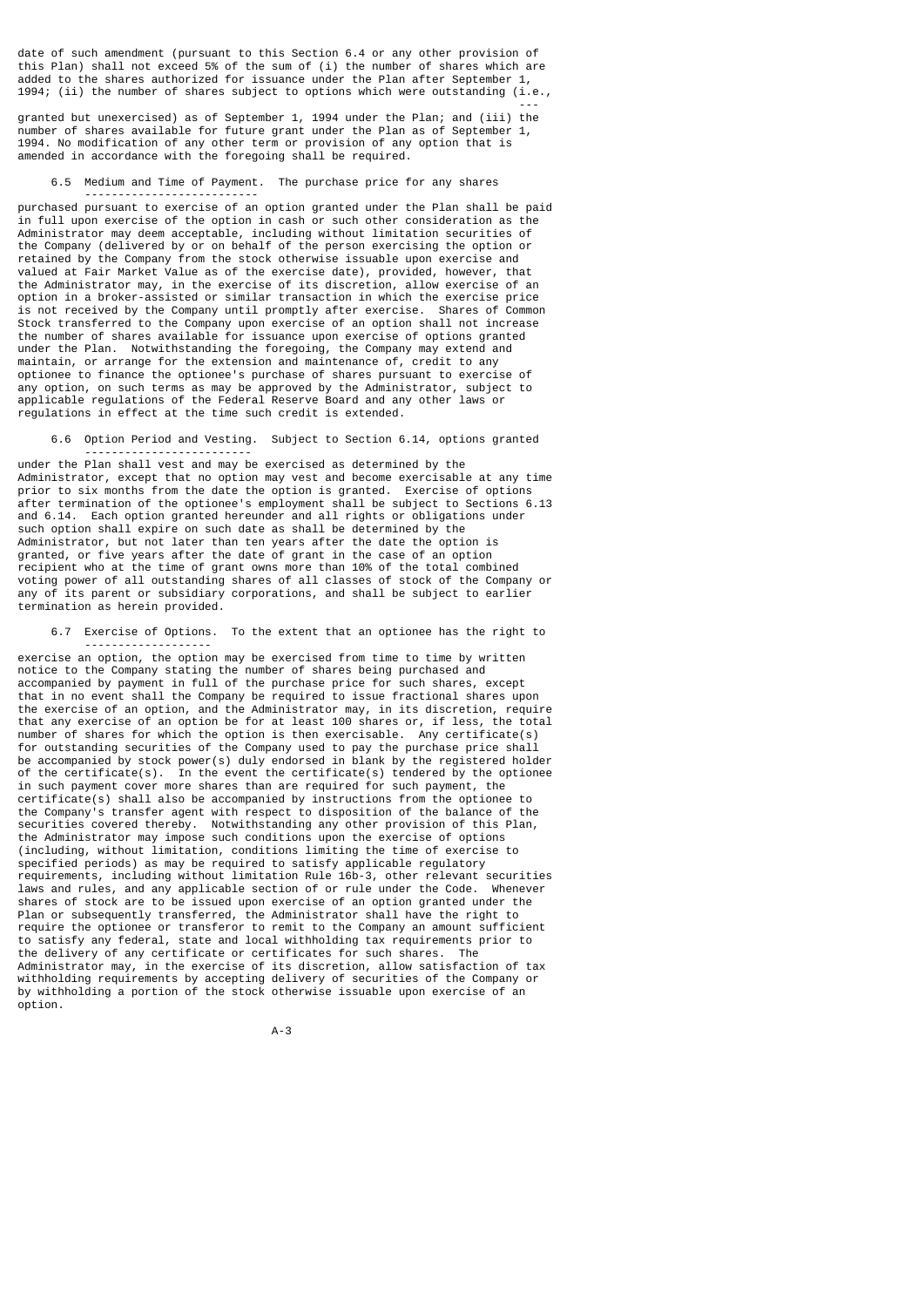6.8 No Transfer of Option. No option granted under the Plan shall be

---------------------

--------------------------------

---------------------------------

assignable or transferable except by will or by the laws of descent and distribution, or upon dissolution of marriage pursuant to a qualified domestic relations order or, in the discretion of the Administrator and under circumstances that would not adversely affect the interests of the Company and, in the case of an optionee subject to Section 16 of the Exchange Act, would not be inconsistent with Rule 16b-3, pursuant to a nominal transfer that does not result in a change in beneficial ownership. During the lifetime of an optionee, an option granted to him or her shall be exercisable only by the optionee (or the optionee's permitted transferee) or his or her guardian or legal representative.

6.9 Limit on Incentive Stock Options. Subject to Section 12.1, the

aggregate Fair Market Value (determined as of the time the option is granted) of the stock for which Incentive Stock Options granted to any one employee under all stock option plans of the Company and its parent and subsidiary corporations first become exercisable during any calendar year after December 31, 1986 shall not exceed \$100,000.

6.10 Restriction on Issuance of Shares. The issuance of options and

shares shall be subject to compliance with all of the applicable requirements of law with respect to the issuance and sale of securities, including, without limitation, any required qualification under the California Corporate Securities Law of 1968, as amended.

6.11 Investment Representation. Any optionee may be required, as a

 ------------------------ condition of issuance of shares covered by his or her option, to represent that the shares to be acquired pursuant to exercise of the option will be acquired for investment and without a view to distribution thereof; and in such case, the Company may place a legend on the certificate evidencing the shares reflecting the fact that they were acquired for investment and cannot be sold or transferred unless registered under the Securities Act of 1933, as amended, or unless counsel for the Company is satisfied that the circumstances of the proposed transfer do not require such registration, and in addition, the Company may issue stop transfer instructions to the transfer agent of the Company's securities restricting the transfer of such shares.

6.12 Rights as a Shareholder or Employee. An optionee or transferee of an

 ---------------------------------- option shall have no rights as a shareholder of the Company with respect to any shares covered by any option until (i) the Company has received all amounts payable in connection with the exercise of the option, including the exercise price and any amounts required by the Company to satisfy tax withholding requirements, and (ii) a share certificate for such shares has been issued. No adjustment shall be made for dividends (ordinary or extraordinary, whether cash, securities, or other property) or distributions or other rights for which the record date is prior to the date such share certificate is issued, except as provided in Section 6.15. Nothing in the Plan or in any grant or option agreement shall confer upon any employee any right to continue in the employ of the Company or any of its subsidiaries or interfere in any way with any right of the Company or any subsidiary to terminate the optionee's employment at any time.

6.13 Termination of Employment, Disability, or Death. In general, subject

-----------------------------------------------

to Section 6.14, options shall be exercisable by an optionee (or his or her permitted successor in interest) following such optionee's termination of employment only to the extent that such options had become exercisable on or prior to the date of such termination. In the event an optionee ceases to be an employee of the Company and its subsidiaries for any reason (other than cause) while still living, any option or unexercised portion thereof granted to the optionee may, to the extent such option was exercisable by the optionee on or prior to the date he or she ceased to be an employee (or is accelerated pursuant to Section 6.14 to a date within three months of termination of employment), be exercised by the optionee within three months of the date on which he or she ceased to be an employee, but in any event not later than the date of expiration of the option. In the event of the death or disability (as defined in Section  $105(d)(4)$  of the Code) of the optionee while he or she is an employee of the Company or any of its subsidiaries or within not more than three months of the date on which he or she ceased to be an employee for any reason other than cause, any option or unexercised portion thereof granted to the optionee may, to the extent such option was exercisable by the optionee on or prior to the date of death or disability (or is accelerated pursuant to Section 6.14 to a date within the period during which such option may be exercised as set forth below), be exercised by the optionee or, if the optionee is then deceased or incapacitated, by the optionee's personal representatives, heirs, or legatees at any time prior to the later of (i) one year from the date on which the optionee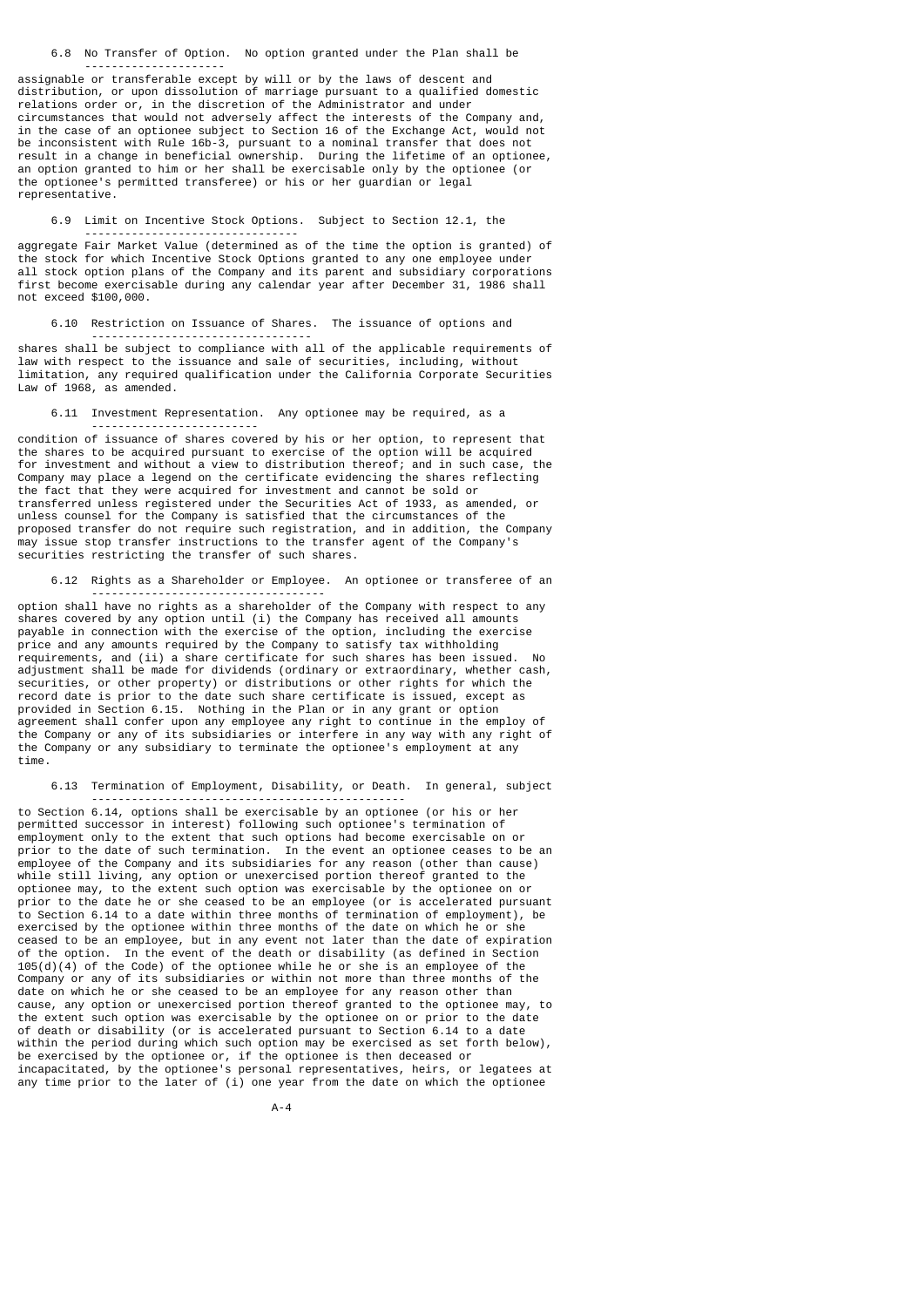ceased to be an employee or (ii) the latest date the option could have been exercised by the optionee if not disabled or dead, but in any event, not later than the date of expiration of the option. Notwithstanding the foregoing, however, if an optionee's employment with the Company and its subsidiaries is terminated for cause, as determined by the Administrator in its sole discretion, all options held by such optionee shall expire on the date of termination of employment and thereafter shall not be exercisable in whole or in part.

### 6.14 Modification, Extension, and Renewal of Options; Alteration of

 -------------------------------------------------------------- Vesting and Exercise Periods. Subject to the terms and conditions and within - - ----------------------------

the specific limitations of the Plan, the Administrator may modify, extend, or renew outstanding options granted under the Plan, accept the surrender of outstanding options (to the extent not theretofore exercised), and authorize the granting of new options in substitution therefor (to the extent not theretofore exercised). Without limitation of the foregoing and notwithstanding anything in this Plan to the contrary, the Administrator may at any time and from time to time in its discretion (i) designate shorter or longer periods than specified herein or in any particular option grant or agreement following the termination of an optionee's employment with the Company or any of its subsidiaries or the optionee's death or disability during which the optionee may exercise options, provided, however, that any shorter periods determined by the Administrator shall be effective only if determined at the time of the grant of the affected option or if such shorter period is agreed to in writing by the optionee, and any longer periods may not extend beyond the original termination date of the affected option; (ii) subject to the six-month minimum vesting period described in Section 6.6, accelerate vesting of an option in whole or part by increasing the number of shares purchasable at any particular time, provided that no such acceleration shall increase the total number of shares for which the option may be exercised; and (iii) extend the period after death or disability or termination of employment during which vesting of all or any portion of any options that had not become exercisable on or prior to the date thereof may occur. Notwithstanding the foregoing, no option shall be modified in such a manner as to impair any rights of the optionee under the option, or to cause an Incentive Stock Option to cease to qualify as such, without the consent of the optionee.

### 6.15 Recapitalization or Reorganization of the Company. Except as -------------------------------------------------

otherwise provided herein, appropriate and proportionate adjustments shall be made in the number and class of shares subject to the Plan, the Maximum Annual Employee Grant, the option rights granted under the Plan, and the exercise price of such option rights, in the event of a stock dividend (but only on Common Stock), stock split, reverse stock split, recapitalization, reorganization, merger, consolidation, separation, or like change in the capital structure of the Company affecting the Common Stock of the Company. In the event of a liquidation of the Company, or a merger, reorganization, or consolidation of the Company with any other corporation in which the Company is not the surviving corporation or the Company becomes a wholly-owned subsidiary of another corporation, any unexercised options theretofore granted under the Plan shall be deemed canceled unless the surviving corporation in any such merger, reorganization, or consolidation elects to assume the options under the Plan or to issue substitute options in place thereof; provided, however, that, notwithstanding the foregoing, if such options would otherwise be canceled in accordance with the foregoing, the optionee shall have the right, exercisable during a ten-day period ending on the fifth day prior to such liquidation, merger, reorganization, or consolidation, to exercise the optionee's option in whole or in part without regard to any installment exercise provisions in the optionee's option agreement. To the extent that the foregoing adjustments relate to stock or securities of the Company, such adjustments shall be made by the Administrator, the determination of which in that respect shall be final, binding, and conclusive, provided that an Incentive Stock Option shall not without the consent of the optionee be adjusted in a manner that causes the option to fail to continue to qualify as an Incentive Stock Option.

7. Termination or Amendment of Plan. The Board or the Committee may at

 ------------------------------- any time or from time to time suspend, terminate or amend the Plan; provided that, without approval of the shareholders of the Company, there shall be, except as specifically permitted by the Plan, no increase in the total number of shares issuable upon exercise of options granted under the Plan, no change in the class of persons eligible to receive options granted under the Plan, and no extension of the latest date upon which options may be granted under the Plan; and provided further that, without the consent of the optionee, no amendment may adversely affect any then outstanding option or any unexercised portion thereof without the consent of the holder of such option.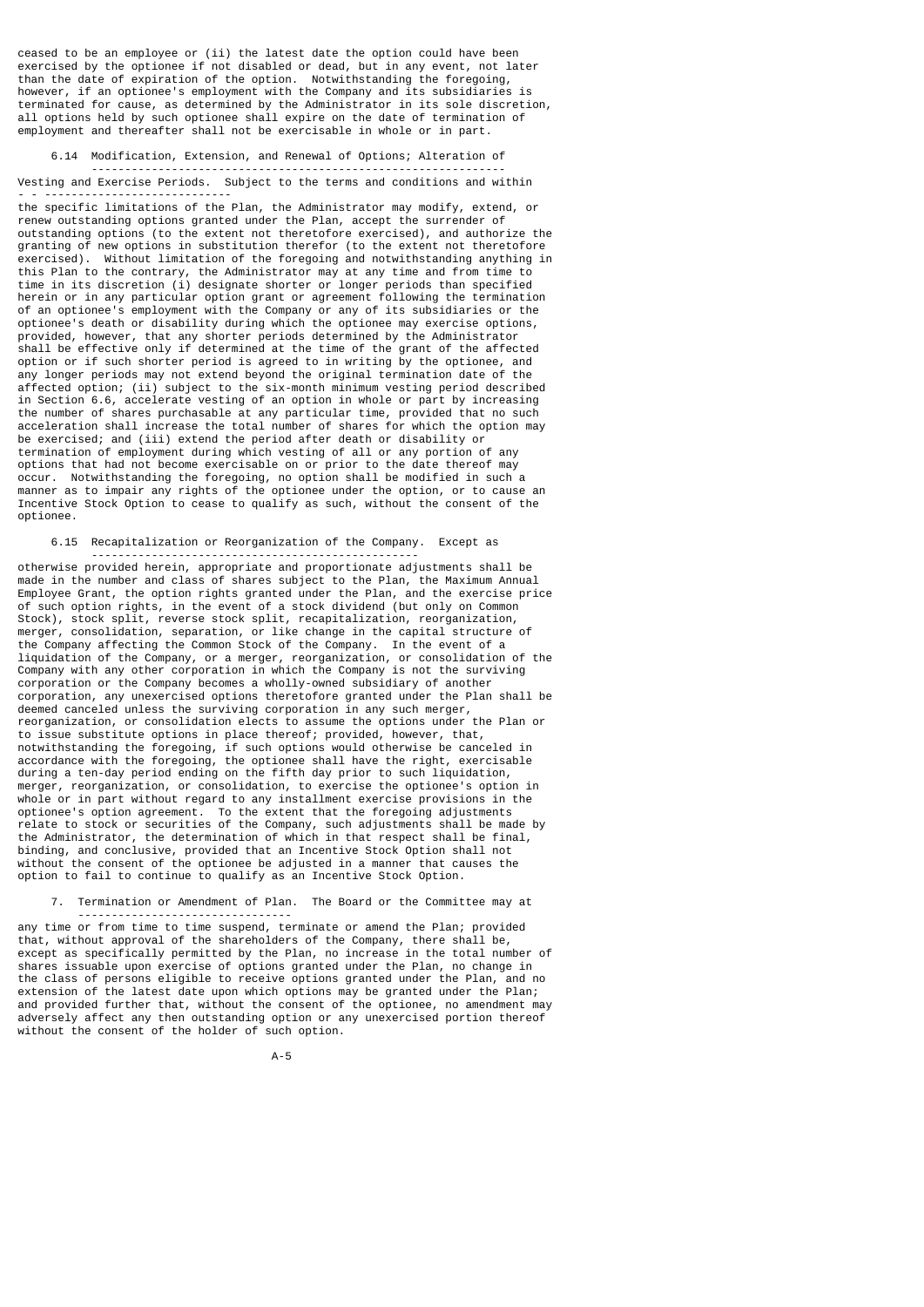8. Indemnification. In addition to such other rights of indemnification

as they may have as members of the Board or the Committee, the members of the Board or the Committee administering the Plan shall be indemnified by the Company against reasonable expenses, including attorney's fees, actually and necessarily incurred in connection with the defense of any action, suit, or proceeding, or in connection with any appeal therein, to which they or any of them may be a party by reason of any action taken or failure to act under or in connection with the Plan or any option granted thereunder, and against all amounts paid by them in settlement thereof (provided such settlement is approved by independent legal counsel selected by the Company) or paid by them in satisfaction of a judgment in any action, suit, or proceeding, except in relation to matters as to which it shall be adjudged in such action, suit, or proceeding that such member is liable for negligence or misconduct in the performance of his or her duties, provided that within 60 days after institution of any such action, suit, or proceeding, the member shall in writing offer the Company the opportunity, at its own expense, to handle and defend the same.

9. 1978 Non-Qualified Stock Option Plan. The Plan as set forth herein

constitutes an amendment and restatement of the Company's 1978 Non-Qualified Stock Option Plan which was adopted in 1978. The Administrator may, in its discretion, authorize the conversion, to the fullest extent permitted by law, of Non-Qualified Stock Options granted under the 1978 Non-Qualified Stock Option Plan prior to such amendment to Incentive Stock Options under this Plan, as so amended. Any such options converted to Incentive Stock Options shall be treated as Incentive Stock Options for all purposes under the Plan; provided, however, that none of the terms or conditions of any of such options, including, but not limited to, the exercise price, the term of the option, and the time(s) within which the option may be exercised, shall be altered or amended by reason of such conversion.

10. Options Granted Prior to Amendment and Restatement. The Plan, as

 ------------------------------------------------- amended and restated from time to time, shall, in the discretion of the Administrator, apply to and govern options granted under the Plan prior to the date of any such amendment or restatement, subject to the consent of any holder of an option who would be disadvantaged by application to such option of the Plan as amended and restated after the grant of such option.

 11. Term of Plan. Unless sooner terminated by the Board or the Committee ------------

in its sole discretion, the Plan will expire on November 10, 2004 (the "Termination Date"). Options may be granted under the Plan until midnight on the Termination Date, whereupon the Plan shall terminate. No options may be granted during any suspension of the Plan or after its termination. Notwithstanding the foregoing, each option properly granted under the Plan shall remain in effect until such option has been exercised or terminated in accordance with its terms and the terms of the Plan.

12. Miscellaneous.

---------------

------------------------------------

12.1 Plan Provisions Regarding Incentive Stock Options. Options

 ------------------------------------------------ originally granted as Incentive Stock Options but that subsequently become Non-Qualified Stock Options need not satisfy any requirements of the Plan applicable to Incentive Stock Options.

 12.2 Other Compensation Plans. The adoption of this Plan shall not affect -------------------------

any other stock option, incentive, or compensation plans in effect for the Company or any of its subsidiaries, and the Plan shall not preclude the Company or any of its subsidiaries from establishing any other forms of incentive compensation for employees, directors, or advisors of the Company or any of its subsidiaries.

A-6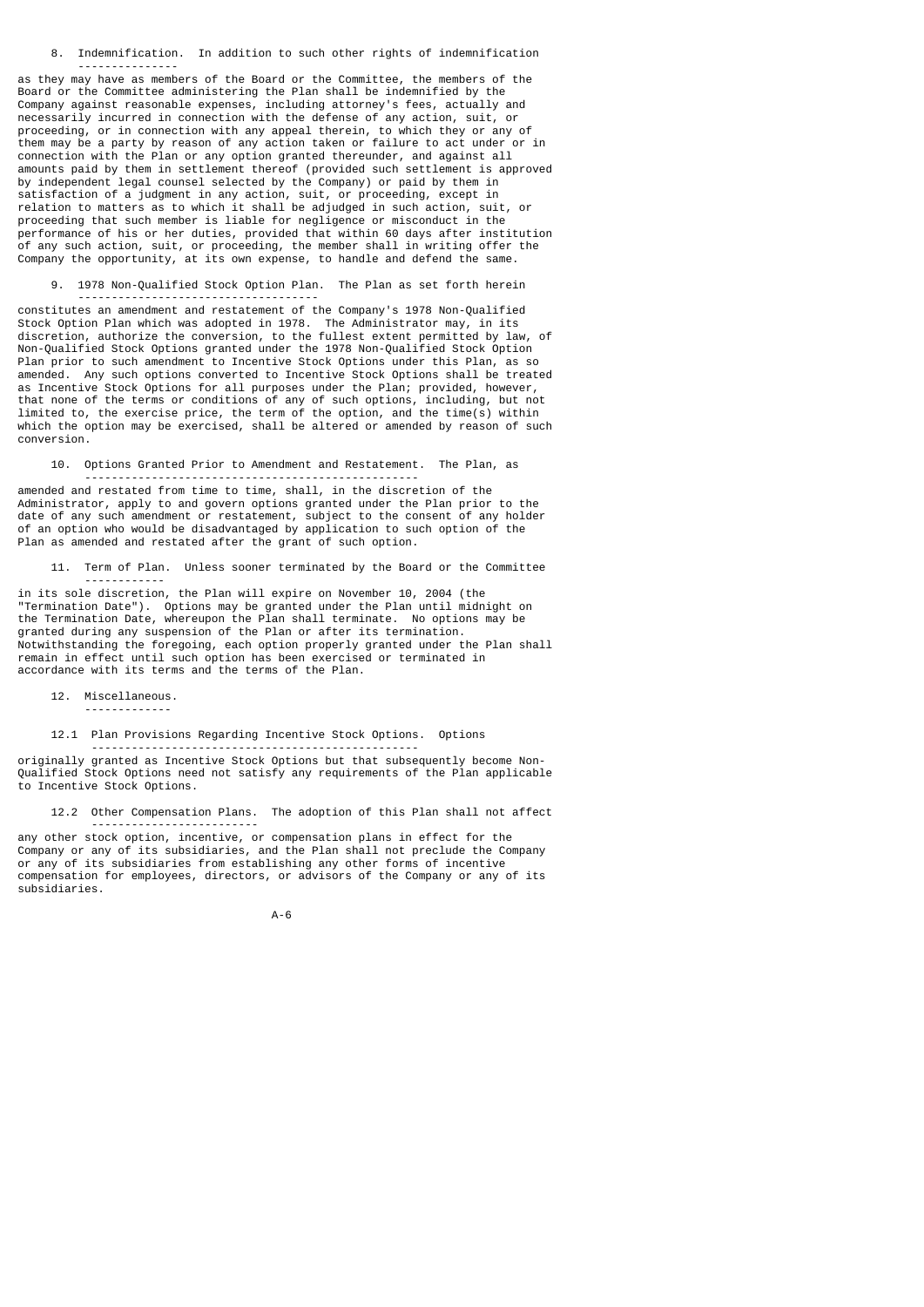### WESTERN DIGITAL CORPORATION STOCK OPTION PLAN FOR NON-EMPLOYEE DIRECTORS

#### ARTICLE I **GENERAL**

 1. Adoption and Amendments. This Western Digital Corporation Stock Option Plan for Non-Employee Directors (the "Plan") was adopted by the Board of Directors of Western Digital Corporation (the "Company") as of May 15, 1985, the effective date of the Plan, subject to approval of the Company's shareholders which was obtained at the Annual Meeting of Shareholders held on November 15, 1985. Amendment No. 1 to the Plan was adopted by the Board of Directors as of December 6, 1985, subject to shareholder approval which was obtained at the Annual Meeting of Shareholders held on November 13, 1986. Amendment No. 2 to the Plan was adopted by the Board as of September 22, 1987, subject to shareholder approval which was obtained at the Annual Meeting of Shareholders held on November 19, 1987 (the "1987 Annual Meeting"). Amendment No. 3 to the Plan was approved by the Board of Directors without shareholder approval on November 19, 1987. Amendment No. 4 to the Plan was adopted by the Board of Directors as of September 22, 1988, subject to shareholder approval which was obtained at the Annual Meeting of shareholders held on November 17, 1988. Amendment No. 5 to the Plan was adopted by the Board of Directors as of July 27, 1989, subject to shareholder approval which was obtained at the Annual Meeting of Shareholders held on November 16, 1989. Amendment No. 6 to the Plan was adopted by the Board of Directors as of July 26, 1990, subject to shareholder approval which was obtained at the Annual Meeting of Shareholders held on November 15, 1990. Amendment No. 7 of the Plan was approved by the Board of Directors without shareholder approval on May 23, 1991.

 2. Purpose. This Plan is designed to promote the interests of the Company and its shareholders by attracting and retaining highly qualified independent directors through investment interests in the Company's future success.

 3. Administration. The Plan shall be administered by the Company, which shall have the power to construe the Plan, to determine all questions arising thereunder, to adopt and amend such rules and regulations for the administration of the Plan as it may deem desirable, and to otherwise carry out the terms of the Plan. The interpretation and construction by the Company of any provisions of the Plan or of any option granted under it shall be final. Notwithstanding the foregoing, the Company shall have no authority or discretion as to the persons eligible to receive options granted under the Plan, or the number of shares covered by options granted under the Plan, which matters are specifically governed by the provisions of the Plan.

 4. Eligible Directors. A person shall be an "Eligible Director" with respect to any option to be granted to him under the Plan if, at the time provided for the option's grant, he is a duly elected or appointed member of the Company's Board of Directors, but is not then otherwise an employee of the Company or any of its subsidiaries and has not been an employee of the Company or any subsidiary since the beginning of the Company's preceding fiscal year.

Grants of Initial Options. Each Eligible Director on the effective date of the Plan, as of that date, and each Eligible Director who is not a director on the Plan's effective date, as of the effective date of his first appointment to the Board of Directors or first election as a director by the shareholders, whichever is earlier, shall receive a one-time option to purchase 20,000 shares of the Company's Common Stock under the Plan (an "Initial Option"), subject to adjustment as provided in Article III hereof. Pursuant to the terms of Amendment No. 1 to the Plan, certain holders of Initial Options to purchase 20,000 shares of Common Stock exchanged such Initial Options for Initial Options to purchase 14,150 shares of Common Stock having lower exercise prices (the "Exchanged Initial Options").

 6. (a) Grants of Additional Options. Six months after any exercise or termination, following the 1987 Annual Meeting, of an Initial Option (other than an Exchanged Initial Option) or an option granted under this paragraph (an "Additional Option") held by an Eligible Director, such Eligible Director shall automatically be granted an Additional Option to purchase a number of shares equal to the number of shares purchased upon such option exercise or the number of shares subject to the unexercised portion of the terminated option, as the case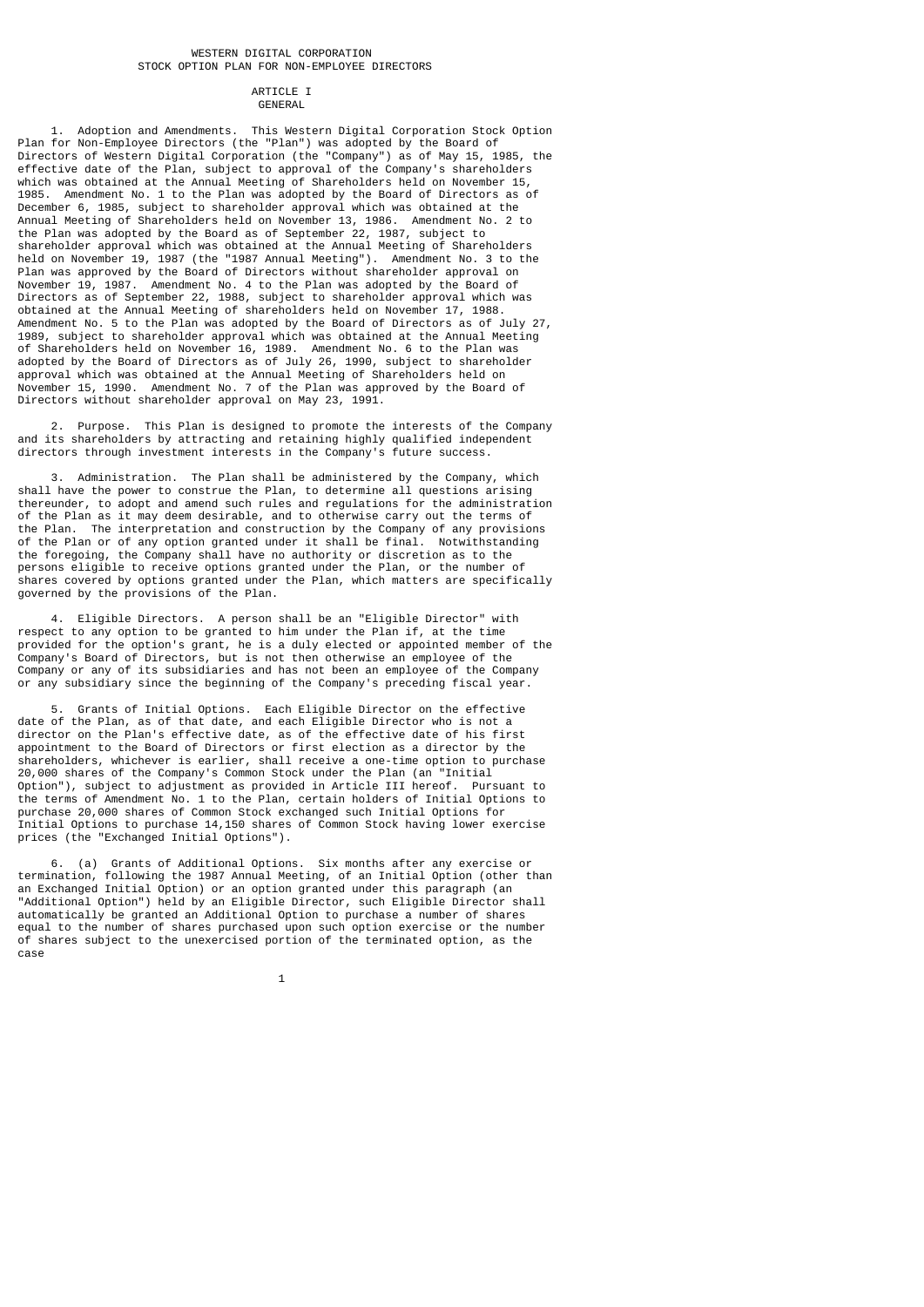may be. Six months after any exercise or termination, following the 1987 Annual Meeting, of an Exchanged Initial Option held by an Eligible Director, such Eligible Director shall automatically be granted an Additional Option to purchase a number of shares which represents the same proportion of 20,000 shares as the proportion determined by dividing the number of shares purchased upon such exercise, or the number of shares subject to the unexercised portion of the terminated option, as the case may be, by the total number of shares subject to purchase at any time before or after the 1987 Annual Meeting upon exercises of that Exchanged Initial Option. For each exercise of an Initial Option or an Exchanged Initial Option before the date of the 1987 Annual Meeting by an Eligible Director who is reelected at the 1987 Annual Meeting, an Additional Option shall be granted to such director on the date of the 1987 Annual Meeting, or six months after the date of such exercise, whichever is later, entitling him to purchase a number of shares which represents the same proportion of 20,000 shares as the proportion determined by dividing the number of shares purchased upon such exercise by the total number of shares subject to purchase at any time before or after the 1987 Annual Meeting upon exercises of that Initial Option or Exchanged Initial Option. Any Eligible Director who has not been granted an Initial Option because of current or prior employment with the Company or its subsidiaries shall, six months after he first becomes an Eligible Director, be granted an Additional Option to purchase up to 20,000 shares of Common Stock. Notwithstanding any other provisions of the Plan to the contrary, the maximum number of shares of the Company's Common Stock which may be issued upon the exercise of all Additional Options granted to any director (excluding any option granted pursuant to the preceding sentence of this paragraph) shall not exceed 30,000 shares.

 (b) Grants of "1989 Options". In addition to his Initial Options and Additional Options, each Eligible Director elected at the 1989 Annual Meeting shall be granted, effective the date of the 1989 Annual Meeting, a one-time option to purchase 10,000 shares of the Company's Common Stock under the Plan, subject to adjustment as provided in Article III hereof.

 7. Shares of Common Stock Subject to the Plan. The shares that may be issued under the Plan shall be authorized and unissued shares of the Company's Common Stock. The aggregate number of shares which may be issued under the Plan shall not exceed 800,000 shares of Common Stock, unless an adjustment is required in accordance with Article III.

Amendment of the Plan. The Board of Directors may, insofar as permitted by law, from time to time suspend or discontinue the Plan or revise or amend it in any respect whatsoever, except that no such amendment shall alter or impair or diminish any rights or obligations under any option theretofore granted under the Plan without the consent of the person to whom such option was granted. In addition, without further shareholder approval the Plan may not be amended so as to increase the number of shares subject to the Plan (as adjusted under Article III), increase the number of shares for which an option or options may be granted to any optionee(as adjusted under Article III), change the designation in Section 4 of Article I of the class of persons eligible to receive options under the Plan, provide for the grant of options having an option price per share less than the fair market value (as defined in Section 13 of this Article I) on the date of grant, or extend the final date upon which options may be granted under the Plan.

 9. Term of Plan. Options may be granted under the Plan until May 15, 1995, the date of termination of the Plan. Notwithstanding the foregoing, each option granted under the Plan shall remain in effect until such option has been exercised or terminated in accordance with its terms and the terms of the Plan.

 10. Restrictions. All options granted under the Plan shall be subject to the requirement that, if at any time the Company shall determine, in its discretion, that the listing, registration or qualification of the shares subject to options granted under the Plan upon any securities exchange or under any state or federal law, or the consent or approval of any government regulatory body, is necessary or desirable as a condition of, or in connection with, the granting of such an option or the issuance, if any, or purchase of shares in connection therewith, such option may not be exercised in whole or in part unless such listing, registration, qualification, consent or approval shall have been effected or obtained free of any conditions not acceptable to the Company.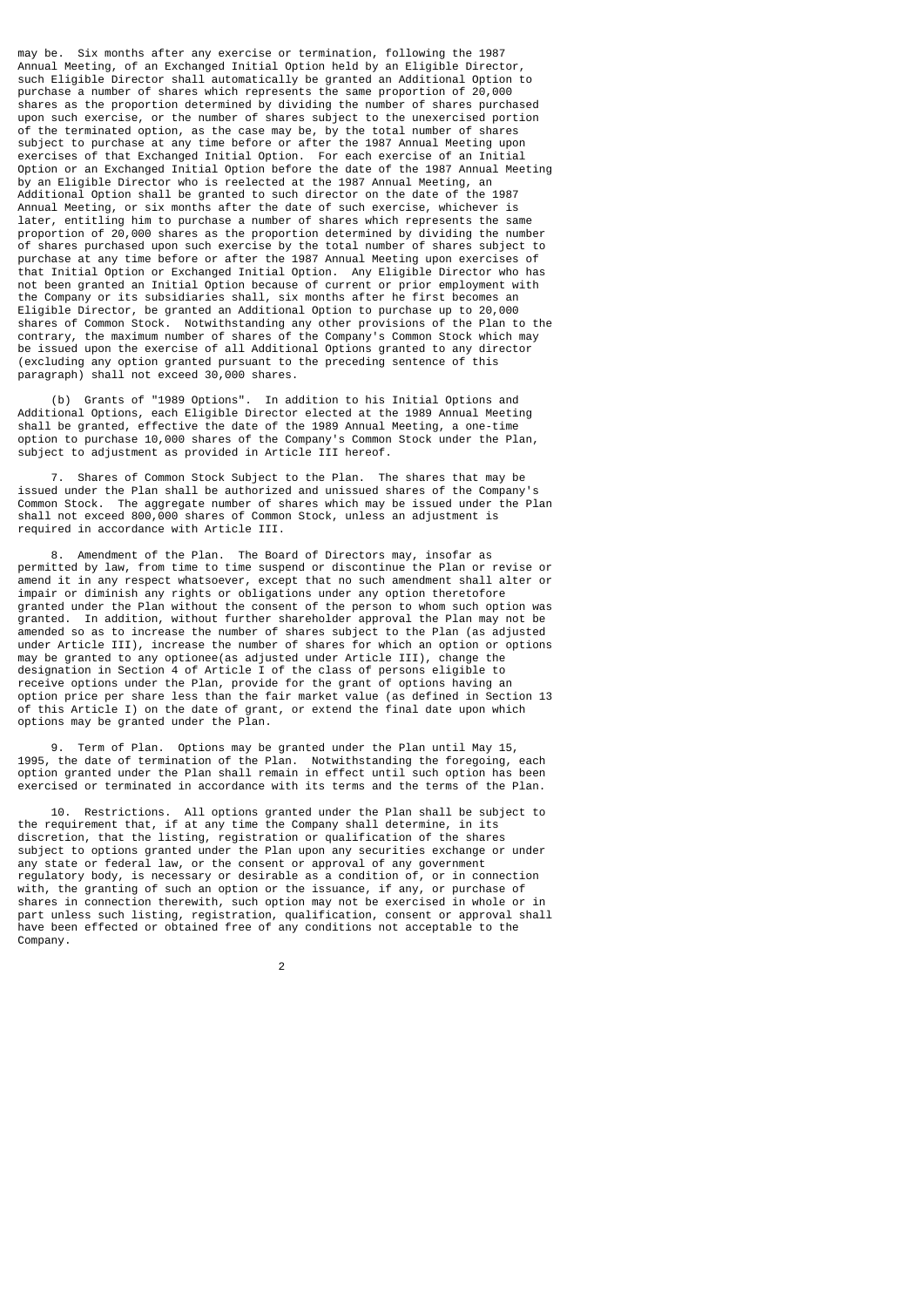11. Nonassignability. No option granted under the Plan shall be assignable or transferable by the grantee except by will or by the laws of descent and distribution. During the lifetime of the optionee, the option shall be exercisable only by the optionee, and no other person shall acquire any rights therein.

 12. Withholding Taxes. Whenever shares of Common Stock are to be issued under the Plan, the Company shall have the right to require the optionee to remit to the Company an amount sufficient to satisfy federal, state and local withholding tax requirements prior to the delivery of any certificate or certificates for such shares.

 13. Definition of "Fair Market Value". For purposes of the Plan, the term "fair market value," when used in reference to the value of a share of the Company's Common Stock on the date an option is granted under the Plan, shall be: (a) if the Common Stock is listed on an established stock exchange or exchanges, the mean between the highest and lowest sale prices of the Common Stock quoted in the Transactions Index of each such exchange as averaged with such mean price as reported on any and all other exchanges, as published in "The Wall Street Journal" and determined by the Company, or, if no sale price was quoted in any such Index for such date, then as of the next preceding date on which such a sale price was quoted, provided that the mean on such preceding date is not less than 100% of the fair market value of the Common Stock on the date the option is granted; or, (b) if the Common Stock is not then listed on an exchange, the average of the closing bid and asked prices per share for the Common Stock in the over-the-counter market as quoted on NASDAQ on such date; or, (c) if the Common Stock is not then listed on an exchange or quoted on NASDAQ, an amount determined in good faith by the Company.

## ARTICLE II

## STOCK OPTIONS

 1. Grant of Stock Options. Grants of stock options shall be made under the Plan in accordance with all the terms and conditions contained herein. Each option granted under the Plan shall be evidenced by an option agreement duly executed on behalf of the Company and by the director to whom such option is granted, which option agreements may but need not be identical and shall comply with and be subject to the terms and conditions of the Plan. Any option agreement may contain such other terms, provisions and conditions not inconsistent with the Plan as may be determined by the Company.

 2. Term of Options and Effect of Termination. Notwithstanding any other provision of the Plan, no options granted under the Plan shall be exercisable after the expiration of ten years from the effective date of its grant. In the event that any outstanding option under the Plan expires by reason of lapse of time or is otherwise terminated without exercise for any reason, then the shares of Common Stock subject to any such option which have not been issued pursuant to the exercise of the option shall again become available in the pool of shares of Common Stock for which options may be granted under the Plan.

 3. Terms and Conditions of Options. Options granted pursuant to the Plan shall be evidenced by agreements in such forms as the Company shall from time to time determine, which agreements shall comply with the following terms and conditions:

 (a) Each option agreement shall state the number of shares to which the option pertains.

 (b) Each option agreement shall state the option price per share (or the method by which such price shall be computed) which shall be equal to 100% of the fair market value (as determined under Section 13 of Article I) of a share of the Common Stock on the date such option is granted.

 (c) The option price shall be payable upon the exercise of an option in the legal tender of the United States or by transferring to the Company for redemption shares of Common Stock of the Company (either previously owned shares or option shares currently exercisable) at their fair market value (determined in the manner provided in Section 13 of Article I as of the date provided in Section 3(d) of this Article II). Shares of Common Stock transferred to the Company upon exercise of an option shall not increase the number of shares available for issuance under the Plan. Upon receipt of payment, the Company shall deliver to the optionee (or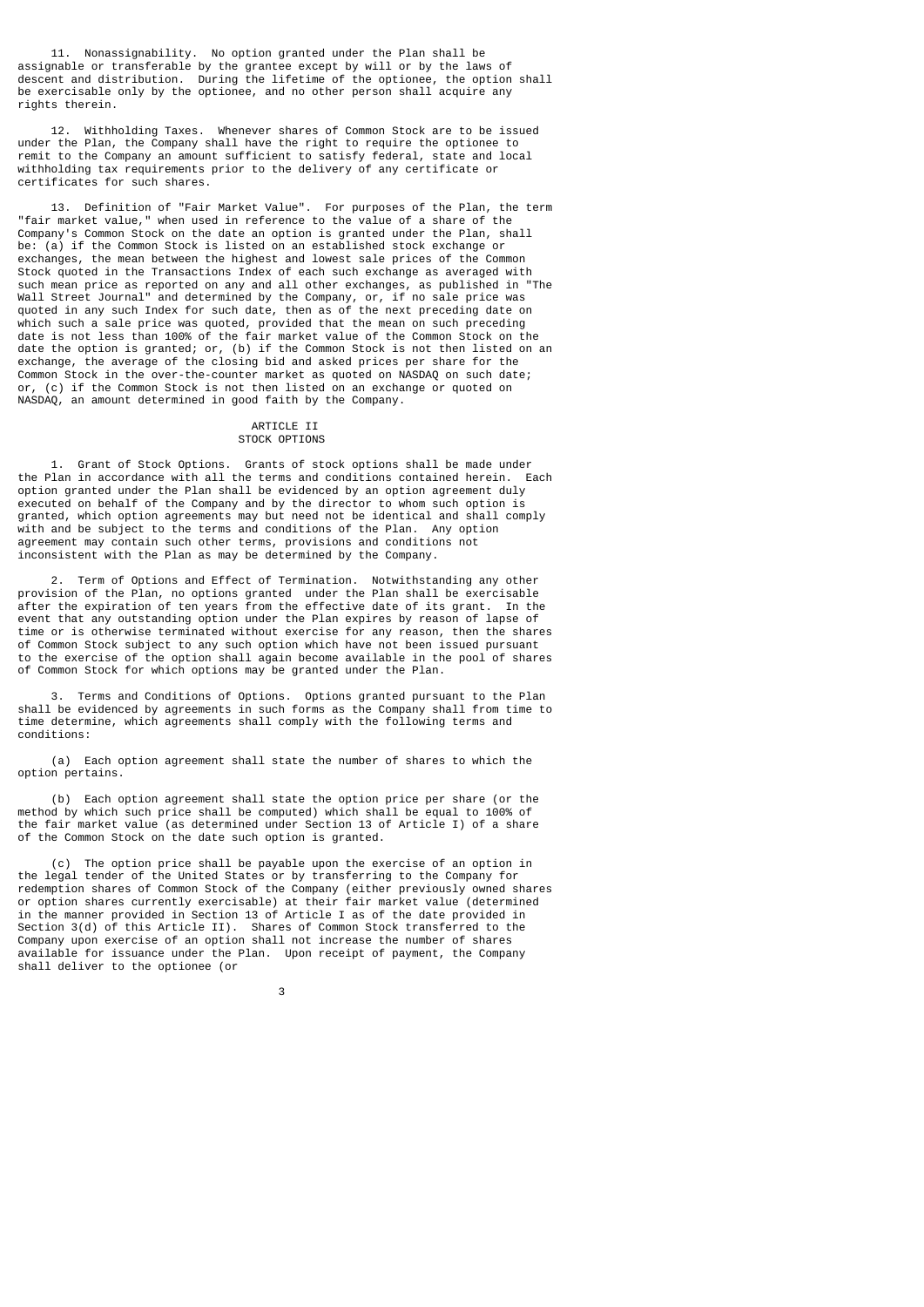person entitled to exercise the option) a certificate or certificates for the shares of Common Stock to which the option pertains.

 (d) To the extent that an optionee has the right to exercise an option and purchase shares pursuant thereto, the option may be exercised from time to time by written notice to the Company, stating the number of shares being purchased and accompanied by payment in full of the purchase price for such shares. If shares of Common Stock of the Company are used in part or full payment for the shares to be acquired upon exercise of the option, such shares shall be valued for the purpose of such exchange as of the date of exercise of the option in accordance with the provisions of Section 3(c) of this Article II. Any certificate(s) for shares of outstanding Common Stock of the Company used to pay the purchase price shall be accompanied by stock power(s) duly endorsed in blank by the registered holder of the certificate(s) (with the signature thereon guaranteed). In the event the certificate(s) tendered by the optionee in such payment cover more shares than are required for such payment, the certificate(s) shall also be accompanied by instructions from the optionee to the Company's transfer agent with respect to disposition of the balance of the shares covered thereby.

 (e) Initial Options granted under the Plan as of the effective date of the Plan became exercisable with respect to 10,000 shares on November 16, 1985; 5,000 shares on May 16, 1986; and 5,000 shares on May 16, 1987. Subject to Section 5 of Article I, Initial Options granted on the effective date of a director's appointment to the Board shall become exercisable in installments of 10,000 shares on the later of (i) the date of such director's election by the shareholders or (ii) the date six months after the date of such grant (the "Initial Exercise Date"); 5,000 shares on the date six months after the Initial Exercise Date; and 5,000 shares on the date 18 months after the Initial Exercise Date. Each Exchanged Initial Option became exercisable with respect to 7,075 shares of Common Stock on November 13, 1986 and 3,538 shares on December 6, 1986, and shall become exercisable with respect to 3,537 shares on December 6, 1987. All other Initial Options granted under the Plan shall become exercisable in installments of 10,000 shares on the date six months after the date of such grant; 5,000 shares on the date of the first anniversary of such grant; and 5,000 shares on the date of the second anniversary of such grant. To the extent an Initial Option or Exchanged Initial Option is so exercisable, and is not earlier terminated, it may generally be exercised in whole or in part at any time or from time to time until it expires ten years after the date of its grant. If an option is exercised in part, the unexercised potion of the option shall continue to be held by the optionee and may thereafter be exercised as herein provided. In the event that a holder of an Initial Option shall cease to be a director of the Company for any reason, any options held by such director shall be exercisable, to the extent they were exercisable at the date he ceased to be a director, for a period on one year after such date, and shall then terminate.

 (f) Each Additional Option granted under the Plan shall first become exercisable with respect to 20% of the underlying shares at the end of six months after the date of its grant, or one year after the date of the 1987 Annual Meeting in the case of an Additional Option granted under Section 6 of Article I as a result of the exercise of an Initial Option or an Exchanged Initial Option before that meeting, and with respect to an additional 5% of the underlying shares at the end of each of the next 16 three-month periods thereafter. To the extent an Additional Option is so exercisable and it is not earlier terminated, it may generally be exercised in whole or in part at any time or from time to time until it expires 5-1/2 years after the date of grant, or six years after the date of the 1987 Annual Meeting in the case of an Additional Option granted as a result of the exercise of an Initial option or an Exchanged Initial Option before the date of the 1987 Annual Meeting. If the holder of an Additional Option shall cease to be a director of the Company, his option shall be exercisable, to the extent it is exercisable at the date he ceases to be a director, for a period of one year after that date if he ceases to be a director because of death or permanent disability, or for a period of three months after that date if he ceases to be a director for any other reason.

 (g) Each 1989 Option granted under the Plan shall first become exercisable on a cumulative basis with respect to 25% of the total number of shares covered thereby at any time after one year from the date the option is granted and with respect to an additional 6.25% of such total number of shares at any time after the end of each of the next 12 three-month periods thereafter. To the extent that a 1989 Option is so exercisable and is not earlier terminated, it may generally be exercised in whole or in part at any time or from time to time until it expires ten years after the date of its grant. If the holder of a 1989 Option ceases to be a director of the Company, the 1989 Option shall be exercisable, to the extent it is exercisable on the date such person ceases to be a director, for a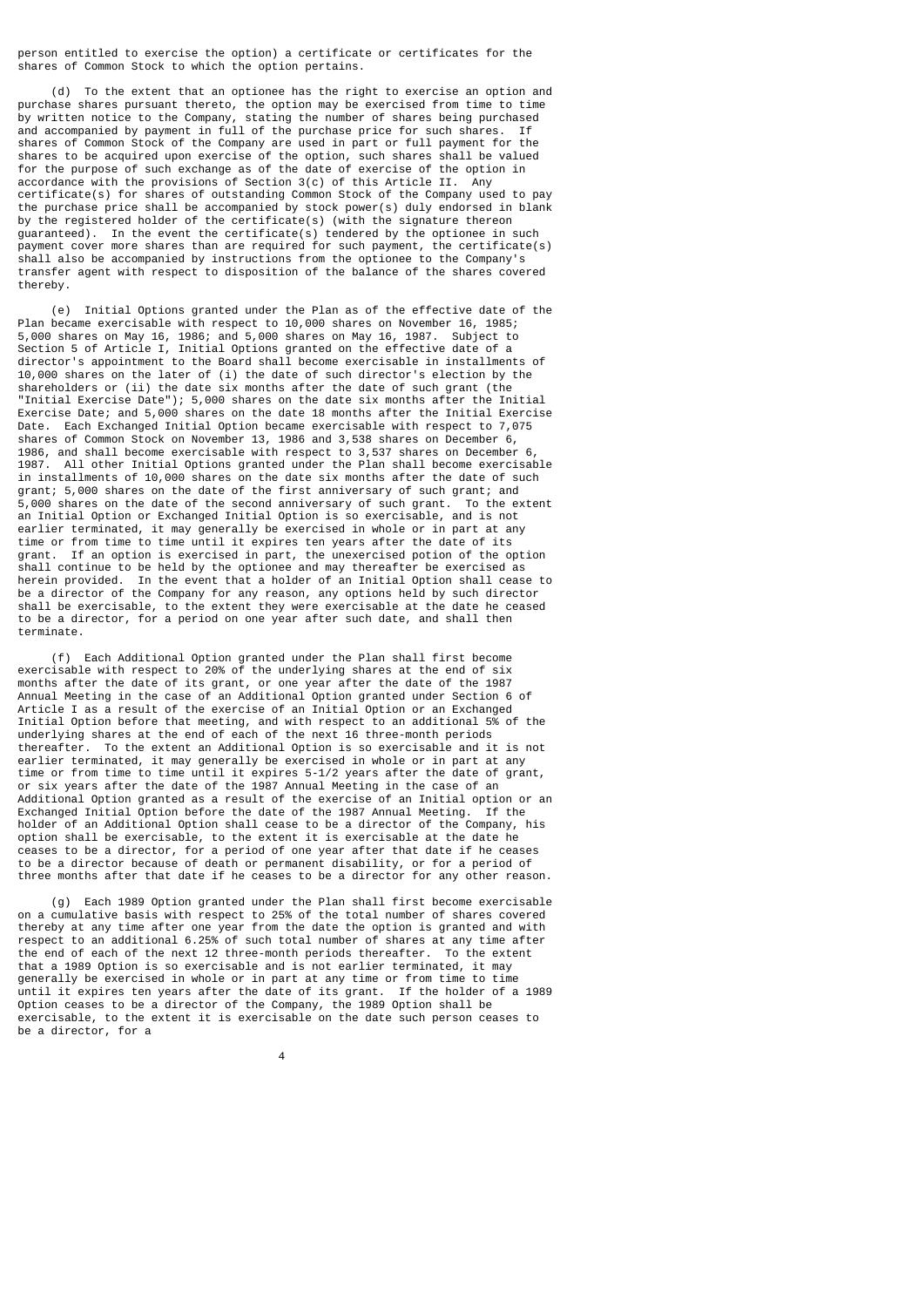period of one year after that date if such person ceases to be a director because of death or permanent disability, or for a period of six months after that date if such person ceases to be a director for any other reason.

Subject to Subsections  $3(e)$ ,  $3(f)$ , and  $3(g)$  of this Article II, in the event of the death of an optionee while such optionee is a director of the Company or within the period after termination of such status during which he is permitted to exercise an option, such option may be exercised by any person or persons designated by the optionee on a Beneficiary Designation Form adopted by the Company for such purpose or, if there is no effective Beneficiary Designation Form on file with the Company, by the executors or administrators of the optionee's estate or by any person or persons who shall have acquired the option directly from the optionee by his will or the applicable law of descent and distribution.

# ARTICLE III RECAPITALIZATIONS AND REORGANIZATIONS

 1. Anti-dilution Adjustments. The number of shares of Common Stock covered by the Plan, the number of shares and price per share of each outstanding option, and the number of shares subject to each grant provided for in Article II, Section 3 hereof shall be proportionately adjusted for any increase or decrease in the number of issued and outstanding shares of Common Stock resulting from a subdivision or consolidation of shares or the payment of a stock dividend or any other increase or decrease in the number of issued and outstanding shares of Common Stock effected without receipt of consideration by the Company.

 2. Corporate Transactions. If the Company shall be the surviving corporation in any merger or consolidation, each outstanding option shall pertain to and apply to the securities to which a holder of the same number of shares of Common Stock that are subject to that option would have been entitled. A dissolution or liquidation of the Company, or a merger or consolidation in which the Company is not the surviving corporation, shall cause each outstanding option to terminate, unless the agreement of merger or consolidation shall otherwise provide; provided that, in the event such dissolution, liquidation, merger or consolidation will cause outstanding options to terminate, each optionee shall have the right immediately prior to such dissolution, liquidation, merger or consolidation to exercise his option or options in whole or in part without regard to any limitations on the exercisability of such option or options contained in Sections (e), (f), and (g) of Section 3 of Article II, other than the expiration dates of the options, provided that no Additional Options shall be granted upon the exercise of an option pursuant to this sentence.

 3. Determination by the Company. To the extent that the foregoing adjustments relate to stock or securities of the Company, such adjustments shall be made by the Company, whose determination in that respect shall be final, binding and conclusive. The grant of an option pursuant to the Plan shall not affect in any way the right or power of the Company to make adjustments, reclassifications, reorganizations or changes of its capital or business structure or to merge or to consolidate or to dissolve, liquidate or sell, or transfer all or any part of its business or assets.

#### ARTICLE IV MISCELLANEOUS PROVISIONS

 1. Rights as a Shareholder. An optionee or a transferee of an option shall have no rights as a shareholder with respect to any shares covered by the option until the date of the receipt of payment (including any amounts required by the Company pursuant to Section 12 of Article I) by the Company. No adjustment shall be made as to any option for dividends (ordinary or extraordinary, whether in cash, securities or other property) or distributions or other rights for which the record date is prior to such date, except as provided in Article III.

 2. Purchase for Investment. Unless the shares of Common Stock to be issued upon exercise of an option granted under the Plan have been effectively registered under the Securities Act of 1933 as now in force or hereafter amended, the Company shall be under no obligation to issue any shares of Common Stock covered by an option unless the person who exercises such option, in whole or in part, shall give a written representation and undertaking to the Company which is satisfactory in form and scope to counsel to the Company and upon which, in the opinion of such counsel, the Company may reasonably rely, that he is acquiring the shares of

the contract of the contract of the contract of the contract of the contract of the contract of the contract o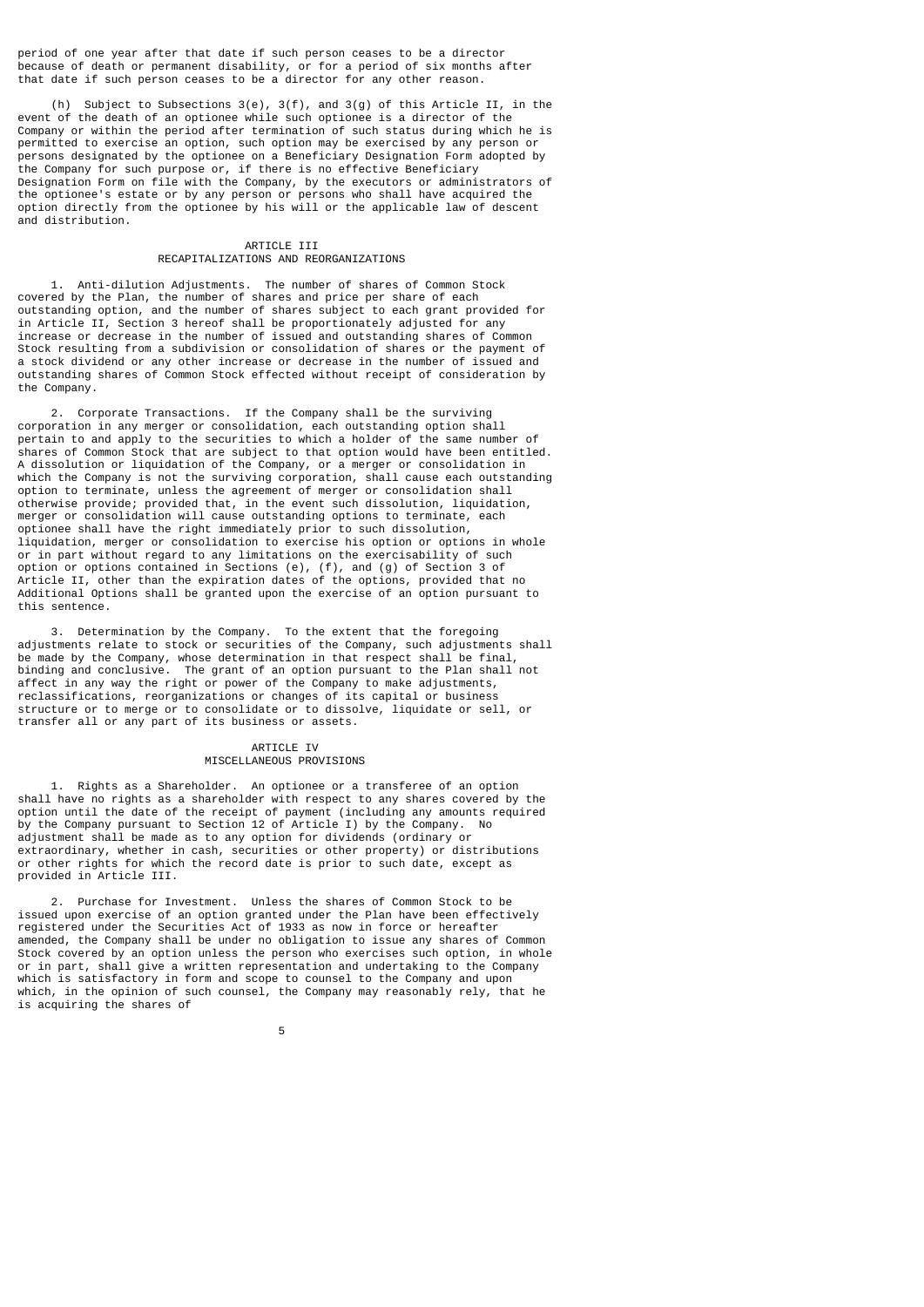Common Stock issued to him pursuant to such exercise of the option for his own account as an investment and not with a view to, or for sale in connection with, the distribution of any such shares of Common Stock, and that he will make no transfer of the same except in compliance with any rules and regulations in force at the time of such transfer under the Securities Act of 1933, or any other applicable law, and that if shares of Common Stock are issued without such registration, a legend to this effect may be endorsed upon the securities so issued.

 3. Other Provisions. The option agreements authorized under the Plan shall contain such other provisions, including, without limitation, restrictions upon the exercise of the option or restrictions required by any applicable securities laws, as the Company shall deem advisable.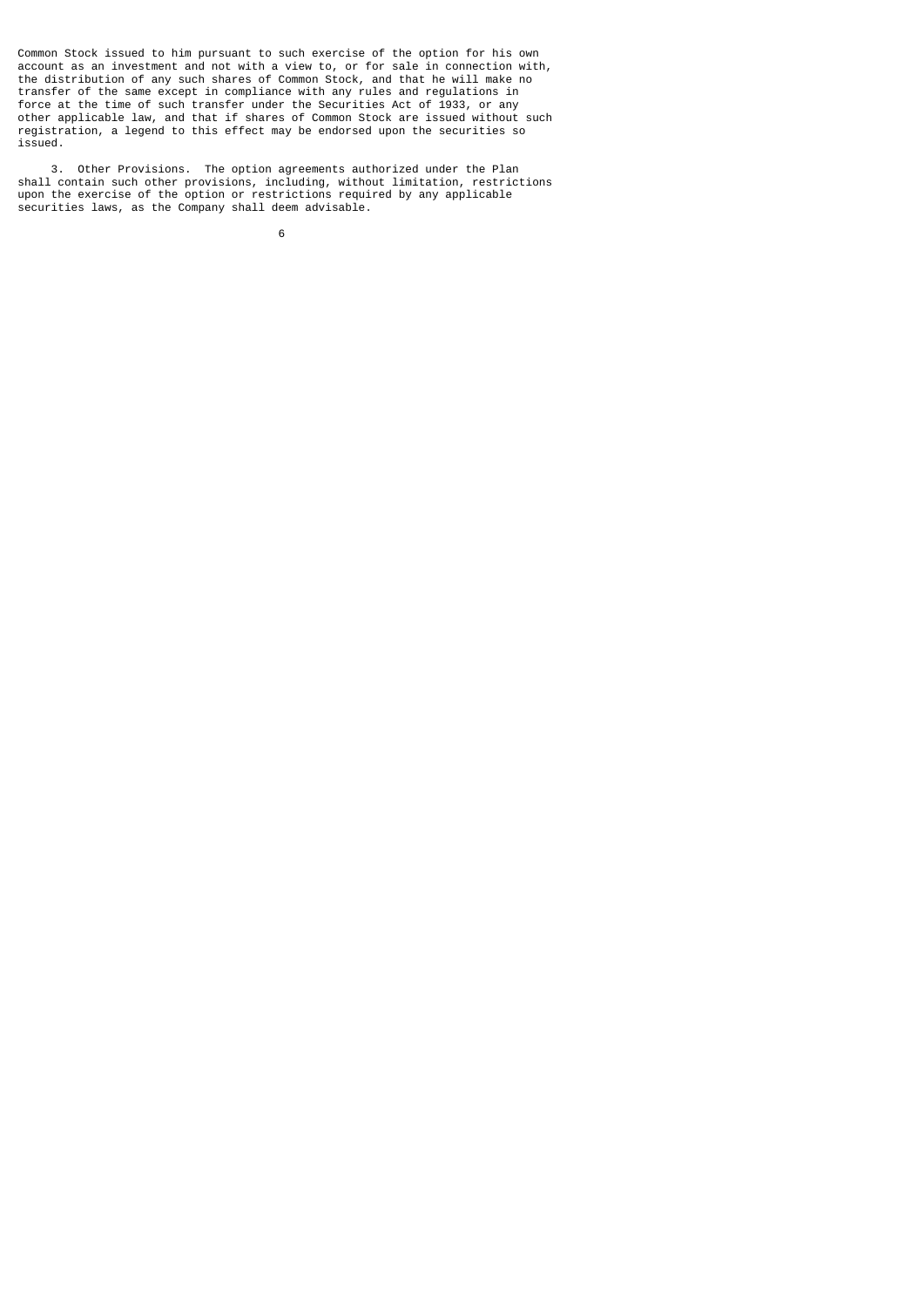## PROXY WESTERN DIGITAL CORPORATION 8105 IRVINE CENTER DRIVE IRVINE, CA 92718

THIS PROXY IS SOLICITED ON BEHALF OF THE BOARD OF DIRECTORS

 The undersigned hereby appoints Charles A. Haggerty and Robert L. Erickson, and each of them, as Proxies, each with the power to appoint his substitute, and hereby authorizes them to represent and to vote as designated below all the shares of Common Stock of Western Digital Corporation held of record by the undersigned on September 16, 1994 at the Annual Meeting of Shareholders to be held on November 10, 1994, and at any postponements or adjournments thereof. The proposals referred to below are described in the Proxy Statement for the Annual Meeting of Shareholders dated October 3, 1994.

| 1. ELECTION OF | [ ] FOR all nominees listed below [ ] WITHHOLD AUTHORITY |                          |
|----------------|----------------------------------------------------------|--------------------------|
| DIRECTORS      | (except as marked to                                     | to vote for all nominees |
|                | the contrary below)                                      | listed below             |

 (INSTRUCTIONS: TO WITHHOLD AUTHORITY TO VOTE FOR ANY INDIVIDUAL NOMINEE, LINE THROUGH OR OTHERWISE STRIKE OUT THE NOMINEE'S NAME BELOW.)

 CHARLES A. HAGGERTY I. M. BOOTH ANDRE R. HORN IRWIN FEDERMAN ANNE O. KRUEGER GEORGE L. BRAGG STEPHEN B. SCHWARTZ THOMAS E.PARDUN JAMES A. ABRAHAMSON PETER D. BEHRENDT

2. APPROVAL OF THE AMENDMENT AND RESTATEMENT OF THE EMPLOYEE STOCK OPTION PLAN WHICH WILL AUTHORIZE AND RESERVE FOR ISSUANCE AN ADDITIONAL 2,250,000 SHARES OF THE COMPANY'S COMMON STOCK AND EFFECT OTHER CHANGES TO SUCH PLAN AS DESCRIBED IN THE PROXY STATEMENT.

[\_] FOR[\_] AGAINST[\_] ABSTAIN

3. APPROVAL OF THE AMENDMENT TO THE STOCK OPTION PLAN FOR NON-EMPLOYEE DIRECTORS WHICH WILL EXTEND THE TERM OF SUCH PLAN FOR AN ADDITIONAL TEN-YEAR PERIOD.

[\_] FOR[\_] AGAINST[\_] ABSTAIN

4. RATIFICATION OF THE SELECTION OF KPMG PEAT MARWICK LLP AS INDEPENDENT ACCOUNTANTS FOR THE COMPANY.

.......<br>[ ] FOR[ ] AGAINST[ ] ABSTAIN

5. In their discretion, the Proxies are authorized to vote upon such other business as may properly come before the meeting.

(IMPORTANT--PLEASE SIGN ON OTHER SIDE)

(CONTINUED FROM OTHER SIDE)

 THIS PROXY, WHEN PROPERLY EXECUTED, WILL BE VOTED IN THE MANNER DIRECTED HEREIN BY THE UNDERSIGNED SHAREHOLDER. IF NO DIRECTION IS MADE, THIS PROXY WILL BE VOTED FOR THE NOMINEES NAMED IN PROPOSAL 1 AND FOR PROPOSALS 2, 3 AND 4.

DATED: \_\_\_\_\_\_\_\_\_\_\_\_\_\_\_\_\_\_\_\_\_\_\_, 1994

 ------------------------------------ Signature

 ------------------------------------ Signature

 Please sign exactly as name appears hereon. When shares are held by joint tenants, both should sign. When signing as attorney, executor, administrator, trustee or guardian, please give full title as such. If a corporation, please sign in full corporate name by President or other authorized officer. If a partnership, please sign in full partnership name by authorized .<br>person

> PLEASE MARK, SIGN, DATE AND RETURN THIS PROXY CARD PROMPTLY USING THE ENCLOSED ENVELOPE